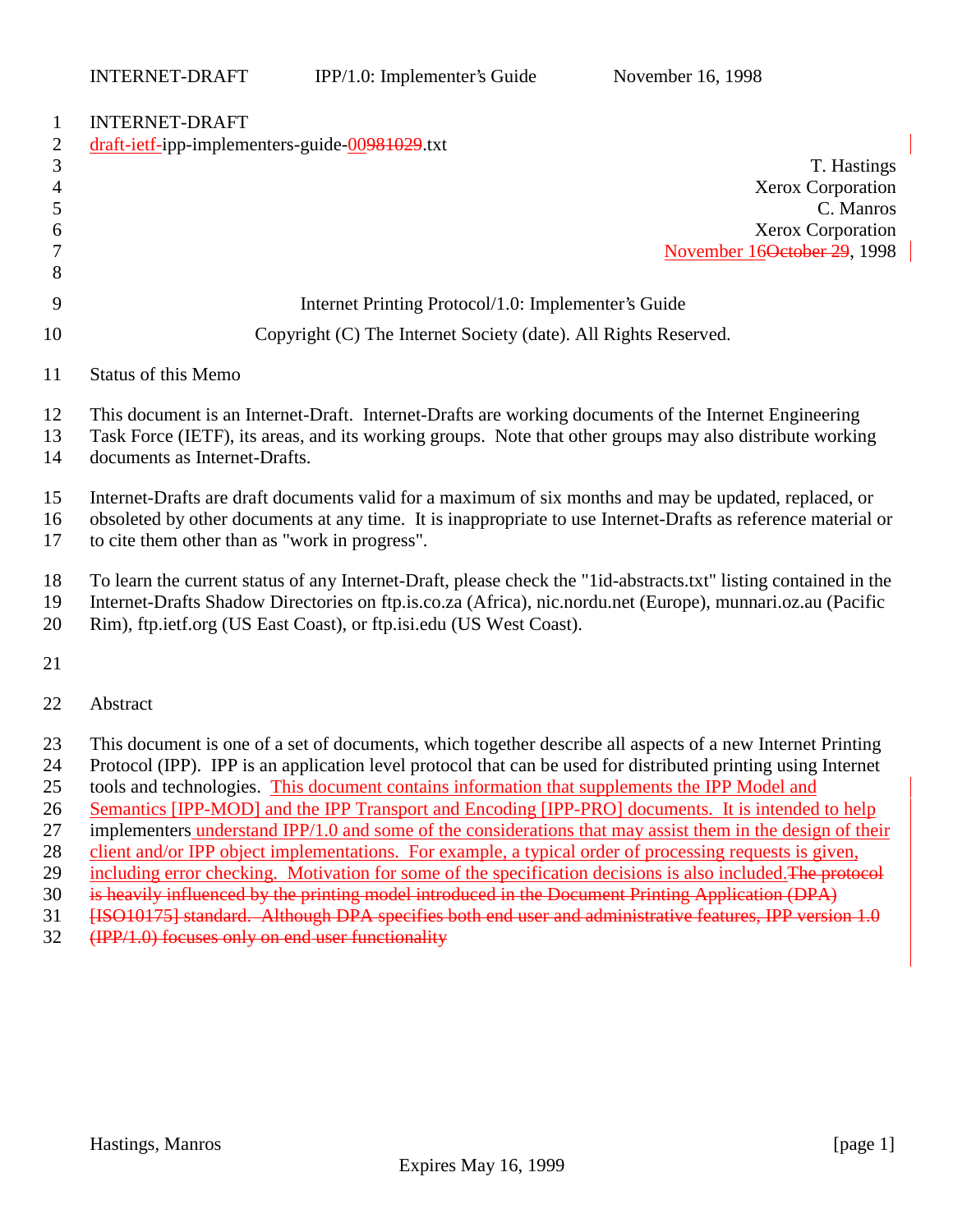- The full set of IPP documents includes:
- 34 Design Goals for an Internet Printing Protocol [IPP-REQ] (informational)
- Rationale for the Structure and Model and Protocol for the Internet Printing Protocol [IPP-RAT] (informational)
- Internet Printing Protocol/1.0: Model and Semantics [IPP-MOD]
- Internet Printing Protocol/1.0: Encoding and Transport [IPP-PRO]
- Internet Printing Protocol/1.0: Implementer's Guide [IPP-IIG] (informational)
- Mapping between LPD and IPP Protocols [IPP LPD] (informational)
- 41 The design goals document, "Design Goals for an Internet Printing Protocol", takes a broad look at
- distributed printing functionality, and it enumerates real-life scenarios that help to clarify the features that
- need to be included in a printing protocol for the Internet. It identifies requirements for three types of
- users: end users, operators, and administrators. The design goals document calls out a subset of end user
- requirements that are satisfied in IPP/1.0. Operator and administrator requirements are out of scope for
- version 1.0.
- 47 The rationale-document, "Rationale for the Structure and Model and Protocol for the Internet Printing
- Protocol", describes IPP from a high level view, defines a roadmap for the various documents that form the
- suite of IPP specifications, and gives background and rationale for the IETF working group's major
- decisions.
- 51 The model and semantics document, "Internet Printing Protocol/1.0: Model and Semantics", describes a
- simplified model with abstract objects, their attributes, and their operations. The model introduces a Printer
- and a Job. The Job supports multiple documents per Job. The model document also addresses how
- security, internationalization, and directory issues are addressed.
- 55 The protocol specification document, "Internet Printing Protocol/1.0: Encoding and Transport", is a formal
- 56 mapping of the abstract operations and attributes defined in the model document onto HTTP/1.1. The
- 57 protocol specificationIt also defines the encoding rules for a new Internet media type called
- "application/ipp".
- The implementer's guide, "Internet Printing Protocol/1.0: Implementer's Guide" , gives advice to
- implementers of IPP clients and IPP objects related to the model and protocol documents.
- 61 The LPD mapping document, "Mapping between LPD and IPP Protocols", gives some advice to
- implementers of gateways between IPP and LPD (Line Printer Daemon) implementations.
- Notice
- 64 The IETF invites any interested party to bring to its attention any copyrights, patents or patent applications,
- or other proprietary rights which may cover technology that may be required to practice this standard.
- Please address the information to the IETF Executive Director.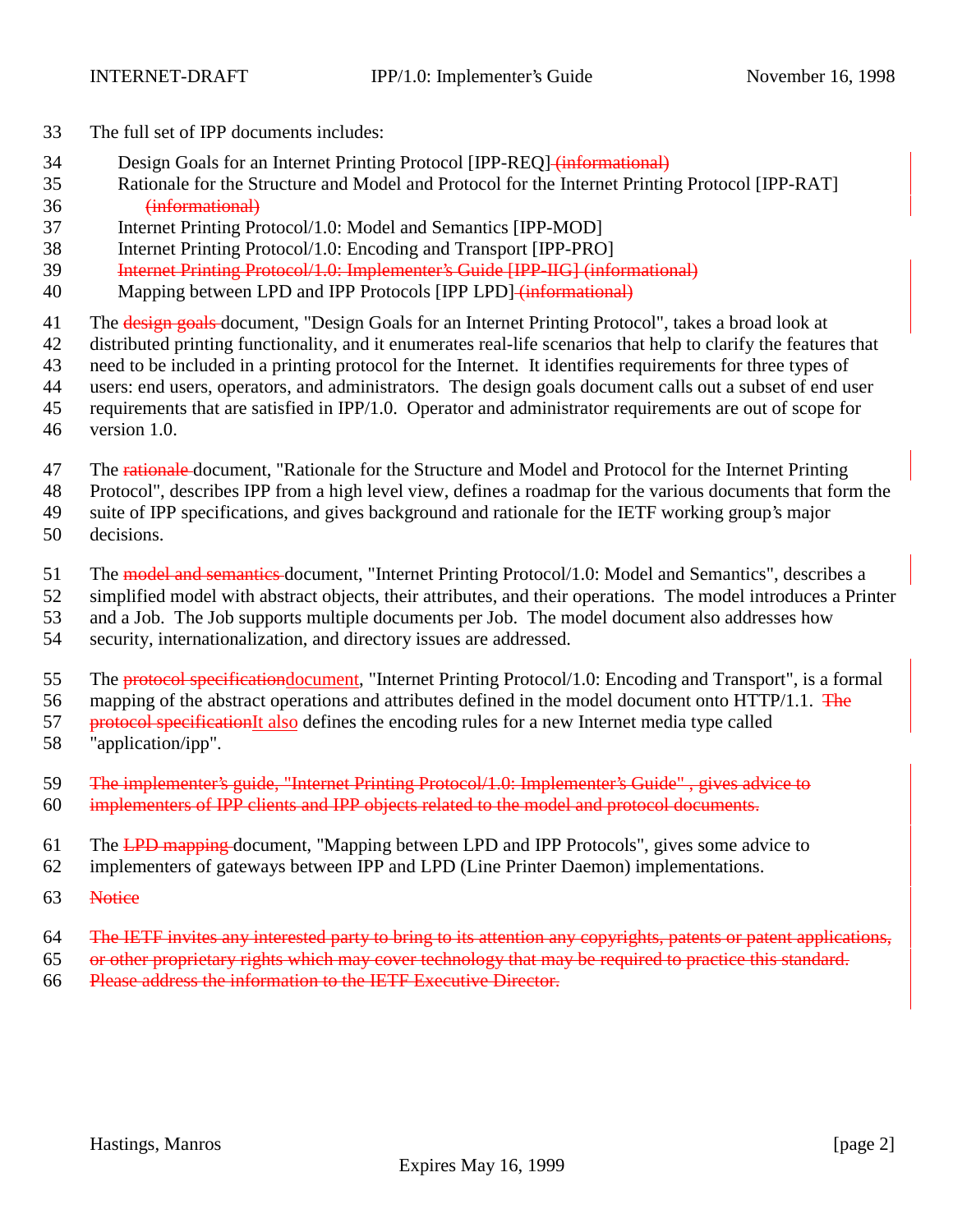# **TABLE OF CONTENTS**

| 68  | 1                                                                                               |  |
|-----|-------------------------------------------------------------------------------------------------|--|
| 69  |                                                                                                 |  |
| 70  |                                                                                                 |  |
| 71  | 2                                                                                               |  |
| 72  | 2.1                                                                                             |  |
| 73  |                                                                                                 |  |
| 74  | 2.2.1                                                                                           |  |
| 75  |                                                                                                 |  |
| 76  |                                                                                                 |  |
| 77  |                                                                                                 |  |
| 78  |                                                                                                 |  |
| 79  |                                                                                                 |  |
| 80  |                                                                                                 |  |
| 81  | Suggested Additional Processing Steps for Operations that Create/Validate Jobs and Add<br>2.2.2 |  |
| 82  |                                                                                                 |  |
| 83  |                                                                                                 |  |
| 84  |                                                                                                 |  |
| 85  |                                                                                                 |  |
| 86  |                                                                                                 |  |
| 87  |                                                                                                 |  |
| 88  | 2.2.2.6 For the Validate-Job operation, RETURN one of the success status codes 28               |  |
| 89  |                                                                                                 |  |
| 90  |                                                                                                 |  |
| 91  |                                                                                                 |  |
| 92  |                                                                                                 |  |
| 93  |                                                                                                 |  |
| 94  |                                                                                                 |  |
| 95  |                                                                                                 |  |
| 96  |                                                                                                 |  |
| 97  | 2.3.1                                                                                           |  |
| 98  |                                                                                                 |  |
| 99  |                                                                                                 |  |
| 100 |                                                                                                 |  |
| 101 |                                                                                                 |  |
| 102 |                                                                                                 |  |
| 103 |                                                                                                 |  |
| 104 | 2.3.2                                                                                           |  |
| 105 |                                                                                                 |  |
| 106 |                                                                                                 |  |
| 107 |                                                                                                 |  |
| 108 |                                                                                                 |  |
| 109 |                                                                                                 |  |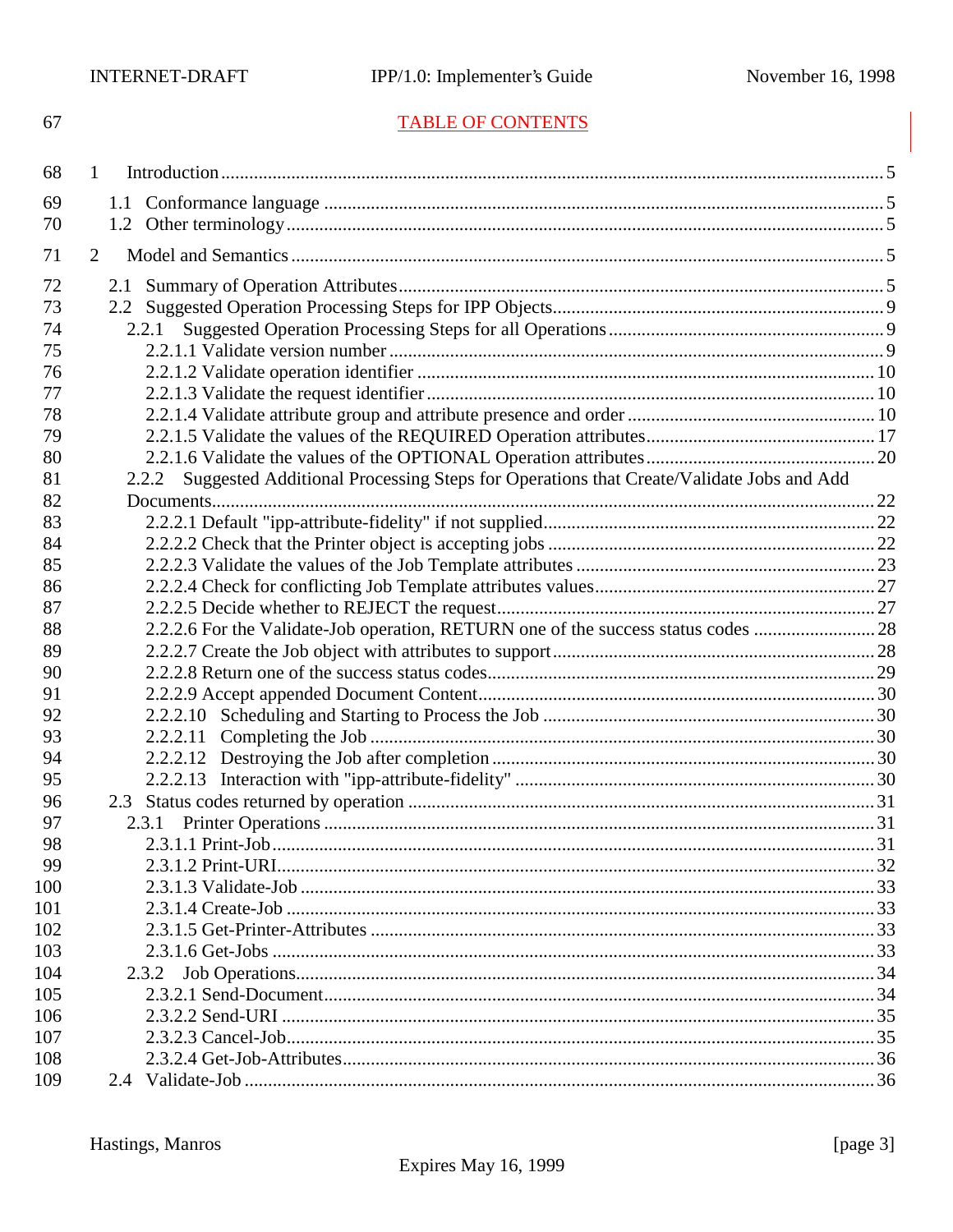Hastings, Manros

[page 4]

| 110 |                |  |
|-----|----------------|--|
| 111 | 2.6            |  |
| 112 |                |  |
|     |                |  |
| 113 |                |  |
| 114 |                |  |
| 115 |                |  |
| 116 | 2.9            |  |
| 117 | 2.10           |  |
| 118 | 2.11           |  |
| 119 | 3 <sup>1</sup> |  |
| 120 |                |  |
| 121 |                |  |
| 122 | 3.3            |  |
| 123 | 3.4            |  |
| 124 |                |  |
| 125 |                |  |
| 126 | $\overline{4}$ |  |
| 127 |                |  |
| 128 | 5 <sup>1</sup> |  |
| 129 |                |  |

Expires May 16, 1999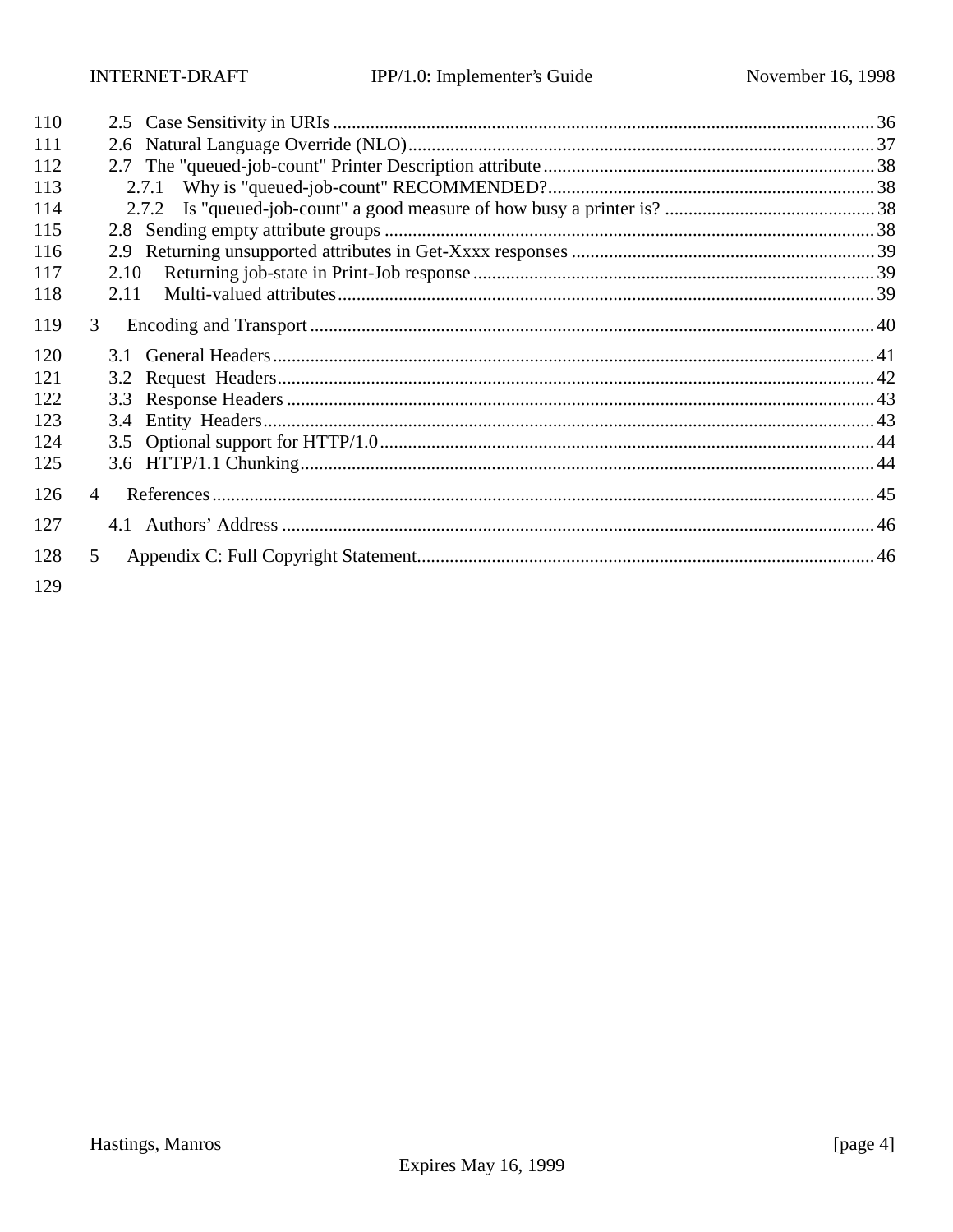# **1 Introduction**

- This document contains information that supplements the IPP Model and Semantics [IPP-MOD] and the
- IPP Transport and Encoding [IPP-PRO] documents. As such this information is not part of the formal
- specifications. Instead information is presented to help implementers understand the specification,
- including some of the motivation for decisions taken by the committee in developing the specification.
- Some of the implementation considerations are intended to help implementers design their client and/or IPP
- object implementations. If there are any contradictions between this document and [IPP-MOD] or [IPP-
- PRO], those documents take precedence over this document.
- 1.1 Conformance language
- Usually, this document does not contain the terminology MUST, MUST NOT, MAY, NEED NOT,
- SHOULD, SHOULD NOT, REQUIRED, and OPTIONAL. However, when those terms do appear in this

document, their intent is to repeat what the [IPP-MOD] and [IPP-PRO] documents require and allow, rather

than specifying additional conformance requirements. These terms are defined in section 13 on

conformance terminology in [IPP-MOD], most of which is taken from RFC 2119 [RFC2119].

- Implementers should read section 13 in [IPP-MOD] in order to understand these capitalized words. The
- words MUST, MUST NOT, and REQUIRED indicate what implementations are required to support in a

147 client or IPP object in order to be conformant to [IPP-MOD] and [IPP-PRO]. MAY, NEED NOT, and

OPTIONAL indicate was is merely allowed as an implementer option. The verbs SHOULD and SHOULD

NOT indicate suggested behavior, but which is not required or disallowed, respectively, in order to

- conform to the specification.
- 151 1.2 Other terminology
- The term "sender" refers to the client that sends a request or an IPP object that returns a response. The term
- "receiver" refers to the IPP object that receives a request and to a client that receives a response.

# **2 Model and Semantics**

- This section discusses various aspects of IPP/1.0 Model and Semantics [IPP-MOD].
- 2.1 Summary of Operation Attributes
- Legend for the following table:
- R indicates a REQUIRED operation or attribute for an implementation to support
- O indicates an OPTIONAL operation or attribute for an implementation to support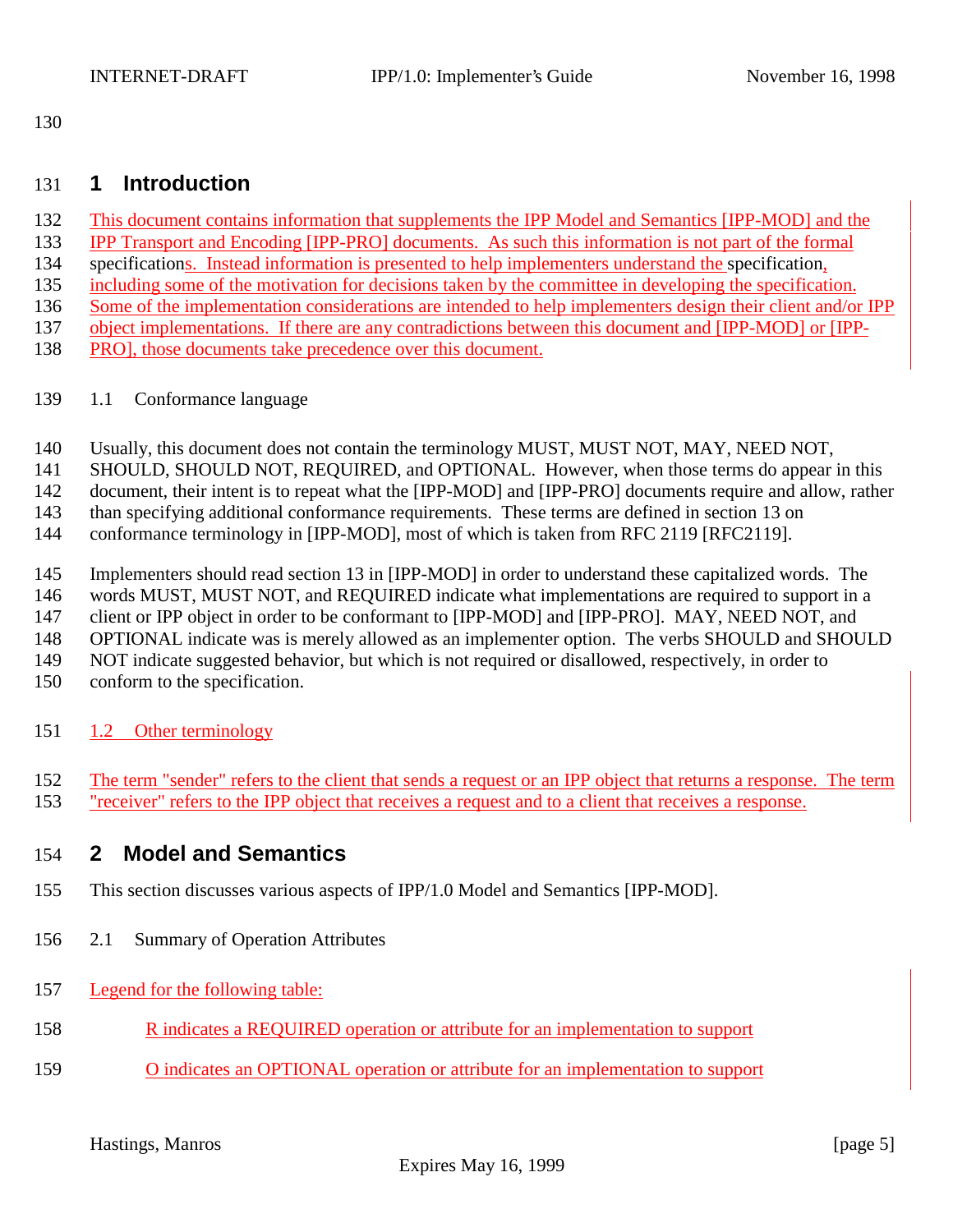161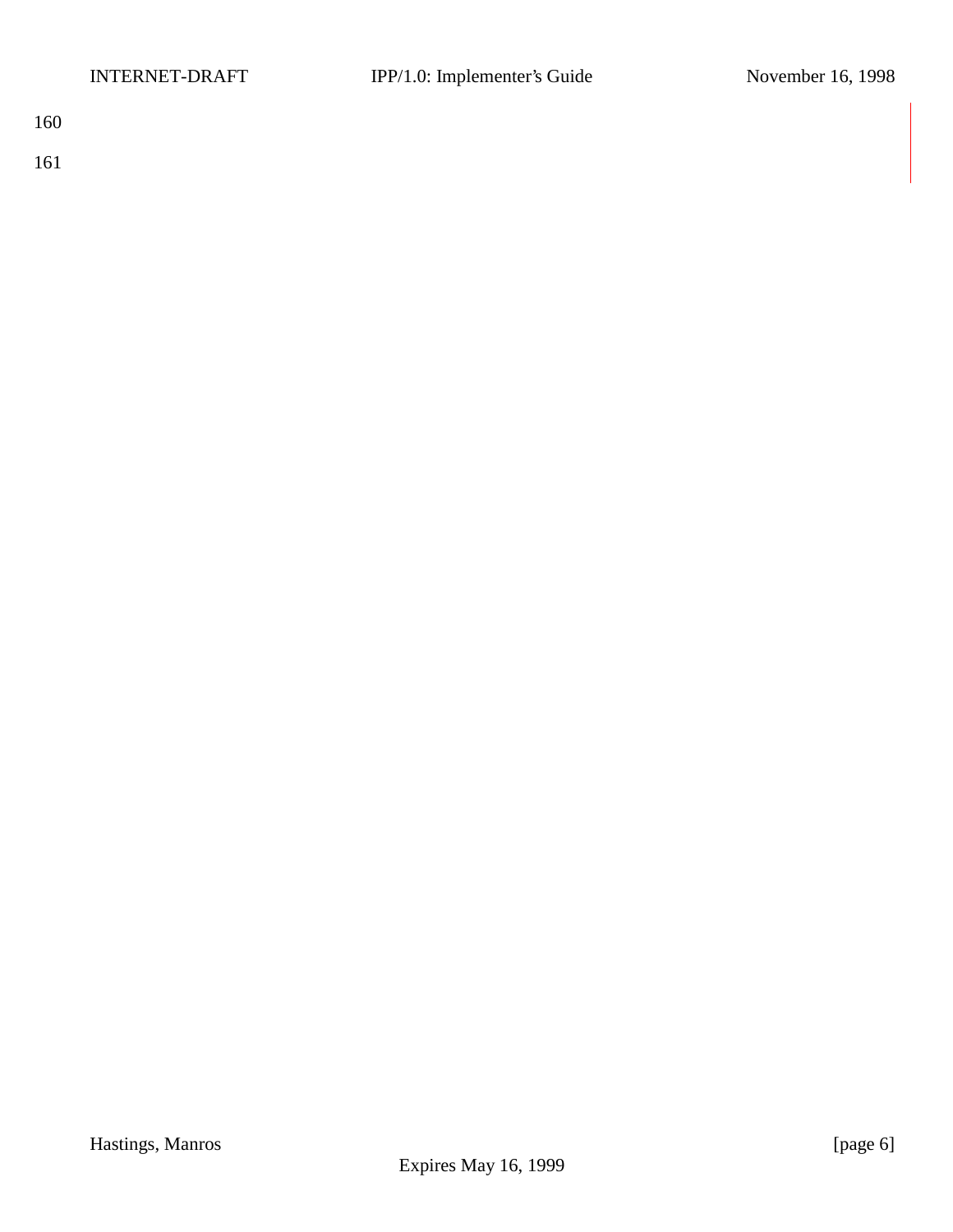| <b>Printer Operations</b>                                     |                                |                             |                       |                                   |              |                          | <b>Job Operations</b>           |                            |                       |                               |                          |
|---------------------------------------------------------------|--------------------------------|-----------------------------|-----------------------|-----------------------------------|--------------|--------------------------|---------------------------------|----------------------------|-----------------------|-------------------------------|--------------------------|
|                                                               | <b>Requests</b>                |                             |                       |                                   |              | <b>Responses</b>         | <b>Requests</b>                 |                            |                       | <b>Responses</b>              |                          |
| <b>Operation Attributes</b>                                   | Print-Job,<br>Validate-<br>Job | Print-<br><b>URI</b><br>(0) | Create<br>-Job<br>(O) | Get-Printer-<br><b>Attributes</b> | Get-<br>Jobs | All<br><b>Operations</b> | Send-<br><b>Document</b><br>(O) | Send-<br><b>URI</b><br>(O) | <b>Cancel</b><br>-Job | Get-Job-<br><b>Attributes</b> | All<br><b>Operations</b> |
| Operation parameters--REQUIRED to be supplied by the sender   |                                |                             |                       |                                   |              |                          |                                 |                            |                       |                               |                          |
| operation-id                                                  | R.                             | R.                          | $\mathsf{R}$          | R                                 | R            |                          | $\mathsf{R}$                    | R.                         | R.                    | R                             |                          |
| status-code                                                   |                                |                             |                       |                                   |              | $\mathsf{R}$             |                                 |                            |                       |                               | R.                       |
| request-id                                                    | R                              | R                           | R.                    | R                                 | R            | R                        | R                               | R.                         | R                     | R                             | R                        |
| version-number                                                | R                              | R                           | $\mathsf{R}$          | R                                 | R.           | R                        | R                               | R                          | $\mathsf{R}$          | R                             | R.                       |
| Operation attributes-REQUIRED to be supplied by the sender    |                                |                             |                       |                                   |              |                          |                                 |                            |                       |                               |                          |
| attributes-charset                                            | $\mathsf{R}$                   | $\mathsf{R}$                | R                     | R                                 | R.           | $\mathsf{R}$             | $\mathsf{R}$                    | R                          | R                     | R                             | R                        |
| attributes-natural-language                                   | R                              | R                           | $\mathsf{R}$          | R                                 | R            | R.                       | R                               | R.                         | R.                    | R.                            | R                        |
| document-uri                                                  |                                | R                           |                       |                                   |              |                          |                                 | R.                         |                       |                               |                          |
| job-id*                                                       |                                |                             |                       |                                   |              |                          | $\mathsf{R}$                    | R                          | R                     | R                             |                          |
| job-uri*                                                      |                                |                             |                       |                                   |              |                          | R                               | R.                         | $\mathsf{R}$          | R                             |                          |
| last-document                                                 |                                |                             |                       |                                   |              |                          | $\mathsf{R}$                    | R                          |                       |                               |                          |
| printer-uri                                                   | R                              | R                           | R.                    | R                                 | R.           |                          | R.                              | R.                         | R                     | R                             |                          |
| Operation attributes-RECOMMENDED to be supplied by the sender |                                |                             |                       |                                   |              |                          |                                 |                            |                       |                               |                          |
| job-name                                                      | $\mathsf{R}$                   | $\mathsf{R}$                | R                     |                                   |              |                          |                                 |                            |                       |                               |                          |
| requesting-user-name                                          | R                              | R                           | R                     | R                                 | R            |                          | R                               | R.                         | R                     | R                             |                          |

|  | Table 1. Summary of operation attributes |  |  |
|--|------------------------------------------|--|--|
|--|------------------------------------------|--|--|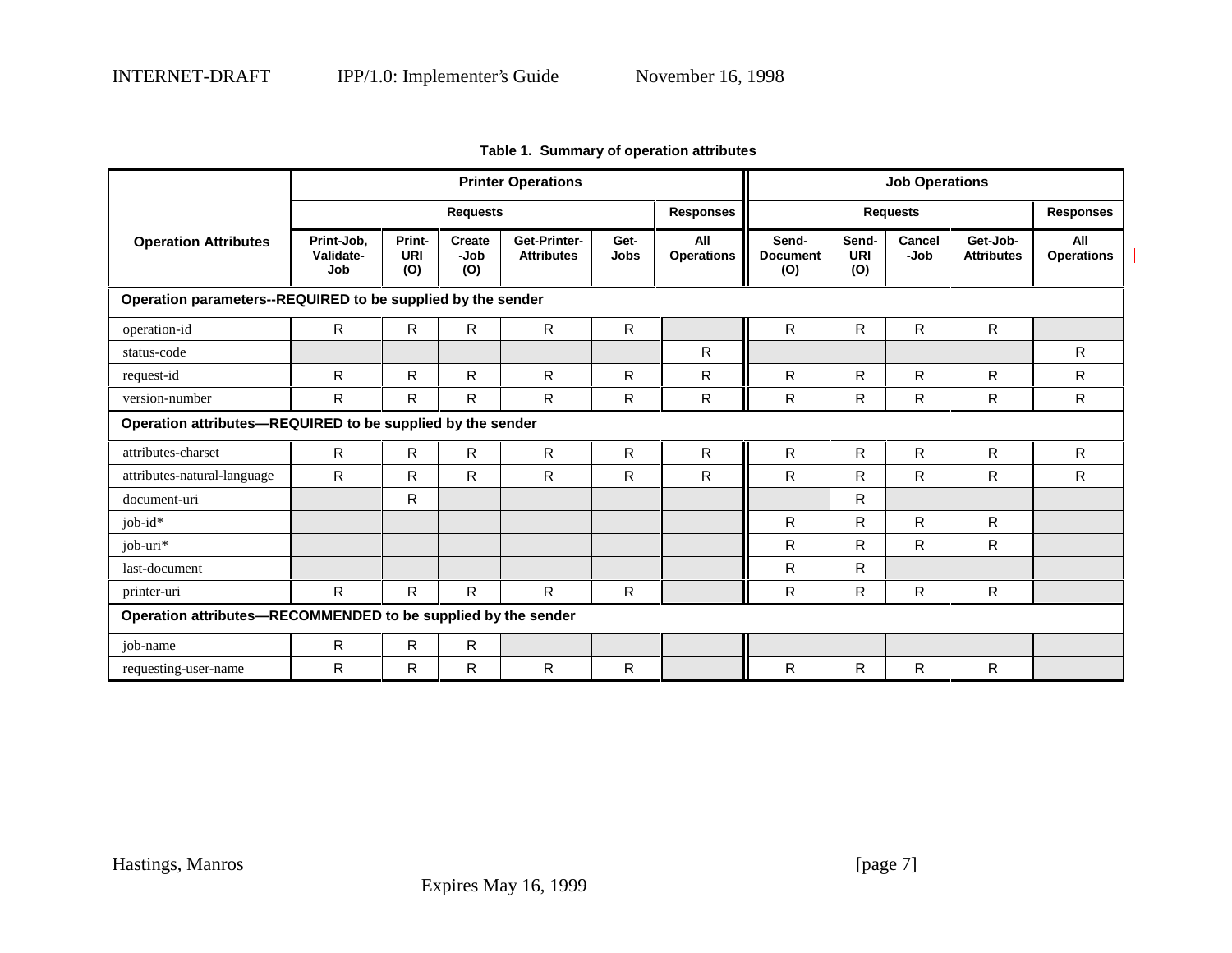| <b>Printer Operations</b>                                                                                                     |                                |                             |                              |                                   |                     |                                     | <b>Job Operations</b>           |                            |                  |                               |                          |
|-------------------------------------------------------------------------------------------------------------------------------|--------------------------------|-----------------------------|------------------------------|-----------------------------------|---------------------|-------------------------------------|---------------------------------|----------------------------|------------------|-------------------------------|--------------------------|
|                                                                                                                               | <b>Requests</b>                |                             |                              |                                   |                     | <b>Responses</b><br><b>Requests</b> |                                 |                            | <b>Responses</b> |                               |                          |
| <b>Operation Attributes</b>                                                                                                   | Print-Job,<br>Validate-<br>Job | Print-<br><b>URI</b><br>(O) | <b>Create</b><br>-Job<br>(O) | Get-Printer-<br><b>Attributes</b> | Get-<br><b>Jobs</b> | All<br><b>Operations</b>            | Send-<br><b>Document</b><br>(O) | Send-<br><b>URI</b><br>(O) | Cancel<br>-Job   | Get-Job-<br><b>Attributes</b> | All<br><b>Operations</b> |
| Operation attributes-OPTIONAL to be supplied by the sender                                                                    |                                |                             |                              |                                   |                     |                                     |                                 |                            |                  |                               |                          |
| status-message                                                                                                                |                                |                             |                              |                                   |                     | $\circ$                             |                                 |                            |                  |                               | O                        |
| compression                                                                                                                   | $\circ$                        | O                           |                              |                                   |                     |                                     | $\circ$                         | $\circ$                    |                  |                               |                          |
| document-format                                                                                                               | R                              | R                           |                              | $\circ$                           |                     |                                     | R                               | $\mathsf{R}$               |                  |                               |                          |
| document-name                                                                                                                 | O                              | O                           |                              |                                   |                     |                                     | $\circ$                         | $\circ$                    |                  |                               |                          |
| document-natural-language                                                                                                     | $\circ$                        | O                           |                              |                                   |                     |                                     | $\circ$                         | $\circ$                    |                  |                               |                          |
| ipp-attribute-fidelity                                                                                                        | $\mathsf{R}$                   | R                           | R                            |                                   |                     |                                     |                                 |                            |                  |                               |                          |
| job-impressions                                                                                                               | O                              | O                           | O                            |                                   |                     |                                     |                                 |                            |                  |                               |                          |
| job-k-octets                                                                                                                  | O                              | O                           | $\mathsf O$                  |                                   |                     |                                     |                                 |                            |                  |                               |                          |
| job-media-sheets                                                                                                              | $\circ$                        | O                           | $\circ$                      |                                   |                     |                                     |                                 |                            |                  |                               |                          |
| limit                                                                                                                         |                                |                             |                              |                                   | R                   |                                     |                                 |                            |                  |                               |                          |
| message                                                                                                                       |                                |                             |                              |                                   |                     |                                     |                                 |                            | $\circ$          |                               |                          |
| my-jobs                                                                                                                       |                                |                             |                              |                                   | R                   |                                     |                                 |                            |                  |                               |                          |
| requested-attributes                                                                                                          |                                |                             |                              | R                                 | $\mathsf{R}$        |                                     |                                 |                            |                  | $\mathsf{R}$                  |                          |
| which-jobs                                                                                                                    |                                |                             |                              |                                   | $\mathsf{R}$        |                                     |                                 |                            |                  |                               |                          |
| * "job-id" is REQUIRED only if used together with "printer-uri" to identify the target job; otherwise, "job-uri" is REQUIRED. |                                |                             |                              |                                   |                     |                                     |                                 |                            |                  |                               |                          |

163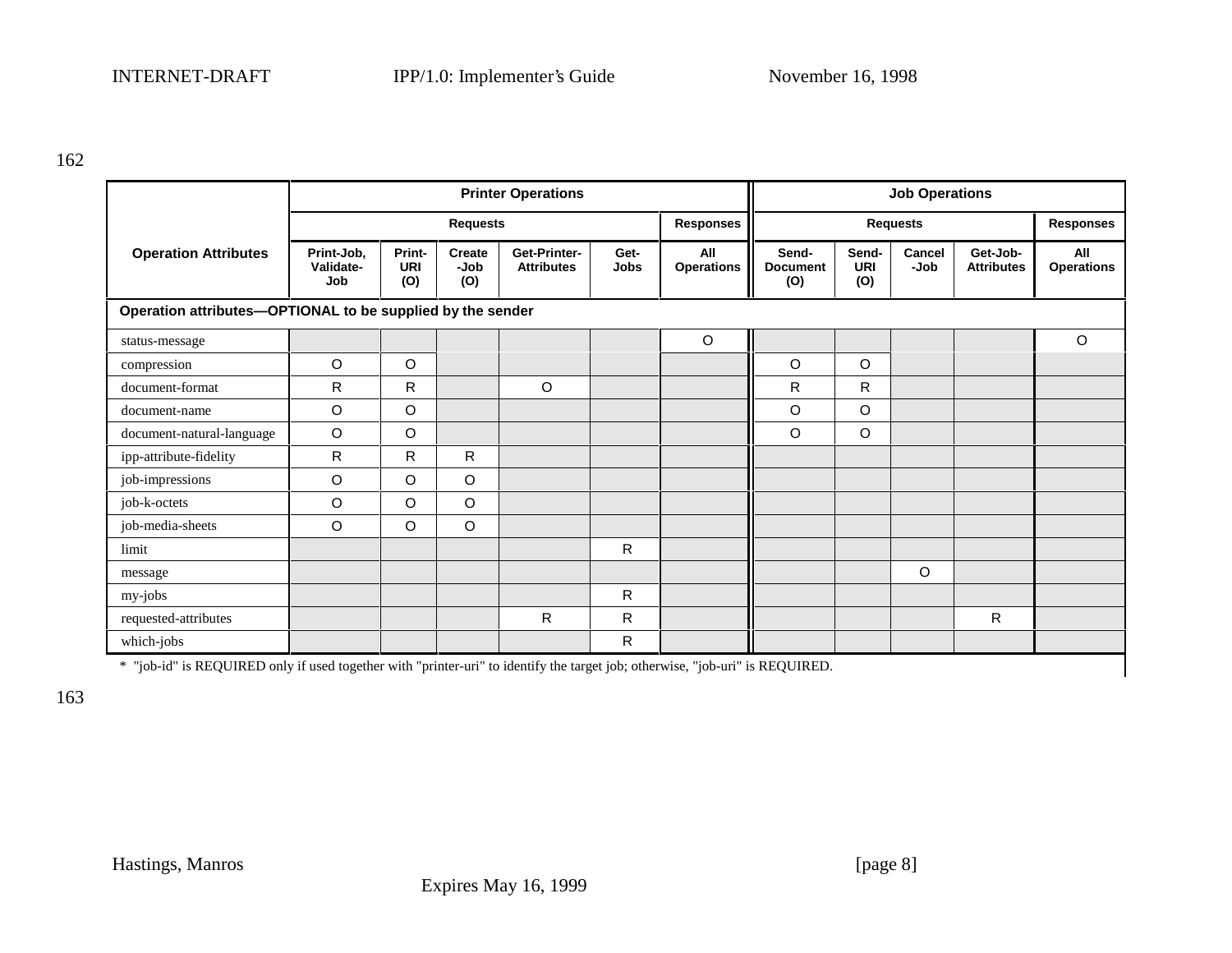#### 2.2 Suggested Operation Processing Steps for IPP Objects

- This section suggests the steps and error checks that an IPP object MAY perform when processing requests
- and returning responses. An IPP object MAY perform some or all of the error checks. However, some
- implementations MAY choose to be more forgiving than the error checks shown here, in order to be able to
- accept requests from non-conforming clients. Not performing all of these error checks is a so-called
- "forgiving" implementation. On the other hand, clients that successfully submit requests to IPP objects that
- do perform all the error checks will be more likely to be able to interoperate with other IPP object
- implementations. Thus an implementer of an IPP object needs to decide whether to be a "forgiving" or a
- "strict" implementation. Therefore, the error status codes returned may differ between implementations.
- Consequentially, client SHOULD NOT expect exactly the error code processing described in this section.
- When an IPP object receives a request, the IPP object either accepts or rejects the request. In order to
- determine whether or not to accept or reject the request, the IPP object SHOULD execute the following
- steps. The order of the steps may be rearranged and/or combined, including making one or multiple passes
- 178 over the request. Therefore, the error status codes returned may differ between implementations.
- A client MUST supply requests that would pass all of the error checks indicated here in order to be a
- conforming client. Therefore, a client SHOULD supply requests that are conforming, in order to avoid
- 181 being rejected by some IPP object implementations. The next section contains the additional steps for the
- 182 Print-Job, Validate-Job, Print-URI, Create-Job, Send-Document, and Send-URI operations that create jobs,
- 183 adds documents, and validates jobs.
- In the following, processing continues step by step until a "RETURNS the xxx status code …" statement is
- encountered. Error returns are indicated by the verb: "REJECTS". Since clients have difficulty getting the
- status code before sending all of the document data in a Print-Job request, clients SHOULD use the
- Validate-Job operation before sending large documents to be printed, in order to validate whether the IPP
- Printer will accept the job or not.
- It is assumed that security authentication and authorization has already taken place at a lower layer.
- 2.2.1 Suggested Operation Processing Steps for all Operations
- This section is intended to apply to all operations. The next section contains the additional steps for the
- Print-Job, Validate-Job, Print-URI, Create-Job, Send-Document, and Send-URI operations that create jobs,
- adds documents, and validates jobs.
- 2.2.1.1 Validate version number
- Every request and every response contains the "version-number" attribute. The value of this attribute is the
- major and minor version number of the syntax and semantics that the client and IPP object is using,
- respectively. The "version-number" attribute remains in a fixed position across all future versions so that
- all clients and IPP object that support future versions can determine which version is being used. The IPP
- object checks to see if the major version number supplied in the request is supported. If not, the Printer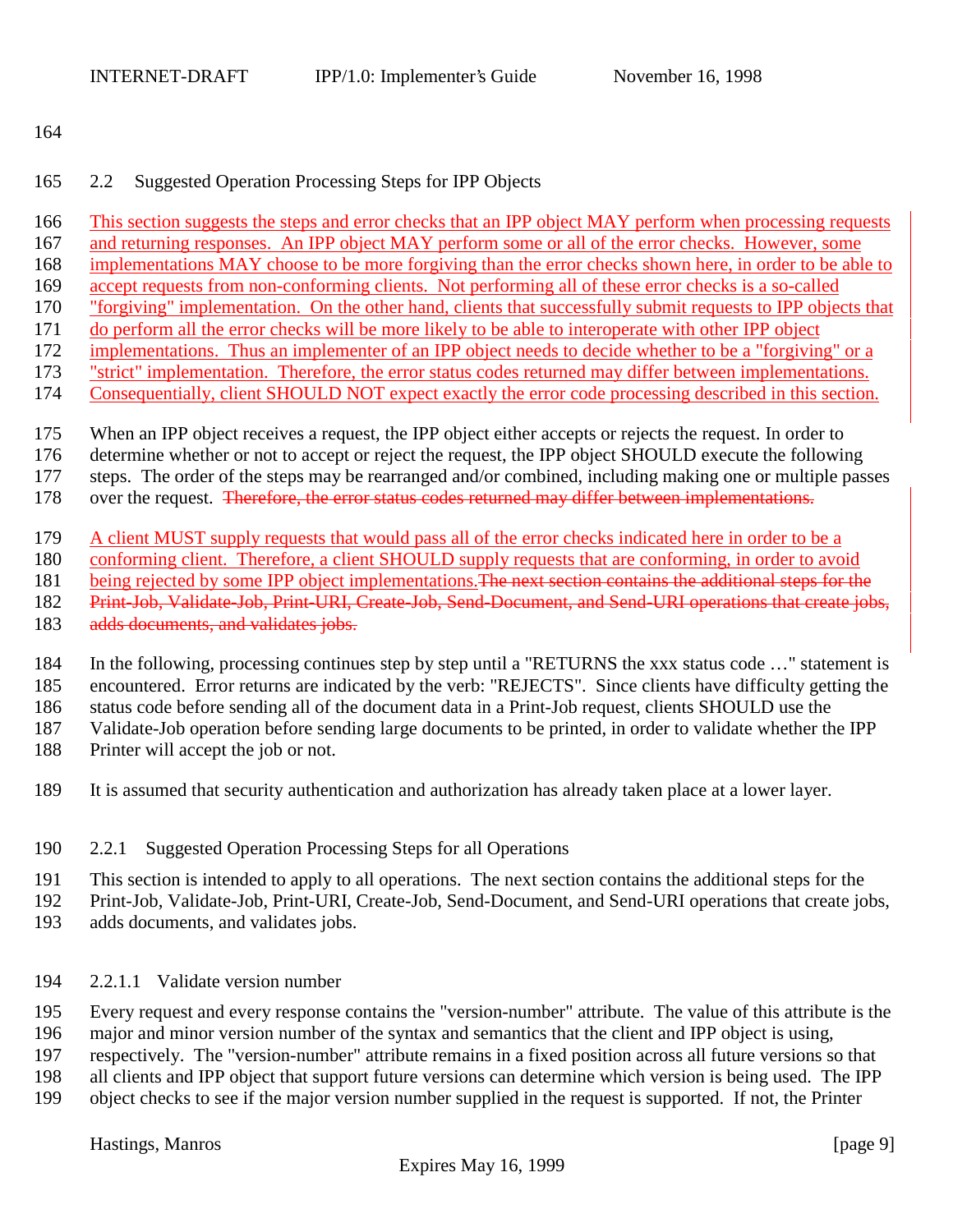object REJECTS the request and RETURNS the 'server-error-version-not-supported' status code in the response. The IPP object returns in the "version-number" response attribute the major and minor version for the error response. Thus the client can learn at least one major and minor version that the IPP object supports. The IPP object is encouraged to return the closest version number to the one supplied by the client.

 The checking of the minor version number is implementation dependent, however if the client supplied minor version is explicitly supported, the IPP object MUST respond using that identical minor version number. If the requested minor version is not supported (the requested minor version is either higher or lower) than a supported minor version, the IPP object SHOULD return the closest supported minor version.

- 2.2.1.2 Validate operation identifier
- The Printer object checks to see if the "operation-id" attribute supplied by the client is supported as
- indicated in the Printer object's "printer-operations-supported" attribute. If not, the Printer REJECTS the
- request and returns the 'server-error-operation-not-supported' status code in the response.
- 2.2.1.3 Validate the request identifier

214 The Printer object **SHOULD NOT** checks to see if the "request-id" attribute supplied by the client is in range. If the value is not: between 1 and  $2^{**}31 - 1$  (inclusive), but copies all 32 bitsthe Printer object range. If the value is not: between 1 and  $2^{**}31 - 1$  (inclusive), but copies all 32 bitsthe Printer object

REJECTS the request and returns the 'client-error-bad-request' status code in the response.

217 Note: The "version-number", attribute, "operation-id", and the "request-id" attributes parameters are in

218 the same fixed octet positions in the IPP/1.0 encoding. The "version-number" parameter will be the same

fixed octet position in all versions of the protocol. These fields are validated before proceeding with the

- 220 rest of the validation.
- 2.2.1.4 Validate attribute group and attribute presence and order
- The order of the following validation steps depends on implementation.
- 2.2.1.4.1 Validate the presence and order of attribute groups

 Client requests and IPP object responses contain attribute groups that Section 3 requires to be present and in a specified order. An IPP object verifies that the attribute groups are present and in the correct order in requests supplied by clients (attribute groups without an \* in the following tables).

 If an IPP object receives a request with (1) required attribute groups missing, or (2) the attributes groups are 228 out of order, or (3) the groups are repeated, the IPP object REJECTS the request and RETURNS the 'client- error-bad-request' status code. For example, it is an error for the Job Template Attributes group to occur before the Operation Attributes group, for the Operation Attributes group to be omitted, or for an attribute group to occur more than once, except in the Get-Jobs response.

 Since this kind of attribute group error is most likely to be an error detected by a client developer rather than by a customer, the IPP object NEED NOT return an indication of which attribute group was in error in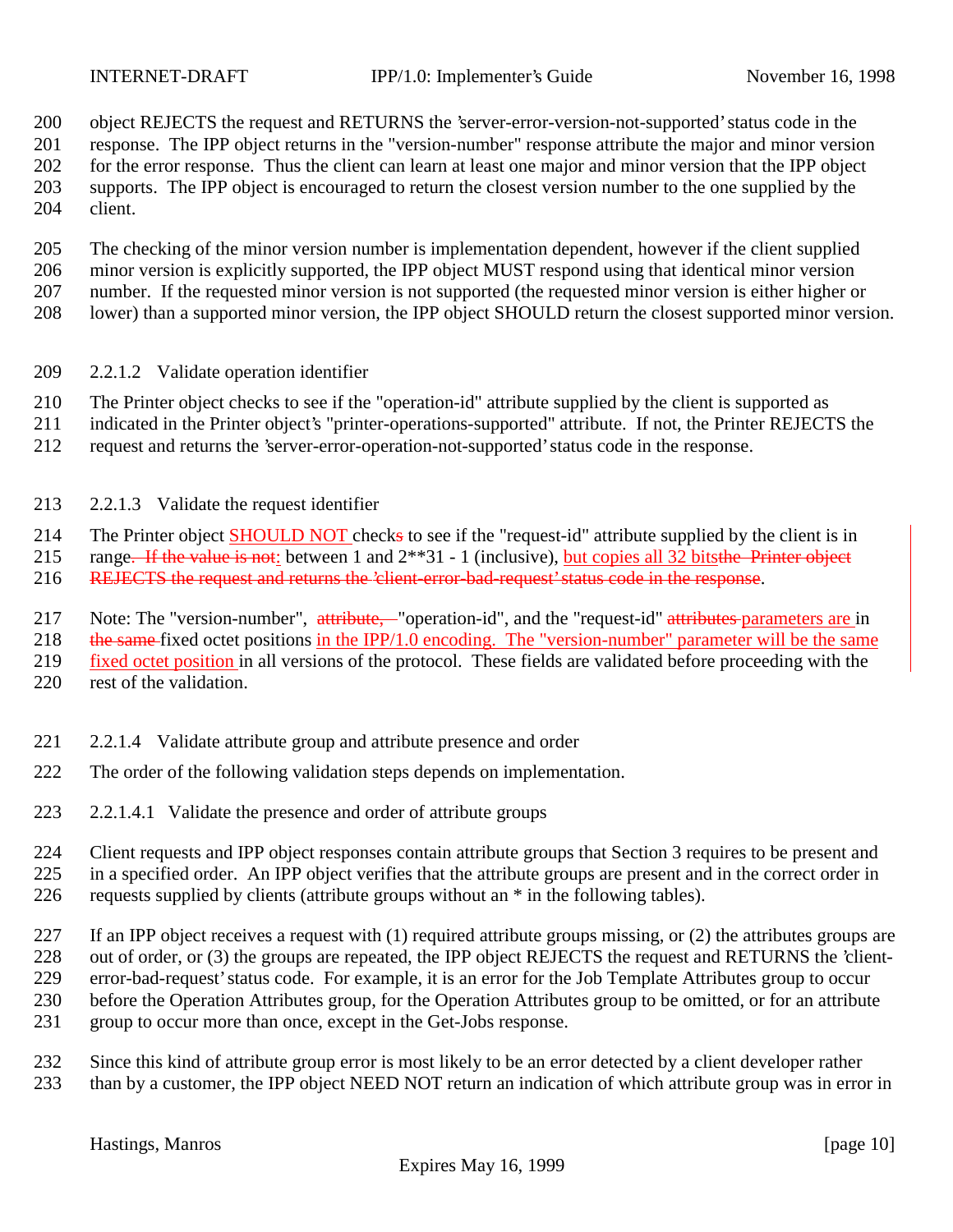- either the Unsupported Attributes group or the Status Message. Also, the IPP object NEED NOT find all attribute group errors before returning this error.
- 2.2.1.4.2 Ignore unknown attribute groups in the expected position

Future attribute groups may be added to the specification at the end of requests just before the Document

Content and at the end of response, except for the Get-Jobs response, where it maybe there or before the

first job attributes returned. If an IPP object receives an unknown attribute group in these positions, it

ignores the entire group, rather than returning an error, since that group may be a new group in a later

 minor version of the protocol that can be ignored. (If the new attribute group cannot be ignored without confusing the client, the major version number would have been increased in the protocol document and in

the request). If the unknown group occurs in a different position, the IPP object REJECTS the request and

RETURNS the 'client-error-bad-request' status code.

Clients also ignore unknown attribute groups returned in a response.

Note: By validating that requests are in the proper form, IPP objects force clients to use the proper form

which, in turn, increases the chances that customers will be able to use such clients from multiple vendors

with IPP objects from other vendors.

2.2.1.4.3 Validate the presence of a single occurrence of required Operation attributes

 Client requests and IPP object responses contain Operation attributes that [IPP-MOD] Section 3 requires to be present. Attributes within a group may be in any order, except for the ordering of target, charset, and 252 natural languages attributes. These attributes must MUST be first, and must MUST be supplied in the following order: charset, natural language, and then target. An IPP object verifies that the attributes that 254 Section 4 requires to be supplied by the client have been supplied in the request (attributes without an  $*$  in the following tables). An asterisk (\*) indicates groups and Operation attributes that the client may omit in a request or an IPP object may omit in a response.

 If an IPP object receives a request with required attributes missing or repeated from a group, the IPP object REJECTS the request and RETURNS the 'client-error-bad-request' status code. For example, it is an error for the "attributes-charset" or "attributes-natural-language" attribute to be omitted in any operation request, or for an Operation attribute to be supplied in a Job Template group or a Job Template attribute to be supplied in an Operation Attribute group in a create request. It is also an error to supply the "attributes-charset" attribute twice.

 Since these kinds of attribute errors are most likely to be detected by a client developer rather than by a customer, the IPP object NEED NOT return an indication of which attribute was in error in either the Unsupported Attributes group or the Status Message. Also, the IPP object NEED NOT find all attribute errors before returning this error.

 The following tables list all the attributes for all the operations by attribute group in each request and each response. The order of the groups is the order that the client supplies the groups as specified in [IPP-MOD] Section 3. The order of the attributes within a group is arbitrary, except as noted for some of the special operation attributes (charset, natural language, and target). The tables below use the following notation: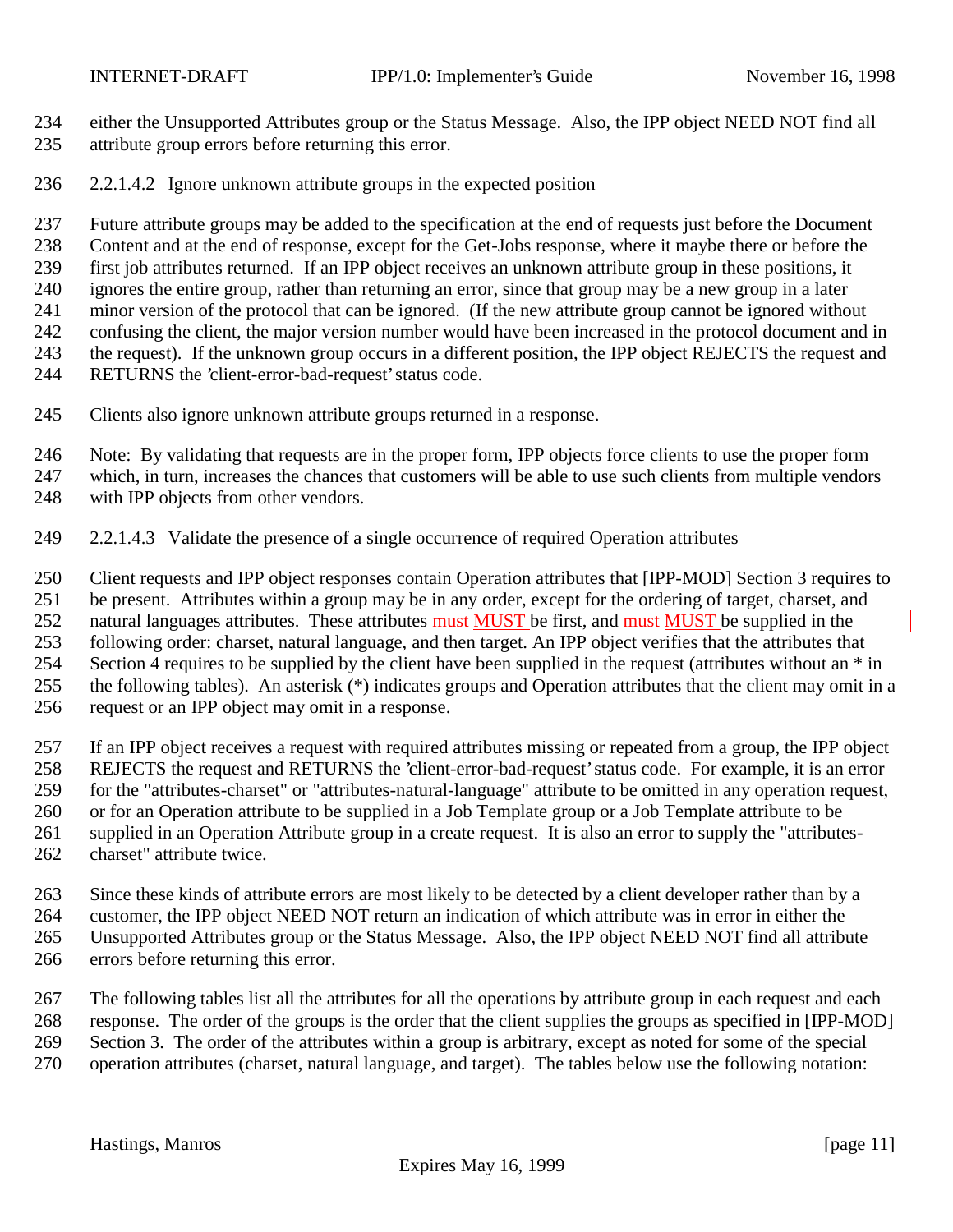|                          | <b>INTERNET-DRAFT</b>                                                                                                                                                                                                                                                           |  | IPP/1.0: Implementer's Guide                                                                  | November 16, 1998 |  |  |  |  |  |
|--------------------------|---------------------------------------------------------------------------------------------------------------------------------------------------------------------------------------------------------------------------------------------------------------------------------|--|-----------------------------------------------------------------------------------------------|-------------------|--|--|--|--|--|
| 271                      | R<br>indicates a REQUIRED attribute that an IPP object MUST support                                                                                                                                                                                                             |  |                                                                                               |                   |  |  |  |  |  |
| 272                      | O                                                                                                                                                                                                                                                                               |  | indicates an OPTIONAL attribute that an IPP object NEED NOT support                           |                   |  |  |  |  |  |
| 273<br>274<br>275<br>276 | indicates that a client MAY omit the attribute in a request and that an IPP object MAY omit<br>∗<br>the attribute in a response. The absence of an $*$ means that a client MUST supply the<br>attribute in a request and an IPP object MUST supply the attribute in a response. |  |                                                                                               |                   |  |  |  |  |  |
| 277                      |                                                                                                                                                                                                                                                                                 |  | <b>Operation Requests</b>                                                                     |                   |  |  |  |  |  |
| 278                      |                                                                                                                                                                                                                                                                                 |  | The tables below show the attributes in their proper attribute groups for operation requests: |                   |  |  |  |  |  |
| 279<br>280               | Note: All operation requests contain "version-number", "operation-id",<br>and "request-id" parameters.                                                                                                                                                                          |  |                                                                                               |                   |  |  |  |  |  |
| 281                      |                                                                                                                                                                                                                                                                                 |  |                                                                                               |                   |  |  |  |  |  |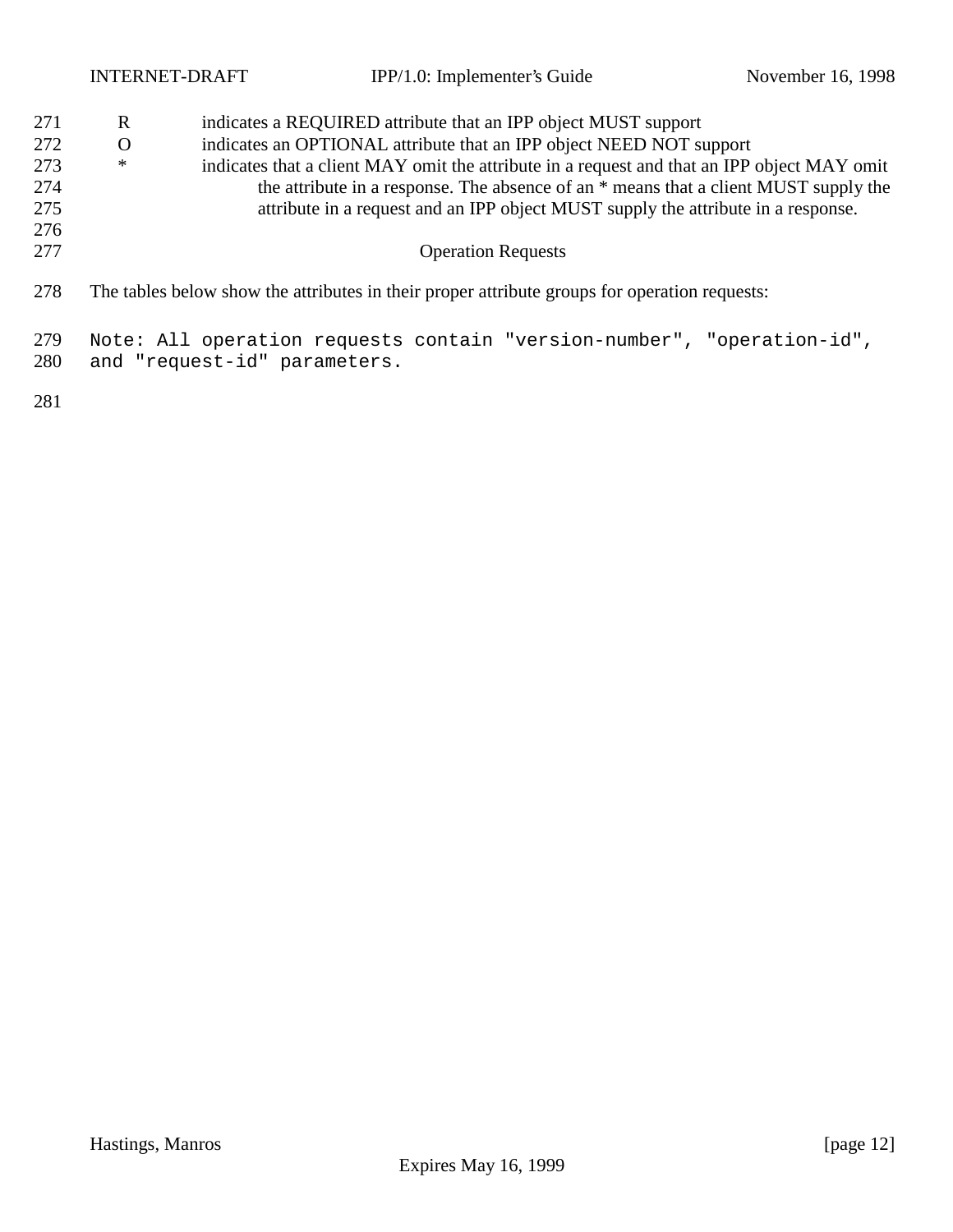```
282 Print-Job Request:
283 Group 1: Operation Attributes (R)
284 attributes-charset (R)
285 attributes-natural-language (R)
286 printer-uri (R)
287 requesting-user-name (R*)
288 job-name (R*)
289 ipp-attribute-fidelity (R*)
290 document-name (R*)
291 document-format (R*)
292 document-natural-language (O*)
293 compression (O*)
294 job-k-octets (O*)
295 job-impressions (O*)
296 job-media-sheets (O*)
297 Group 2: Job Template Attributes (R*)
298 <Job Template attributes> (O*)
299 (see [IPP-MOD] Section 4.2)
300 Group 3: Document Content (R)
301 <document content>
302
303 Validate-Job Request:
304 Group 1: Operation Attributes (R)
305 attributes-charset (R)
306 attributes-natural-language (R)
307 printer-uri (R)
308 requesting-user-name (R*)
309 job-name (R*)
310 ipp-attribute-fidelity (R*)
311 document-name (R*)
312 document-format (R*)
313 document-natural-language (O*)
314 compression (O*)
315 job-k-octets (O*)
316 job-impressions (O*)
317 job-media-sheets (O*)
318 Group 2: Job Template Attributes (R*)
319 <Job Template attributes> (O*)
320 (see [IPP-MOD] Section 4.2)
321
322 Create-Job Request:
323 Group 1: Operation Attributes (R)
324 attributes-charset (R)
325 attributes-natural-language (R)
326 printer-uri (R)
327 requesting-user-name (R*)
328 job-name (R*)
```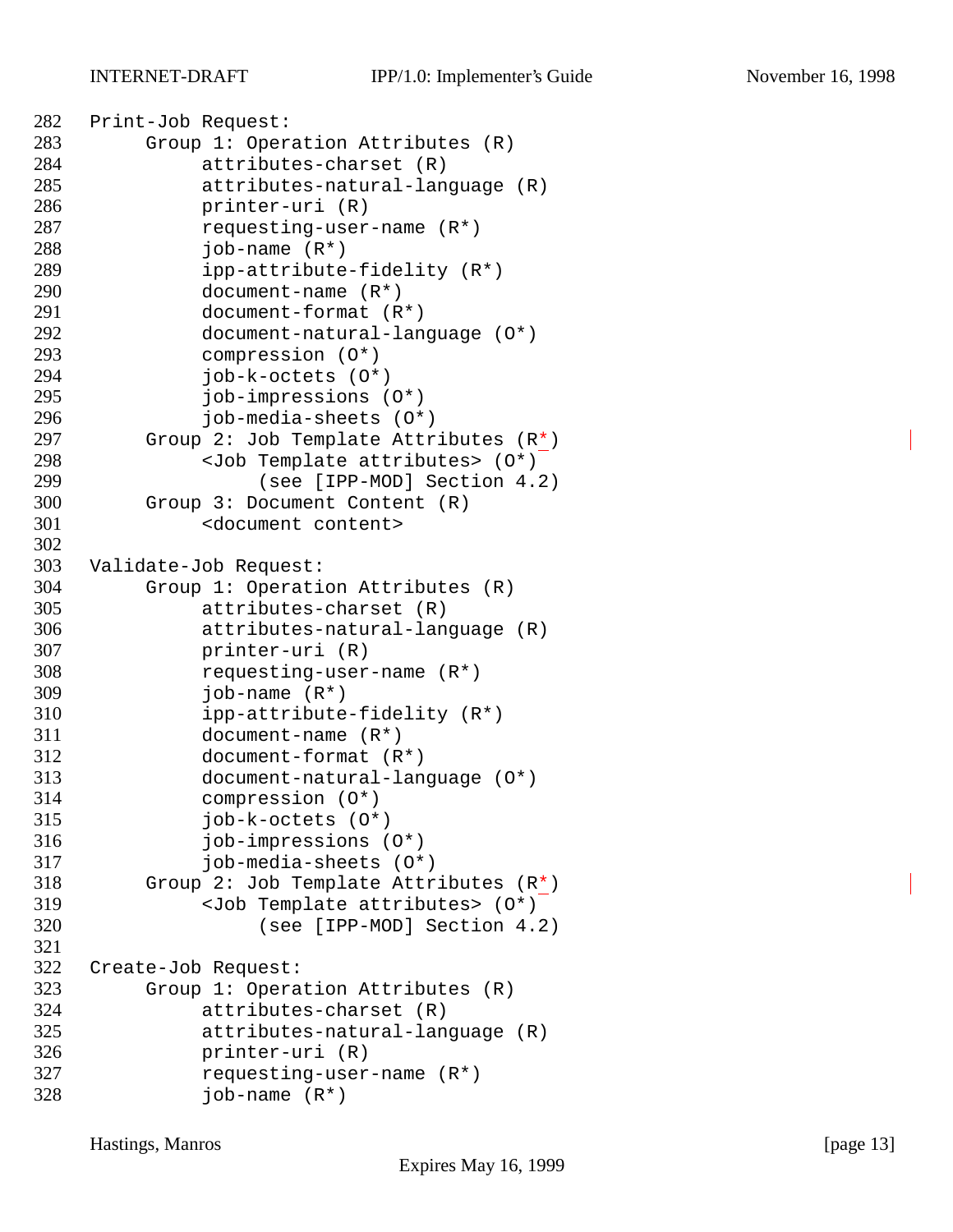```
329 ipp-attribute-fidelity (R*)
330 job-k-octets (O*)
331 job-impressions (O*)
332 job-media-sheets (O*)
333 Group 2: Job Template Attributes (R*)
334 <Job Template attributes> (O*) (see
335 (see [IPP-MOD] Section 4.2)
336
337 Print-URI Request:
338 Group 1: Operation Attributes (R)
339 attributes-charset (R)
340 attributes-natural-language (R)
341 printer-uri (R)
342 document-uri (R)
343 requesting-user-name (R*)
344 job-name (R*)
345 ipp-attribute-fidelity (R*)
346 document-name (R*)
347 document-format (R*)
348 document-natural-language (O*)
349 compression (O*)
350 job-k-octets (O*)
351 job-impressions (O*)
352 job-media-sheets (O*)
353 Group 2: Job Template Attributes (R*)
354 <Job Template attributes> (O*) (see
355 (see [IPP-MOD] Section 4.2)
356
357 Send-Document Request:
358 Group 1: Operation Attributes (R)
359 attributes-charset (R)
360 attributes-natural-language (R)
361 (printer-uri & job-id) | job-uri (R)
362 last-document (R)
363 requesting-user-name (R*)
364 document-name (R*)
365 document-format (R*)
366 document-natural-language (O*)
367 compression (O*)
368 Group 2: Document Content (R*)
369 <document content>
370
371 Send-URI Request:
372 Group 1: Operation Attributes (R)
373 attributes-charset (R)
374 attributes-natural-language (R)
375 (printer-uri & job-id) | job-uri (R)
```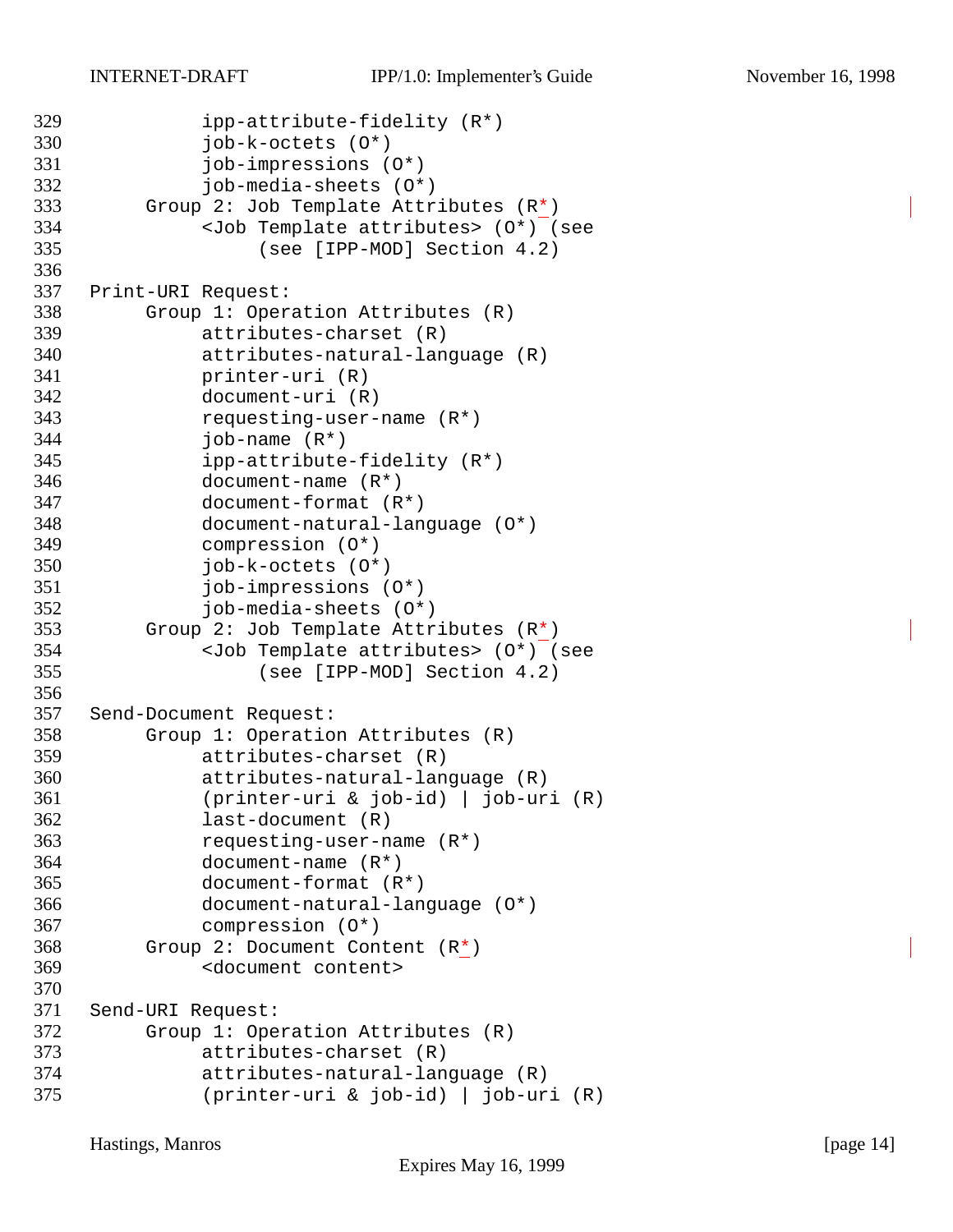```
376 last-document (R)
377 document-uri (R)
378 requesting-user-name (R*)
379 document-name (R*)
380 document-format (R*)
381 document-natural-language (O*)
382 compression (O*)
383
384 Cancel-Job Request:
385 Group 1: Operation Attributes (R)
386 attributes-charset (R)
387 attributes-natural-language (R)
388 (printer-uri & job-id) | job-uri (R)
389 requesting-user-name (R*)
390 message (O*)
391
392 Get-Printer-Attributes Request:
393 Group 1: Operation Attributes (R)
394 attributes-charset (R)
395 attributes-natural-language (R)
396 printer-uri (R)
397 requesting-user-name (R*)
398 requested-attributes (R*)
399 document-format (R*)
400
401 Get-Job-Attributes Request:
402 Group 1: Operation Attributes (R)
403 attributes-charset (R)
404 attributes-natural-language (R)
405 (printer-uri & job-id) | job-uri (R)
406 requesting-user-name (R*)
407 requested-attributes (R*)
408
409 Get-Jobs Request:
410 Group 1: Operation Attributes (R)
411 attributes-charset (R)
412 attributes-natural-language (R)
413 printer-uri (R)
414 requesting-user-name (R*)
415 limit (R*)
416 requested-attributes (R*)
417 which-jobs (R*)
418 my-jobs (R*)
419
420 Operation Responses
```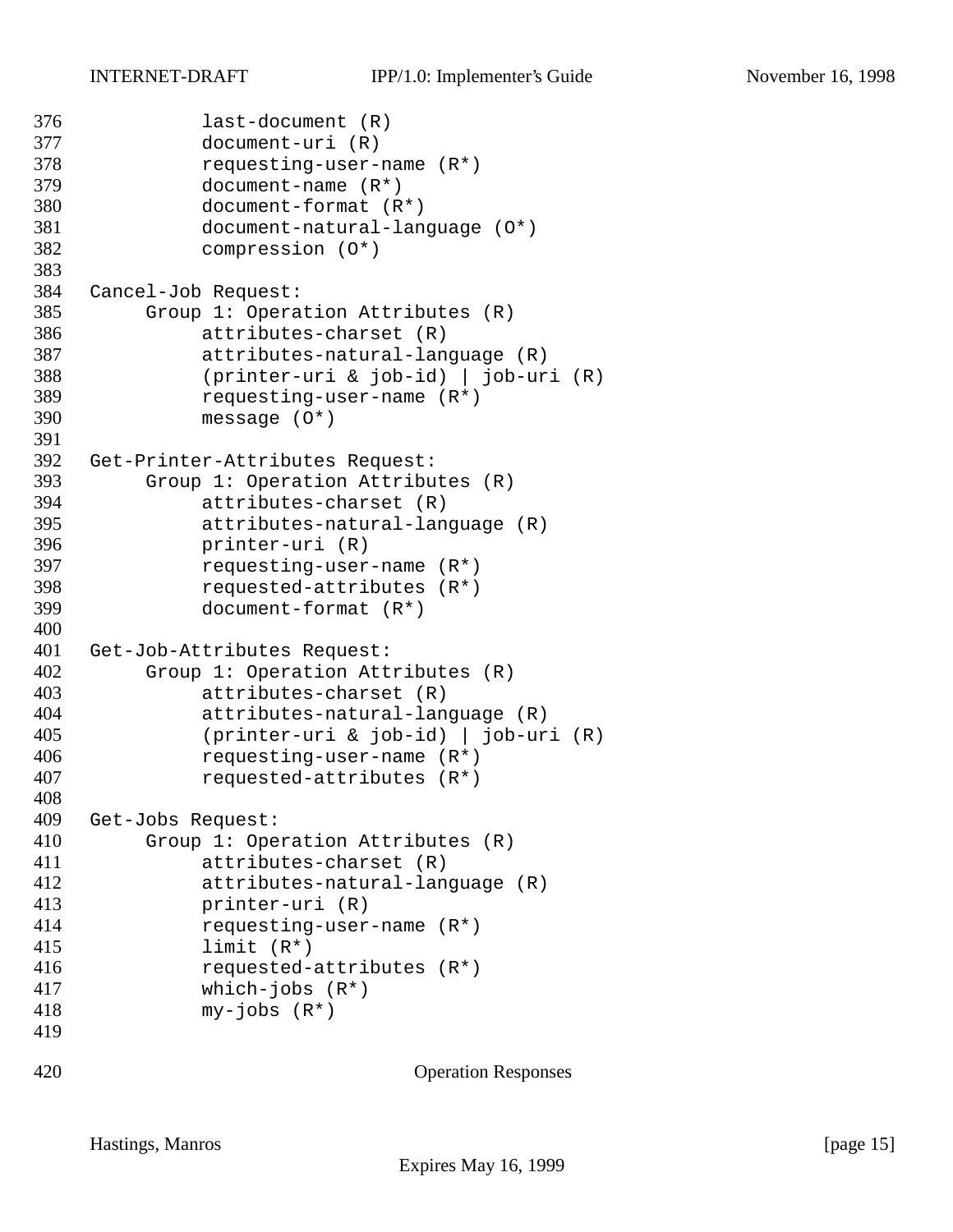The tables below show the response attributes in their proper attribute groups for responses.

```
422 Note: All operation responses contain "version-number", "status-code",
423 and "request-id" parameters.
424
425 Print-Job Response:
426 Print-URI Response:
427 Create-Job Response:
428 Send-Document Response:
429 Send-URI Response:
430 Group 1: Operation Attributes (R)
431 attributes-charset (R)
432 attributes-natural-language (R)
433 status-message (O*)
434 Group 2: Unsupported Attributes (R*) (see Note 3)
435 <unsupported attributes> (R*)
436 Group 3: Job Object Attributes(R*) (see Note 2)
437 job-uri (R)
438 job-id (R)
439 job-state (R)
440 job-state-reasons (O*)
441 job-state-message (O*)
442 number-of-intervening-jobs (O*)
443
444 Validate-Job Response:
445 Cancel-Job Response:
446 Group 1: Operation Attributes (R)
447 attributes-charset (R)
448 attributes-natural-language (R)
449 status-message (O*)
450 Group 2: Unsupported Attributes (R*) (see Note 3)
451 <unsupported attributes> (R*)
452
```
 Note 2 - the Job Object Attributes and Printer Object Attributes are returned only if the IPP object returns one of the success status codes.

 Note 3 - the Unsupported Attributes Group is present only if the client included some Operation and/or Job Template attributes or values that the Printer doesn't support whether a success or an error return.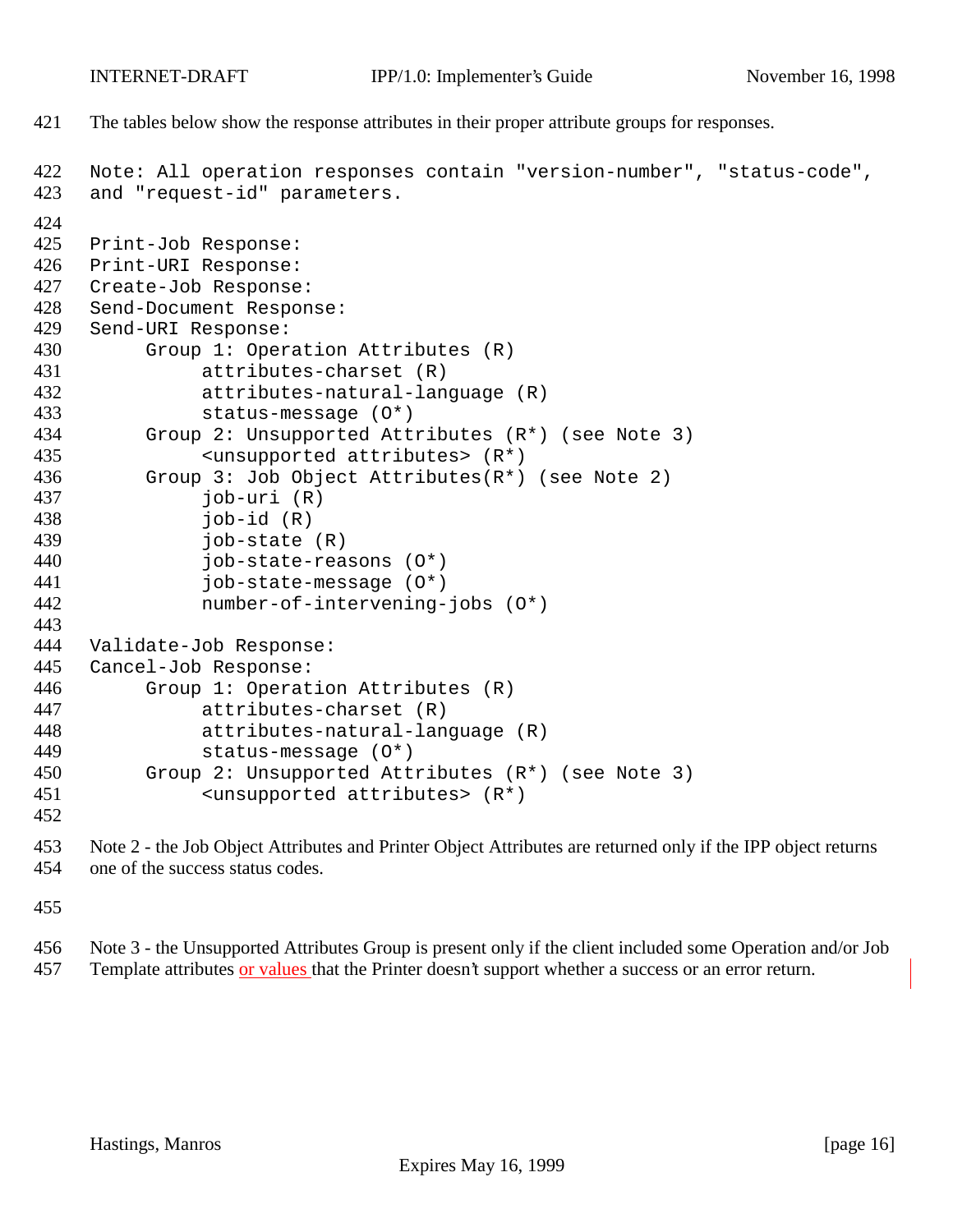```
458
459 Get-Printer-Attributes Response:
460 Group 1: Operation Attributes (R)
461 attributes-charset (R)
462 attributes-natural-language (R)
463 status-message (O*)
464 Group 2: Unsupported Attributes (R*) (see Note 4)
465 <unsupported attributes> (R*)
466 Group 3: Printer Object Attributes(R*) (see Note 2)
467 <requested attributes> (R*)
468
469 Note 4 - the Unsupported Attributes Group is present only if the client included some Operation attributes
470 that the Printer doesn't support whether a success or an error return.
471
472 Get-Job-Attributes Response:
473 Group 1: Operation Attributes (R)<br>474 attributes-charset (R)
             attributes-charset (R)
475 attributes-natural-language (R)
476 status-message (O*)
477 Group 2: Unsupported Attributes (R*) (see Note 4)
478 <unsupported attributes> (R*)
479 Group 3: Job Object Attributes(R*) (see Note 2)
480 <requested attributes> (R<sup>*</sup>)481
482 Get-Jobs Response:
483 Group 1: Operation Attributes (R)
484 attributes-charset (R)
485 attributes-natural-language (R)
486 status-message (O*)
487 Group 2: Unsupported Attributes (R*) (see Note 4)
488 <unsupported attributes> (R*)
489 Group 3: Job Object Attributes(R*) (see Note 2, 5)
490 <requested attributes> (R*)
```
492 Note 5: for the Get-Jobs operation the response contains a separate Job Object Attributes group 3 to N containing requested-attributes for each job object in the response.

2.2.1.5 Validate the values of the REQUIRED Operation attributes

An IPP object validates the values supplied by the client of the REQUIRED Operation attribute that the IPP

object MUST support. The next section specifies the validation of the values of the OPTIONAL Operation

attributes that IPP objects MAY support.

The IPP object performs the following syntactic validation checks of each Operation attribute value: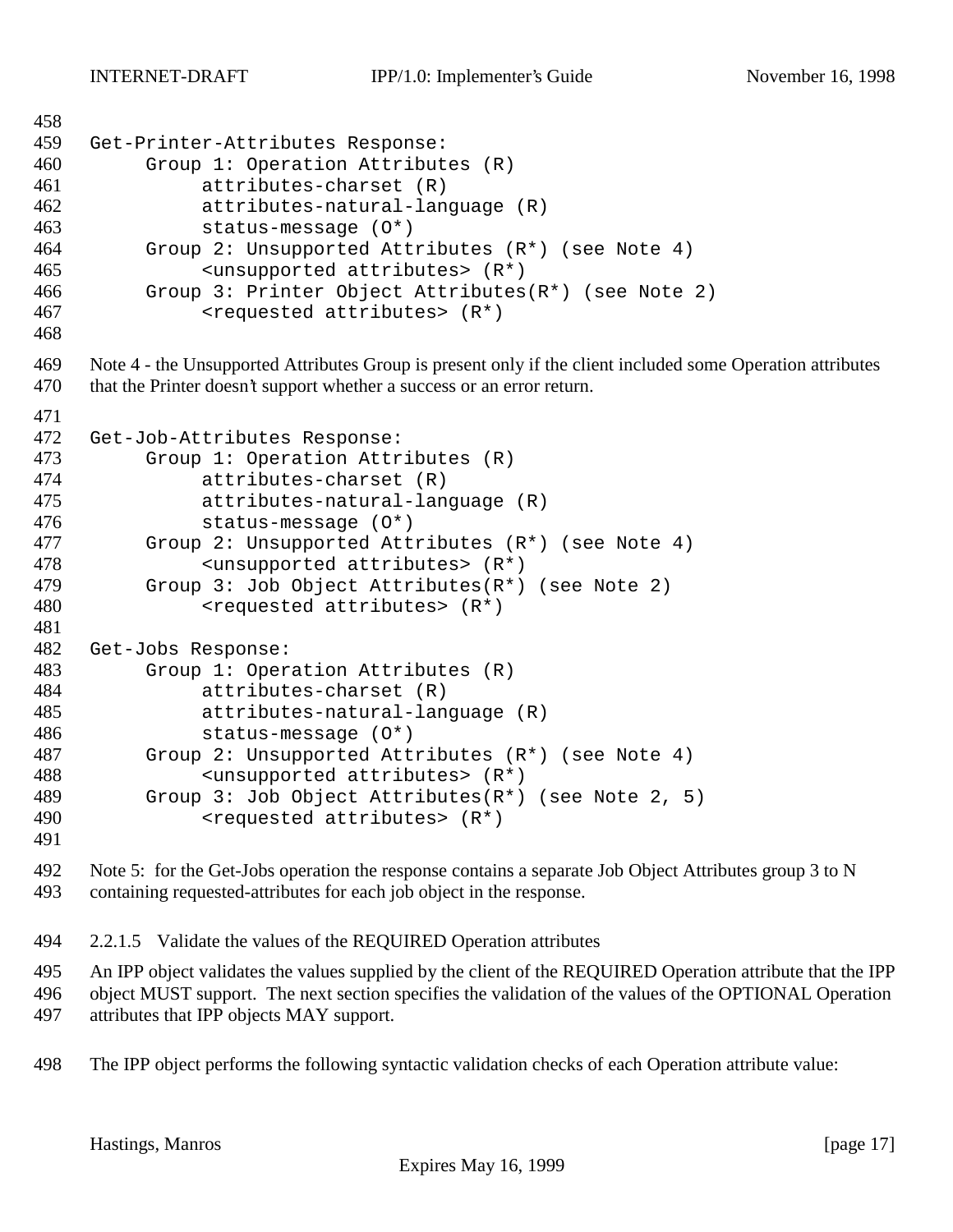- a) that the length of each Operation attribute value is correct for the attribute syntax tag supplied by the client according to [IPP-MOD] Section 4.1,
- 501 b) that the attribute syntax tag is correct for that Operation attribute according to [IPP-MOD] Section 3,
- c) that the value is in the range specified for that Operation attribute according to [IPP-MOD] Section 3,
- d) that multiple values are supplied by the client only for operation attributes that are multi-valued, i.e., that are 1setOf X according to [IPP-MOD] Section 3.
- If any of these checks fail, the IPP object REJECTS the request and RETURNS the 'client-error-bad-
- request' or the 'client-error-request-value-too-long' status code. Since such an error is most likely to be an
- error detected by a client developer, rather than by an end-user, the IPP object NEED NOT return an
- indication of which attribute had the error in either the Unsupported Attributes Group or the Status
- Message. The description for each of these syntactic checks is explicitly expressed in the first IF statement
- in the following table.

In addition, the IPP object checks each Operation attribute value against some Printer object attribute or

- some hard-coded value if there is no "xxx-supported" Printer object attribute defined. If its value is not
- among those supported or is not in the range supported, then the IPP object REJECTS the request and
- RETURNS the error status code indicated in the table by the second IF statement. If the value of the
- Printer object's "xxx-supported" attribute is 'no-value' (because the system administrator hasn't configured a
- value), the check always fails.
- -----------------------------------------------
- attributes-charset (charset)
- IF NOT any single non-empty 'charset' value less than or equal to 63 octets, REJECT/RETURN 'client-error-request-value-too-long'.
- IF NOT in the Printer object's "charset-supported" attribute, REJECT/RETURN "client-error-charset-not-supported".
- 
- attributes-natural-language(naturalLanguage)
- IF NOT any single non-empty 'naturalLanguage' value less than or equal to 63 octets, REJECT/RETURN 'client-error-request-value-too-long'.
- ACCEPT the request even if not a member of the set in the Printer object's "generated-natural-language-supported" attribute.
- 

- requesting-user-name
- IF NOT any single 'name' value less than or equal to 255 octets, REJECT/RETURN 'client-error-request-value-too-long'.
- IF the IPP object can obtain a better authenticated name, use it instead.
	- Hastings, Manros [page 18] [page 18]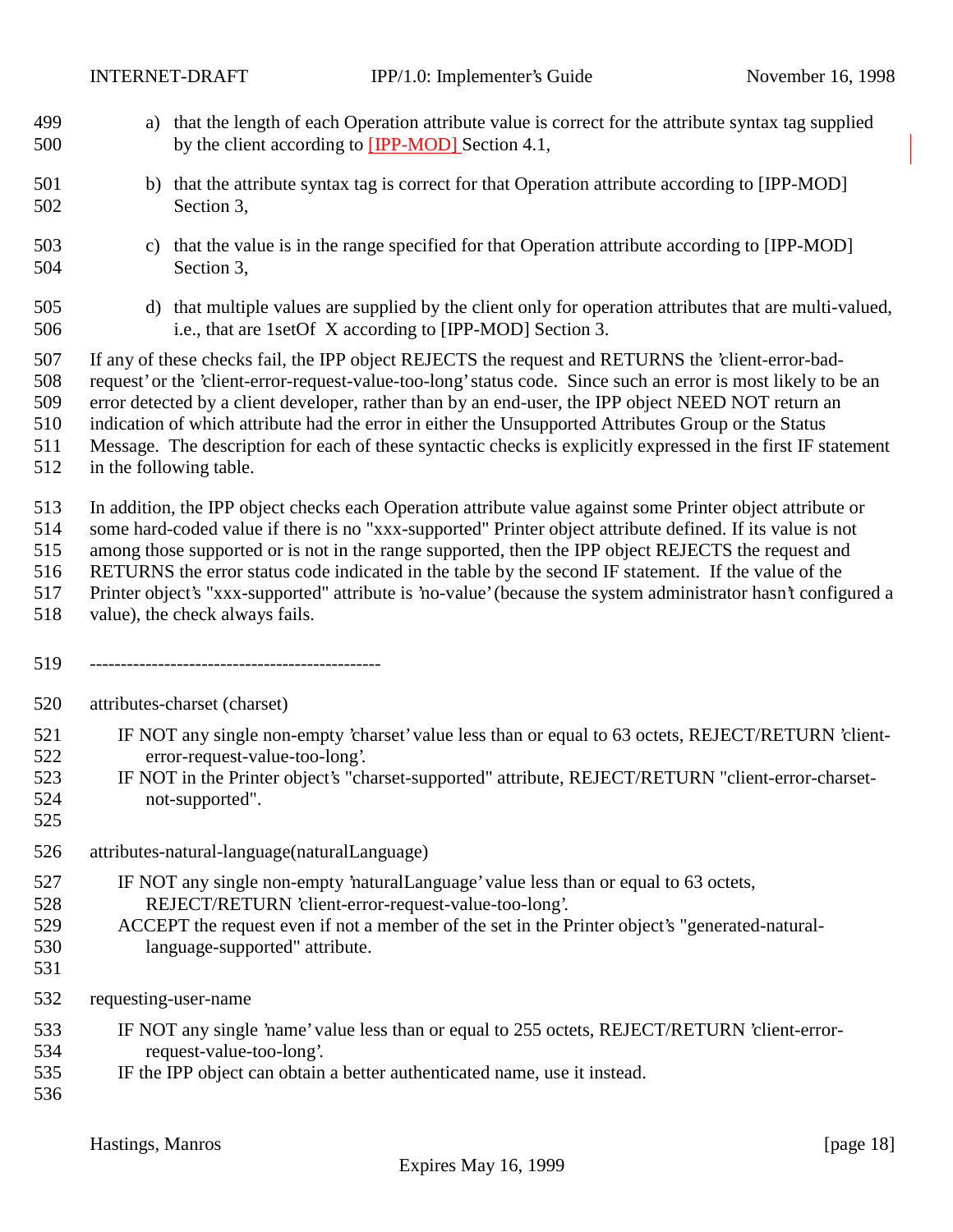| 537                                           | job-name(name)                                                                                                                                                                                                                                                                                                                                                                                                          |
|-----------------------------------------------|-------------------------------------------------------------------------------------------------------------------------------------------------------------------------------------------------------------------------------------------------------------------------------------------------------------------------------------------------------------------------------------------------------------------------|
| 538<br>539<br>540<br>541<br>542               | IF NOT any single 'name' value less than or equal to 255 octets, REJECT/RETURN 'client-error-<br>request-value-too-long'.<br>IF NOT supplied by the client, the Printer object creates a name from the document-name or document-<br>uri.                                                                                                                                                                               |
| 543                                           | document-name (name)                                                                                                                                                                                                                                                                                                                                                                                                    |
| 544<br>545<br>546                             | IF NOT any single 'name' value less than or equal to 255 octets, REJECT/RETURN 'client-error-<br>request-value-too-long'.                                                                                                                                                                                                                                                                                               |
| 547                                           | ipp-attribute-fidelity (boolean)                                                                                                                                                                                                                                                                                                                                                                                        |
| 548<br>549<br>550<br>551                      | IF NOT either a single 'true' or 'false' 'boolean' value equal to 1 octet, REJECT/RETURN 'client-error-<br>bad-request'.<br>IF NOT supplied by the client, the IPP object assumes the value 'false'.                                                                                                                                                                                                                    |
| 552                                           | document-format (mimeMediaType)                                                                                                                                                                                                                                                                                                                                                                                         |
| 553<br>554<br>555<br>556<br>557<br>558<br>559 | IF NOT any single non-empty 'mimeMediaType' value less than or equal to 255 octets,<br>REJECT/RETURN 'client-error-request-value-too-long'.<br>IF NOT in the Printer object's "document-format-supported" attribute, REJECT/RETURN 'client-error-<br>document-format-not-supported'<br>IF NOT supplied by the client, the IPP object assumes the value of the Printer object's "document-<br>format-default" attribute. |
| 560                                           | document-uri (uri)                                                                                                                                                                                                                                                                                                                                                                                                      |
| 561<br>562<br>563<br>564<br>565<br>566        | IF NOT any single non-empty 'uri' value less than or equal to 1023 octets, REJECT/RETURN 'client-<br>error-request-value-too-long'.<br>IF the URI syntax is not valid, REJECT/RETURN 'client-error-bad-request'.<br>IF scheme is NOT in the Printer object's "reference-uri-schemes-supported" attribute,<br>REJECT/RETURN 'client-error'-uri-scheme-not-supported'.                                                    |
| 567                                           | last-document (boolean)                                                                                                                                                                                                                                                                                                                                                                                                 |
| 568<br>569<br>570                             | IF NOT either a single 'true' or 'false' 'boolean' value equal to 1 octet, REJECT/RETURN 'client-error-<br>bad-request'.                                                                                                                                                                                                                                                                                                |
| 571                                           | job-id (integer(1:MAX))                                                                                                                                                                                                                                                                                                                                                                                                 |
| 572<br>573<br>574<br>575<br>576               | IF NOT any single 'integer' value equal to 4 octets AND in the range 1 to MAX, REJECT/RETURN<br>'client-error-bad-request'.<br>IF NOT a job-id of an existing Job object, REJECT/RETURN 'client-error-not-found' or 'client-error-<br>gone' status code, if keep track of recently deleted jobs.                                                                                                                        |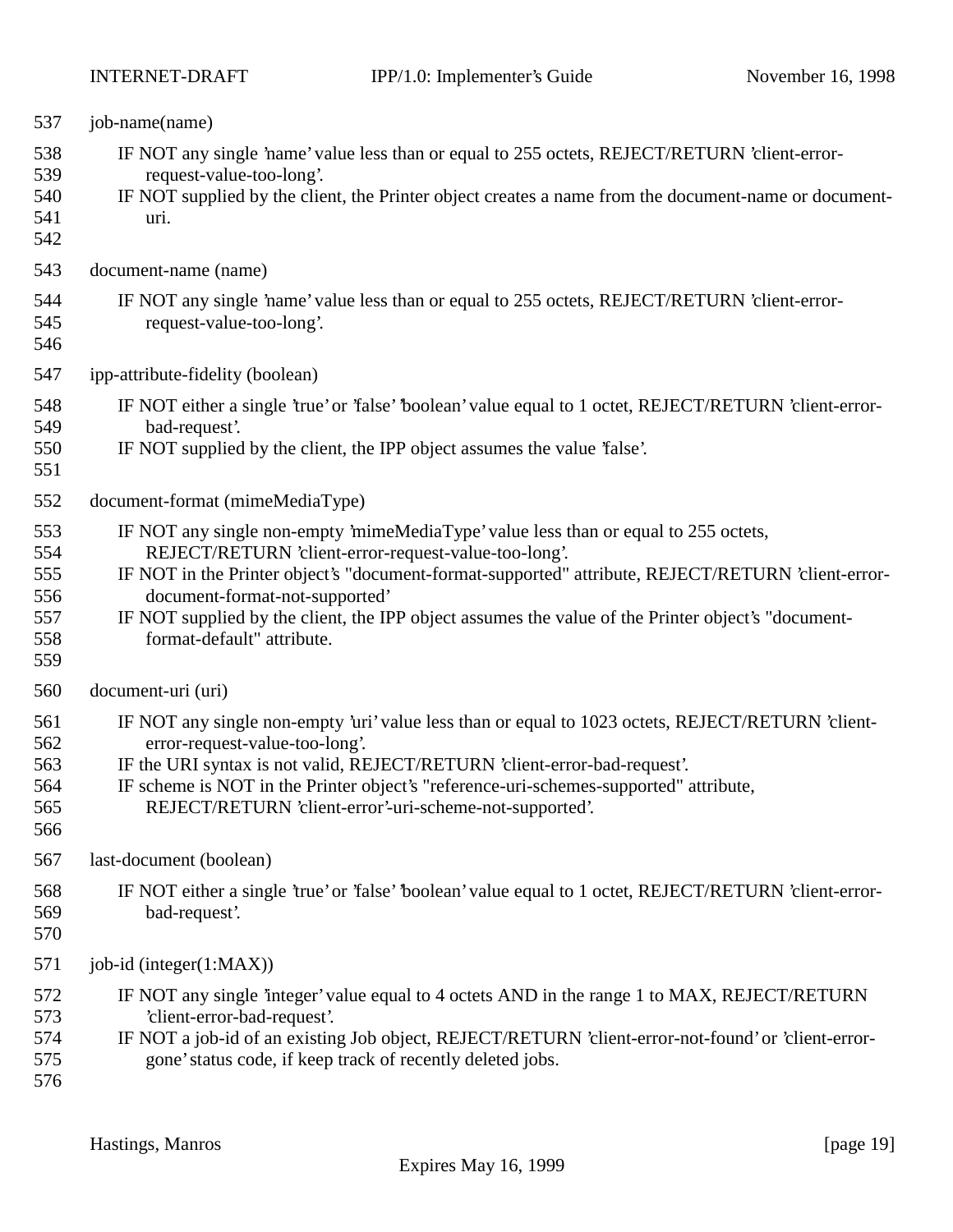| 577                                                         | requested-attributes (1setOf keyword)                                                                                                                                                                                                                                                                                                                                                                                                                                                                                                                                                     |
|-------------------------------------------------------------|-------------------------------------------------------------------------------------------------------------------------------------------------------------------------------------------------------------------------------------------------------------------------------------------------------------------------------------------------------------------------------------------------------------------------------------------------------------------------------------------------------------------------------------------------------------------------------------------|
| 578<br>579<br>580<br>581<br>582<br>583                      | IF NOT any number of 'keyword' values less than or equal to 255 octets, REJECT/RETURN 'client-<br>error-request-value-too-long'.<br>Ignore unsupported values which are the keyword names of unsupported attributes. Don't bother to<br>copy such requested (unsupported) attributes to the Unsupported Attribute response group since the<br>response will not return them.                                                                                                                                                                                                              |
| 584                                                         | which-jobs (type2 keyword)                                                                                                                                                                                                                                                                                                                                                                                                                                                                                                                                                                |
| 585<br>586<br>587<br>588<br>589<br>590<br>591<br>592<br>593 | IF NOT a single 'keyword' value less than or equal to 255 octets, REJECT/RETURN 'client-error-<br>request-value-too-long'.<br>IF NEITHER 'completed' NOR 'not-completed', copy the attribute and the unsupported value to the<br>Unsupported Attributes response group and REJECT/RETURN 'client-error-attributes-or-values-<br>not-supported'.<br>Note: a Printer still supports the 'completed' value even if it keeps no completed/canceled/aborted jobs:<br>by returning no jobs when so queried.<br>IF NOT supplied by the client, the IPP object assumes the 'not-completed' value. |
| 594                                                         | my-jobs (boolean)                                                                                                                                                                                                                                                                                                                                                                                                                                                                                                                                                                         |
| 595<br>596<br>597<br>598                                    | IF NOT either a single 'true' or 'false' boolean' value equal to 1 octet, REJECT/RETURN 'client-error-<br>bad-request'.<br>IF NOT supplied by the client, the IPP object assumes the 'false' value.                                                                                                                                                                                                                                                                                                                                                                                       |
| 599                                                         | limit (integer(1:MAX))                                                                                                                                                                                                                                                                                                                                                                                                                                                                                                                                                                    |
| 600<br>601<br>602<br>603                                    | IF NOT any single 'integer' value equal to 4 octets AND in the range 1 to MAX, REJECT/RETURN<br>'client-error-bad-request'.<br>IF NOT supplied by the client, the IPP object returns all jobs, no matter how many.                                                                                                                                                                                                                                                                                                                                                                        |
| 604<br>605                                                  |                                                                                                                                                                                                                                                                                                                                                                                                                                                                                                                                                                                           |
| $\sim$                                                      | $0.016$ $\overline{M}$ $\overline{M}$ $\overline{M}$ $\overline{M}$ $\overline{M}$ $\overline{M}$ $\overline{M}$ $\overline{M}$ $\overline{M}$ $\overline{M}$ $\overline{M}$ $\overline{M}$ $\overline{M}$ $\overline{M}$ $\overline{M}$ $\overline{M}$ $\overline{M}$ $\overline{M}$ $\overline{M}$ $\overline{M}$ $\overline{M}$ $\overline{M}$ $\overline{M}$ $\overline{M$                                                                                                                                                                                                            |

2.2.1.6 Validate the values of the OPTIONAL Operation attributes

 OPTIONAL Operation attributes are those that an IPP object MAY or MAY NOT support. An IPP object validates the values of the OPTIONAL attributes supplied by the client. The IPP object performs the same

syntactic validation checks for each OPTIONAL attribute value as in Section 2.2.1.5. As in Section

2.2.1.5, if any fail, the IPP object REJECTS the request and RETURNS the 'client-error-bad-request' or the

'client-error-request-value-too-long' status code.

In addition, the IPP object checks each Operation attribute value against some Printer attribute or some

hard-coded value if there is no "xxx-supported" Printer attribute defined. If its value is not among those

supported or is not in the range supported, then the IPP object REJECTS the request and RETURNS the

error status code indicated in the table. If the value of the Printer object's "xxx-supported" attribute is 'no-

value' (because the system administrator hasn't configured a value), the check always fails.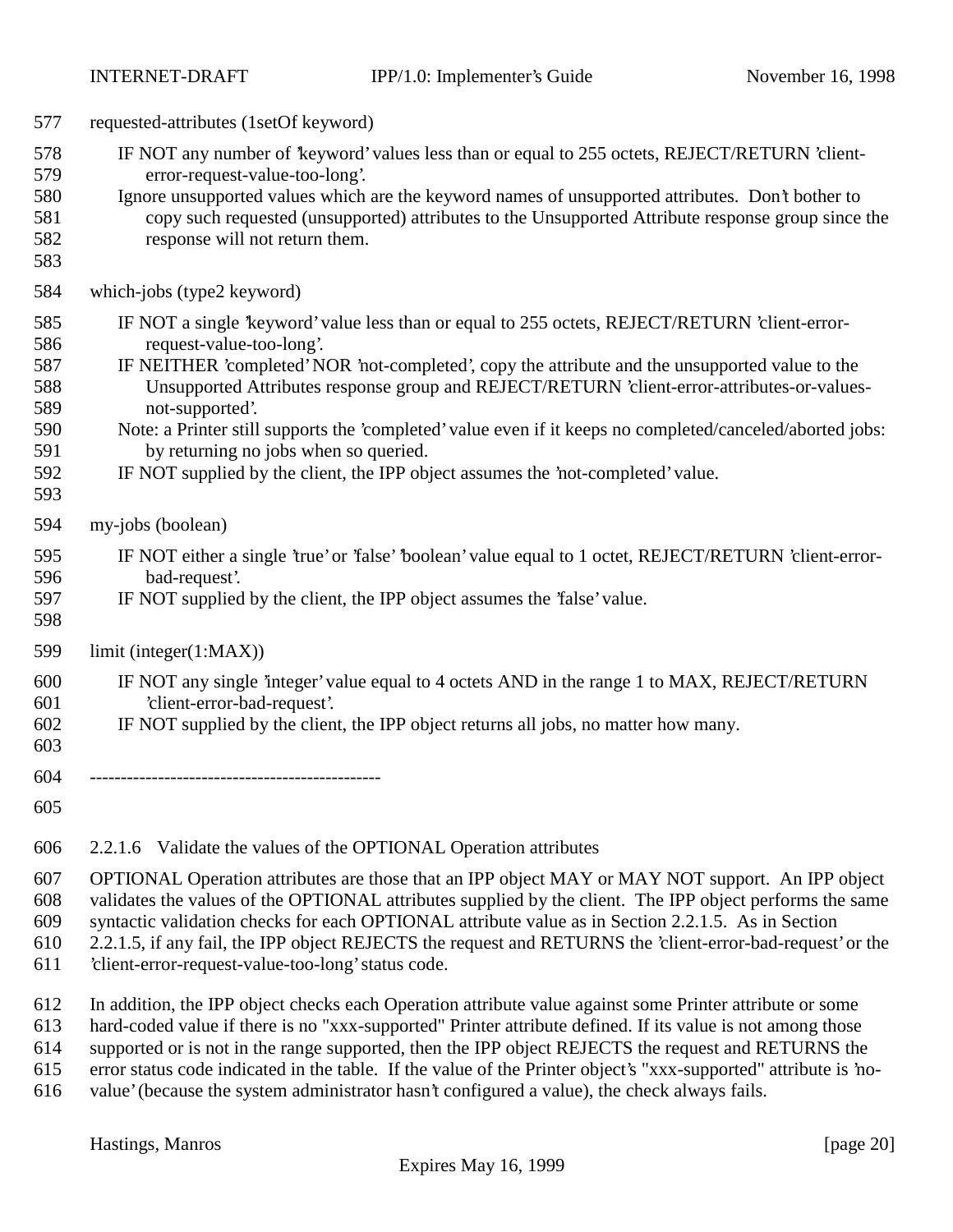Hastings, Manros [page 21] Expires May 16, 1999 If the IPP object doesn't recognize/support an attribute, the IPP object treats the attribute as an unknown or unsupported attribute (see the last row in the table below). ----------------------------------------------- document-natural-language (naturalLanguage) IF NOT any single non-empty 'naturalLanguage' value less than or equal to 63 octets, REJECT/RETURN 'client-error-request-value-too-long'. IF NOT a value that the Printer object supports in document formats, (no corresponding "xxx- supported" Printer attribute), REJECT/RETURN 'client-error-natural-language-not-supported'. compression (type3 keyword) IF NOT any single 'keyword' values less than or equal to 255 octets, REJECT/RETURN 'client-error- request-value-too-long'. IF NOT in the Printer object's "compression-supported" attribute, copy the attribute and the unsupported value to the Unsupported Attributes response group and REJECT/RETURN 'client- error-attributes-or-values-not-supported'. job-k-octets (integer(0:MAX)) IF NOT any single 'integer' value equal to 4 octets, REJECT/RETURN 'client-error-bad-request'. IF NOT in the range of the Printer object's "job-k-octets-supported" attribute, copy the attribute and the unsupported value to the Unsupported Attributes response group and REJECT/RETURN 'client- error-attributes-or-values-not-supported'. 640 job-impressions (integer $(0:MAX)$ ) IF NOT any single 'integer' value equal to 4 octets, REJECT/RETURN 'client-error-bad-request'. IF NOT in the range of the Printer object's "job-impressions-supported" attribute, copy the attribute and the unsupported value to the Unsupported Attributes response group and REJECT/RETURN 'client- error-attributes-or-values-not-supported'. job-media-sheets (integer(0:MAX)) IF NOT any single 'integer' value equal to 4 octets, REJECT/RETURN 'client-error-bad-request'. IF NOT in the range of the Printer object's "job-media-supported" attribute, copy the attribute and the unsupported value to the Unsupported Attributes response group and REJECT/RETURN 'client- error-attributes-or-values-not-supported'. message (text(127)) IF NOT any single 'text' value less than or equal to 127 octets,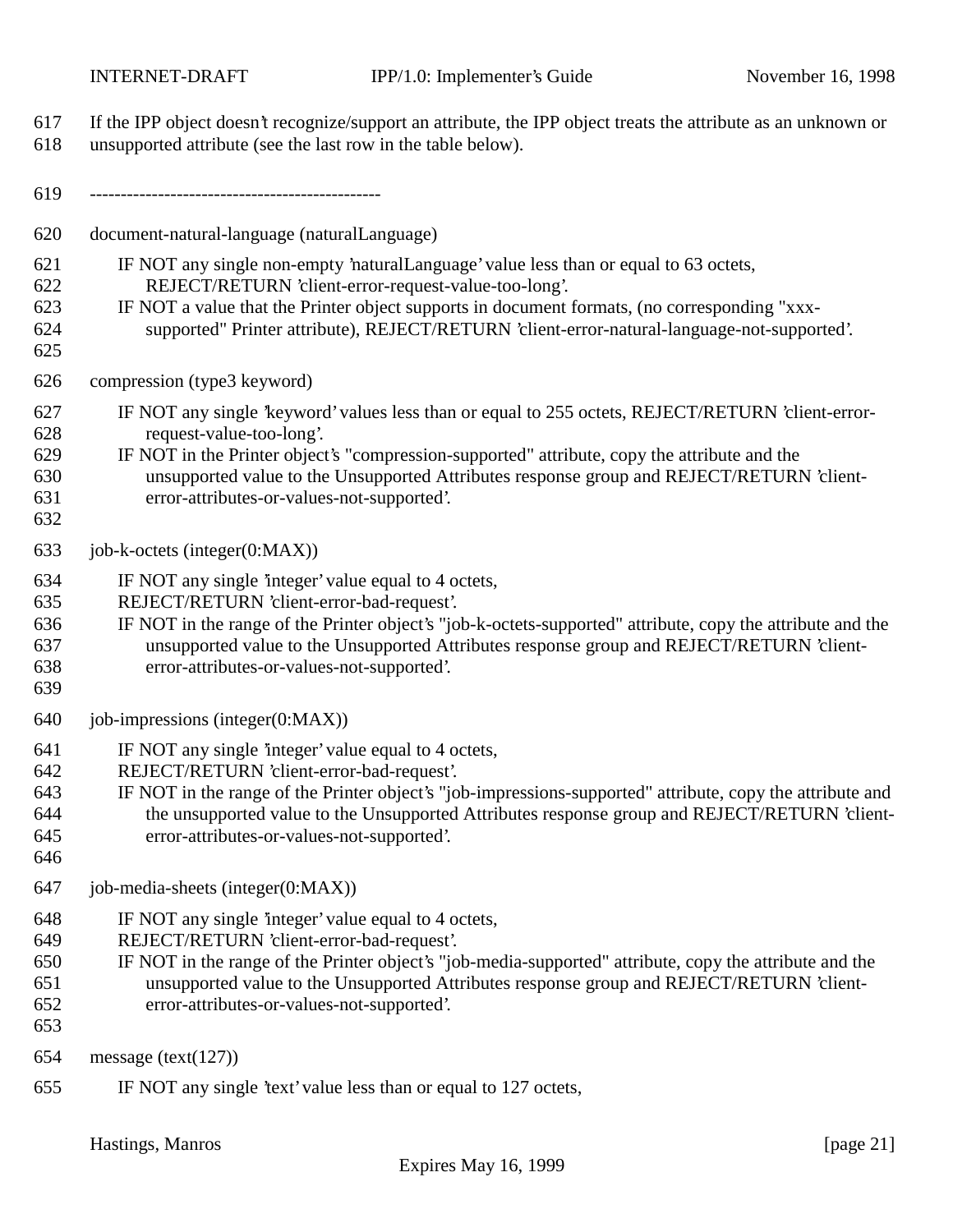REJECT/RETURN 'client-error-request-value-too-long'.

- unknown or unsupported attribute
- IF the attribute syntax supplied by the client is supported but the length is not legal for that attribute syntax, REJECT/RETURN 'client-error-request-value-too-long'.
- ELSE copy the attribute and value to the Unsupported Attributes response group and change the attribute value to the "out-of-band" 'unsupported' value, but otherwise ignore the attribute.

 Note: Future Operation attributes may be added to the protocol specification that may occur anywhere in the specified group. When the operation is otherwise successful, the IPP object returns the 'successful-ok-ignored-or-substituted-attributes' status code. Ignoring unsupported Operation attributes in all operations is analogous to the handling of unsupported Job Template attributes in the create and Validate-Job operations when the client supplies the "ipp-attribute-fidelity" Operation attribute with the 'false' value. This last rule is so that we can add OPTIONAL Operation attributes to future versions of IPP so that older clients can inter-work with new IPP objects and newer clients can inter-work with older IPP objects. (If the new attribute cannot be ignored without performing unexpectedly, the major version number would have been increased in the protocol document and in the request). This rule for Operation attributes is independent of the value of the "ipp-attribute-fidelity" attribute. For example, if an IPP object doesn't support the OPTIONAL "job-k-octets" attribute', the IPP object treats "job-k- octets" as an unknown attribute and only checks the length for the 'integer' attribute syntax supplied by the client. If it is not four octets, the IPP object REJECTS the request and RETURNS the 'client-error- bad-request' status code, else the IPP object copies the attribute to the Unsupported Attribute response group, setting the value to the "out-of-band" 'unsupported' value, but otherwise ignores the attribute.

#### 2.2.2 Suggested Additional Processing Steps for Operations that Create/Validate Jobs and Add Documents

This section in combination with the previous section recommends the processing steps for the Print-Job,

Validate-Job, Print-URI, Create-Job, Send-Document, and Send-URI operations that IPP objects SHOULD

- use. These are the operations that create jobs, validate a Print-Job request, and add documents to a job.
- 2.2.2.1 Default "ipp-attribute-fidelity" if not supplied
- The Printer object checks to see if the client supplied an "ipp-attribute-fidelity" Operation attribute. If the attribute is not supplied by the client, the IPP object assumes that the value is 'false'.
- 2.2.2.2 Check that the Printer object is accepting jobs
- If the value of the Printer object's "printer-is-accepting-jobs" is 'false', the Printer object REJECTS the request and RETURNS the 'server-error-not-accepting-jobs' status code.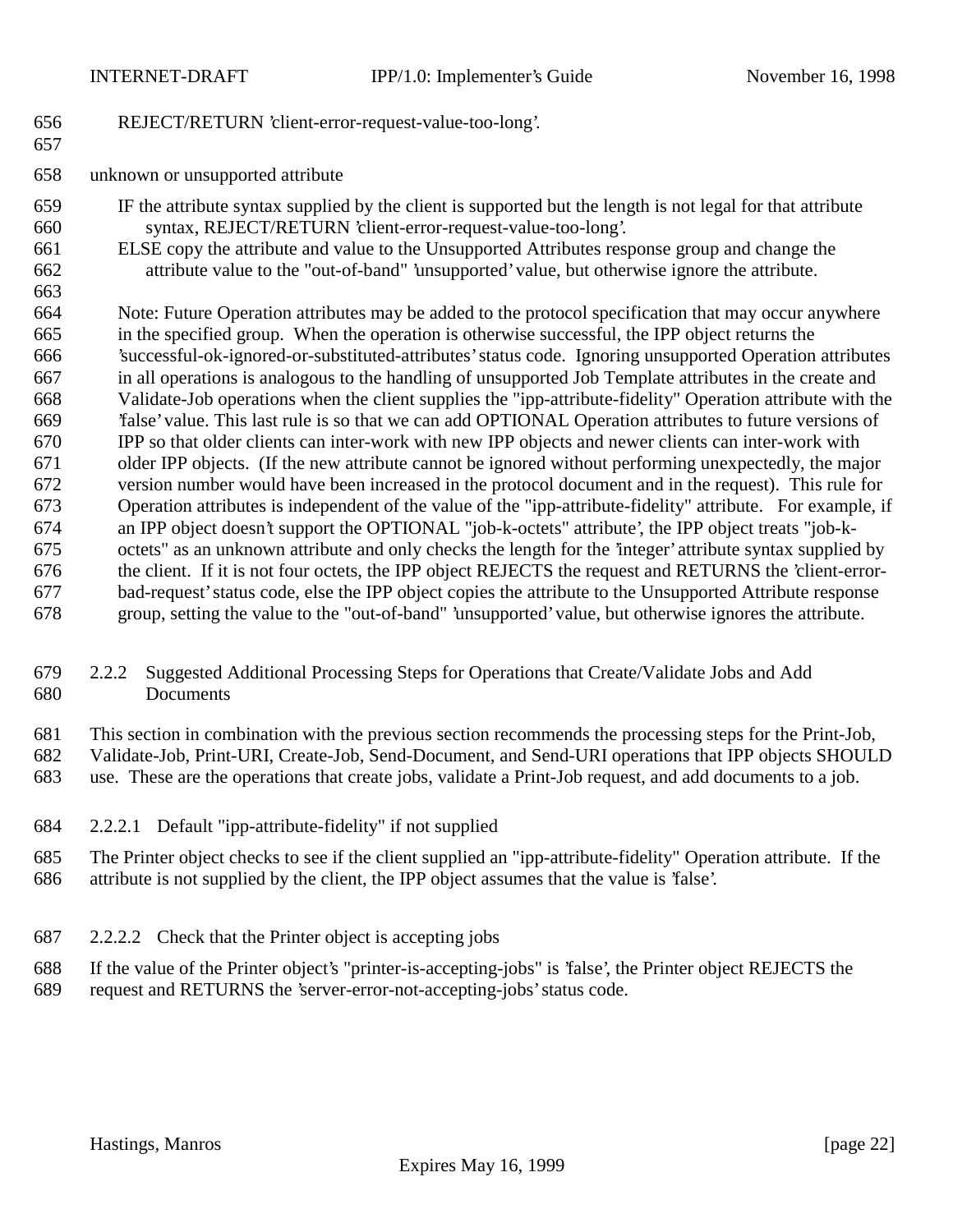- 2.2.2.3 Validate the values of the Job Template attributes
- An IPP object validates the values of all Job Template attribute supplied by the client. The IPP object
- performs the analogous syntactic validation checks of each Job Template attribute value that it performs for Operation attributes (see Section 2.2.1.5.):
- a) that the length of each value is correct for the attribute syntax tag supplied by the client according to [IPP-MOD] Section 4.1.
- b) that the attribute syntax tag is correct for that attribute according to [IPP-MOD] Sections 4.2 to  $4.4.7$
- c) that multiple values are supplied only for multi-valued attributes, i.e., that are 1setOf X according to [IPP-MOD] Sections 4.2 to 4.4.
- As in Section 2.2.1.5, if any of these syntactic checks fail, the IPP object REJECTS the request and
- RETURNS the 'client-error-bad-request' or 'client-error-request-value-too-long' status code as appropriate,
- independent of the value of the "ipp-attribute-fidelity". Since such an error is most likely to be an error
- detected by a client developer, rather than by an end-user, the IPP object NEED NOT return an indication
- of which attribute had the error in either the Unsupported Attributes Group or the Status Message. The
- description for each of these syntactic checks is explicitly expressed in the first IF statement in the
- following table.
- In addition, the IPP object loops through all the client-supplied Job Template attributes, checking to see if the supplied attribute value(s) are supported or in the range supported, i.e., the value of the "xxx" attribute in the request is (1) a member of the set of values or is in the range of values of the Printer' objects "xxx- supported" attribute. If the value of the Printer object's "xxx-supported" attribute is 'no-value' (because the system administrator hasn't configured a value), the check always fails. If the check fails, the IPP object copies the attribute to the Unsupported Attributes response group with its unsupported value. If the attribute contains more than one value, each value is checked and each unsupported value is separately copied, while supported values are not copied. If an IPP object doesn't recognize/support a Job Template attribute, i.e., there is no corresponding Printer object "xxx-supported" attribute, the IPP object treats the attribute as an unknown or unsupported attribute (see the last row in the table below).
- If some Job Template attributes are supported for some document formats and not for others or the values
- are different for different document formats, the IPP object SHOULD take that into account in this
- validation using the value of the "document-format" supplied by the client (or defaulted to the value of the
- Printer's "document-format-default" attribute, if not supplied by the client). For example, if "number-up" is
- supported for the 'text/plain' document format, but not for the 'application/postscript' document format, the
- check SHOULD (though it NEED NOT) depend on the value of the "document-format" operation attribute.
- 723 See "document-format" in [IPP-MOD] section 3.2.1.1 and 3.2.5.1.
- Note: whether the request is accepted or rejected is determined by the value of the "ipp-attribute-fidelity" attribute in a subsequent step, so that all Job Template attribute supplied are examined and all unsupported attributes and/or values are copied to the Unsupported Attributes response group.
- -----------------------------------------------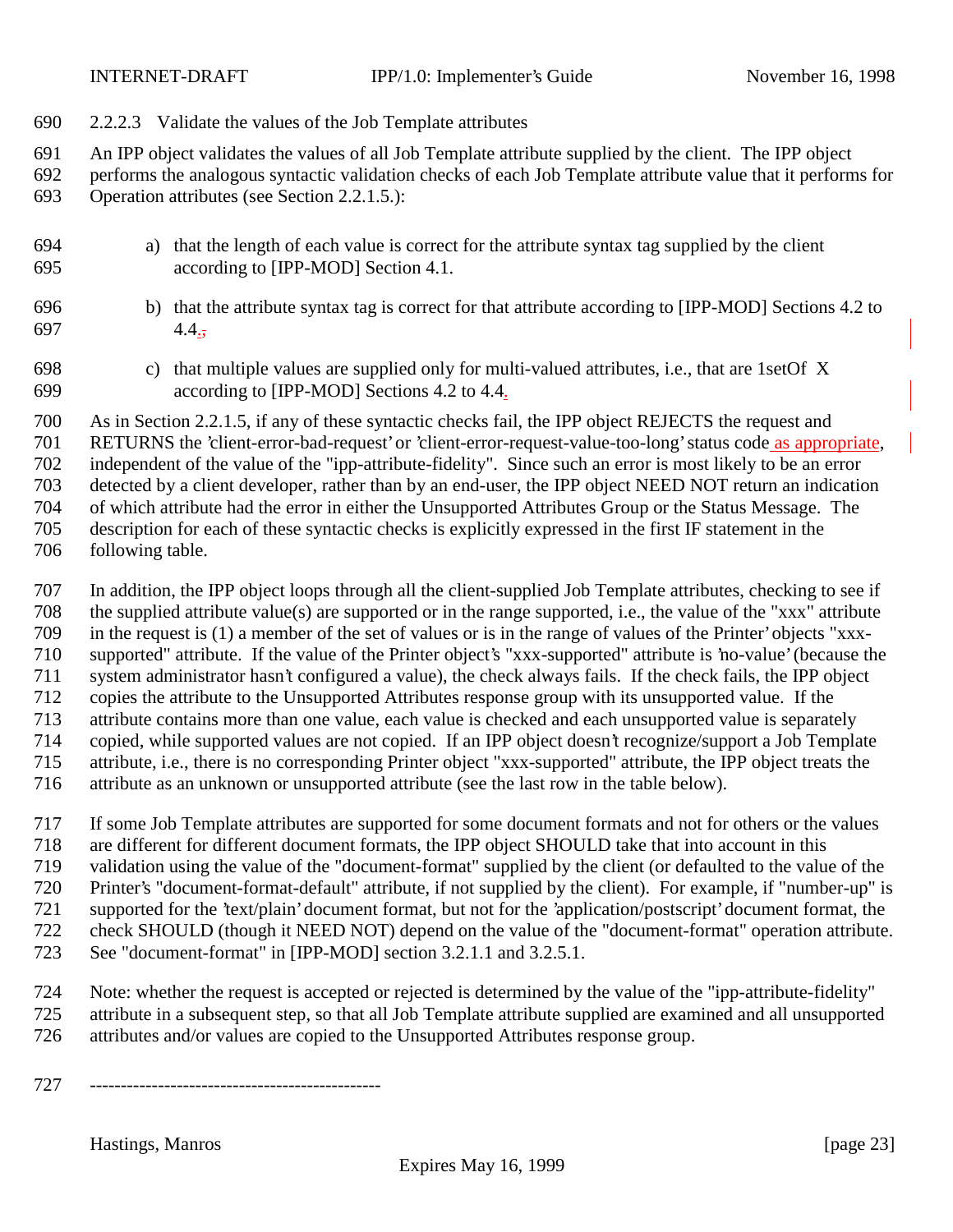| 728                                                                | job-priority (integer $(1:100)$ )                                                                                                                                                                                                                                                                                                                                                                                                                                                                                                                                                                                                            |
|--------------------------------------------------------------------|----------------------------------------------------------------------------------------------------------------------------------------------------------------------------------------------------------------------------------------------------------------------------------------------------------------------------------------------------------------------------------------------------------------------------------------------------------------------------------------------------------------------------------------------------------------------------------------------------------------------------------------------|
| 729<br>730<br>731<br>732<br>733<br>734<br>735<br>736<br>737<br>738 | IF NOT any single 'integer' value with a length equal to 4 octets, REJECT/RETURN 'client-error-bad-<br>request.<br>IF NOT supplied by the client, use the value of the Printer object's "job-priority-default" attribute at job<br>submission time.<br>IF NOT in the range 1 to 100, inclusive, copy the attribute and the unsupported value to the<br>Unsupported Attributes response group.<br>Map the value to the nearest supported value in the range 1:100 as specified by the number of discrete<br>values indicated by the value of the Printer's "job-priority-supported" attribute. See the formula in<br>[IPP-MOD] Section 4.2.1. |
| 739                                                                | job-hold-until (type3 keyword   name)                                                                                                                                                                                                                                                                                                                                                                                                                                                                                                                                                                                                        |
| 740<br>741<br>742<br>743<br>744<br>745<br>746                      | IF NOT any single 'keyword' or 'name' value with a length less than or equal to 255 octets,<br>REJECT/RETURN 'client-error-request-value-too-long'.<br>IF NOT supplied by the client, use the value of the Printer object's "job-hold-until" attribute at job<br>submission time.<br>IF NOT in the Printer object's "job-hold-until-supported" attribute, copy the attribute and the<br>unsupported value to the Unsupported Attributes response group.                                                                                                                                                                                      |
| 747                                                                | job-sheets (type3 keyword   name)                                                                                                                                                                                                                                                                                                                                                                                                                                                                                                                                                                                                            |
| 748<br>749<br>750<br>751<br>752                                    | IF NOT any single keyword' or 'name' value with a length less than or equal to 255 octets,<br>REJECT/RETURN 'client-error-request-value-too-long'.<br>IF NOT in the Printer object's "job-sheets-supported" attribute, copy the attribute and the unsupported<br>value to the Unsupported Attributes response group.                                                                                                                                                                                                                                                                                                                         |
| 753                                                                | multiple-document-handling (type2 keyword)                                                                                                                                                                                                                                                                                                                                                                                                                                                                                                                                                                                                   |
| 754<br>755<br>756<br>757<br>758                                    | IF NOT any single keyword' value with a length less than or equal to 255 octets, REJECT/RETURN<br>'client-error-request-value-too-long'.<br>IF NOT in the Printer object's "multiple-document-handling-supported" attribute, copy the attribute and<br>the unsupported value to the Unsupported Attributes response group.                                                                                                                                                                                                                                                                                                                   |
| 759                                                                | copies (integer(1:MAX))                                                                                                                                                                                                                                                                                                                                                                                                                                                                                                                                                                                                                      |
| 760<br>761<br>762<br>763<br>764                                    | IF NOT any single 'integer' value with a length equal to 4 octets,<br>REJECT/RETURN 'client-error-bad-request'.<br>IF NOT in range of the Printer object's "copies-supported" attribute<br>copy the attribute and the unsupported value to the Unsupported Attributes response group.                                                                                                                                                                                                                                                                                                                                                        |
| 765                                                                | finishings (1setOf type2 enum)                                                                                                                                                                                                                                                                                                                                                                                                                                                                                                                                                                                                               |
| 766<br>767                                                         | IF NOT any 'enum' value(s) each with a length equal to 4 octets, REJECT/RETURN 'client-error-bad-<br>request'.                                                                                                                                                                                                                                                                                                                                                                                                                                                                                                                               |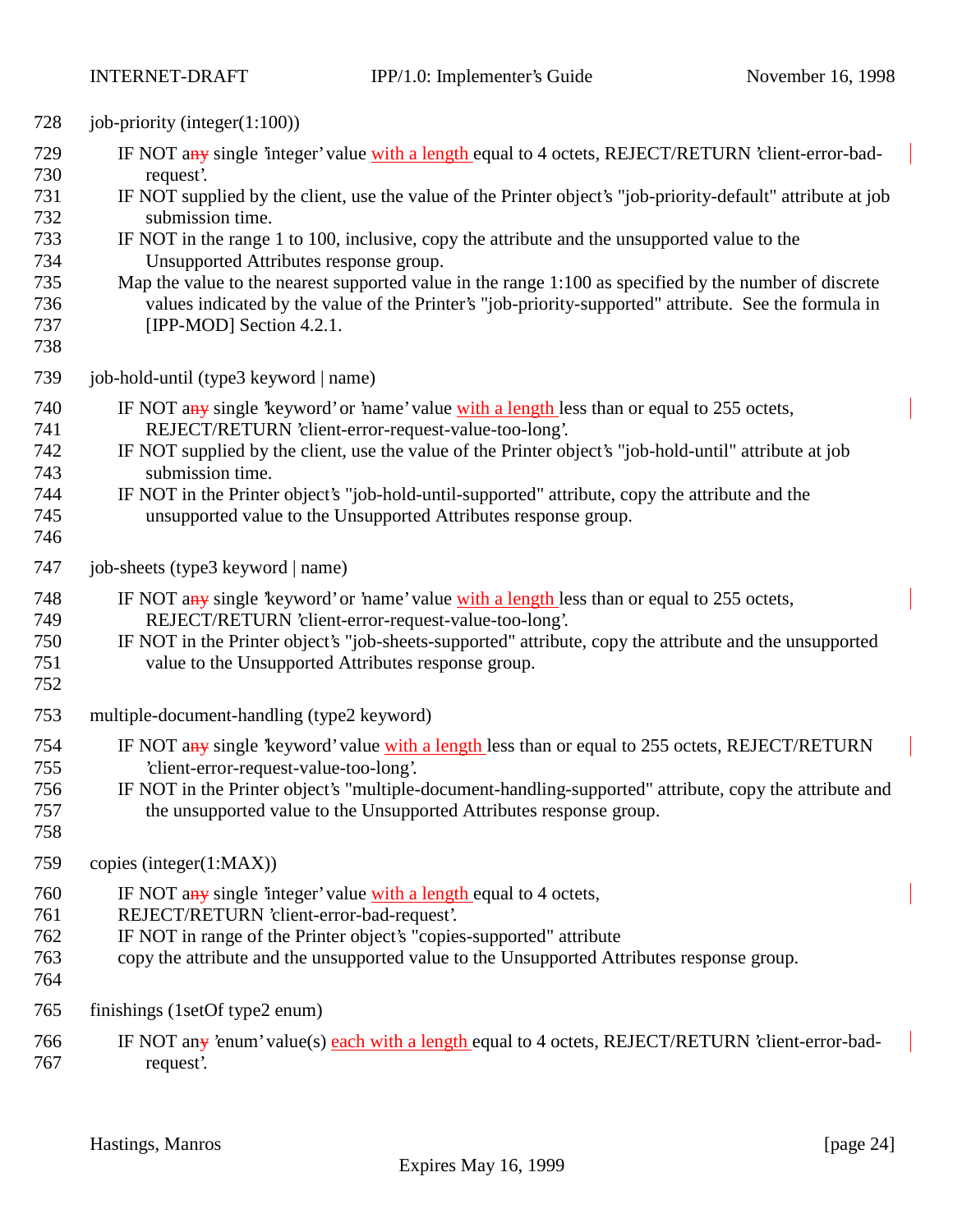- IF NOT in the Printer object's "finishings-supported" attribute, copy the attribute and the unsupported value(s), but not any supported values, to the Unsupported Attributes response group.
- 771 page-ranges (1setOf rangeOfInteger(1:MAX))
- 772 IF NOT any 'rangeOfInteger' value(s) each with a length equal to 8 octets, REJECT/RETURN 'client-error-bad-request'.
- IF first value is greater than second value in any range, the ranges are not in ascending order, or ranges overlap, REJECT/RETURN 'client-error-bad-request'.
- IF the value of the Printer object's "page-ranges-supported" attribute is 'false', copy the attribute to the Unsupported Attributes response group and set the value to the "out-of-band" 'unsupported' value.
- 
- sides (type2 keyword)
- 780 IF NOT any single 'keyword' value with a length less than or equal to 255 octets, REJECT/RETURN 'client-error-request-value-too-long'.
- IF NOT in the Printer object's "sides-supported" attribute, copy the attribute and the unsupported value to the Unsupported Attributes response group.
- 

number-up (integer(1:MAX))

- 786 IF NOT any single 'integer' value with a length equal to 4 octets,
- REJECT/RETURN 'client-error-bad-request'.
- IF NOT a value or in the range of one of the values of the Printer object's "number-up-supported"
- attribute, copy the attribute and value to the Unsupported Attribute response group.
- 
- orientation-requested (type2 enum)
- 792 IF NOT any single 'enum' value with a length equal to 4 octets,
- REJECT/RETURN 'client-error-bad-request'.
- IF NOT in the Printer object's "orientation-requested-supported" attribute, copy the attribute and the unsupported value to the Unsupported Attributes response group.
- 
- media (type3 keyword | name)
- IF NOT any single 'keyword' or 'name' value with a length less than or equal to 255 octets, REJECT/RETURN 'client-error-request-value-too-long'.
- IF NOT in the Printer object's "media-supported" attribute, copy the attribute and the unsupported value to the Unsupported Attributes response group.
- 
- printer-resolution (resolution)
- 804 IF NOT any single 'resolution' value with a length equal to 9 octets,
- REJECT/RETURN 'client-error-bad-request'.
- IF NOT in the Printer object's "multiple-document-handling-supported" attribute, copy the attribute and the unsupported value to the Unsupported Attributes response group.
-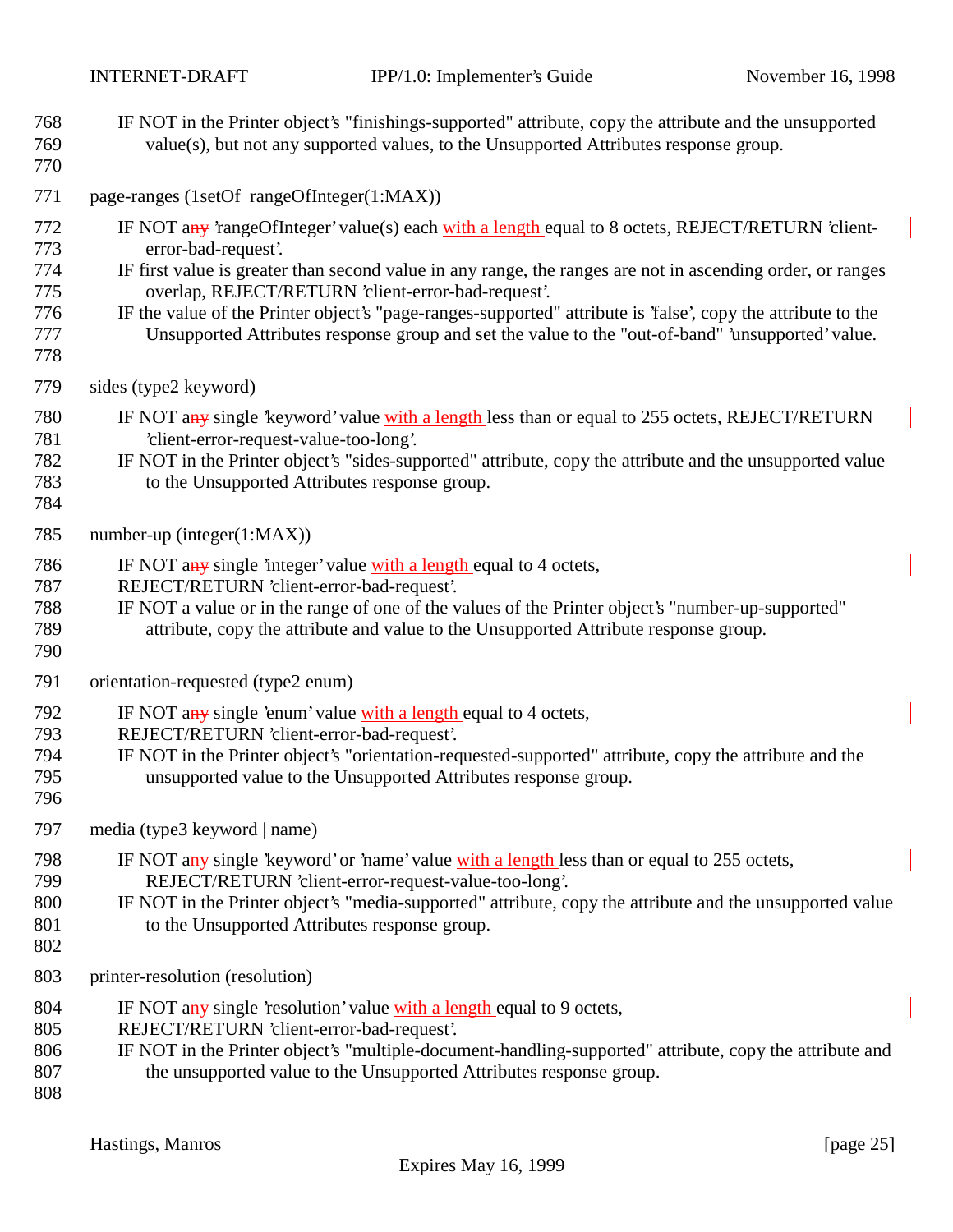print-quality (type2 enum)

- 810 IF NOT any single 'enum' value with a length equal to 4 octets,
- REJECT/RETURN 'client-error-bad-request'.
- IF NOT in the Printer object's "print-quality-supported" attribute, copy the attribute and the
- unsupported value to the Unsupported Attributes response group.
- 
- unknown or unsupported attribute (i.e., there is no corresponding Printer object "xxx-supported" attribute)
- IF the attribute syntax supplied by the client is supported but the length is not legal for that attribute syntax,
- REJECT/RETURN 'client-error-bad-request' if the length of the attribute syntax is fixed or 'client-error-request-value-too-long' if the length of the attribute syntax is variable.
- ELSE copy the attribute and value to the Unsupported Attributes response group and change the attribute value to the "out-of-band" 'unsupported' value. Any remaining Job Template Attributes are either unknown or unsupported Job Template attributes and are validated algorithmically according to their attribute syntax for proper length (see below).
- -----------------------------------------------
- 

If the attribute syntax is supported AND the length check fails, the IPP object REJECTS the request and

827 RETURNS the 'client-error-bad-request' if the length of the attribute syntax is fixed or the 'client-error-

828 request-value-too-long' status code if the length of the attribute syntax is variable., else Otherwise, the IPP

- object copies the unsupported Job Template attribute to the Unsupported Attributes response group and
- changes the attribute value to the "out-of-band" 'unsupported' value. The following table shows the length
- 831 checks for all attribute syntaxes. In the following table: " $\leq$ " means less than or equal, "=" means equal
- to: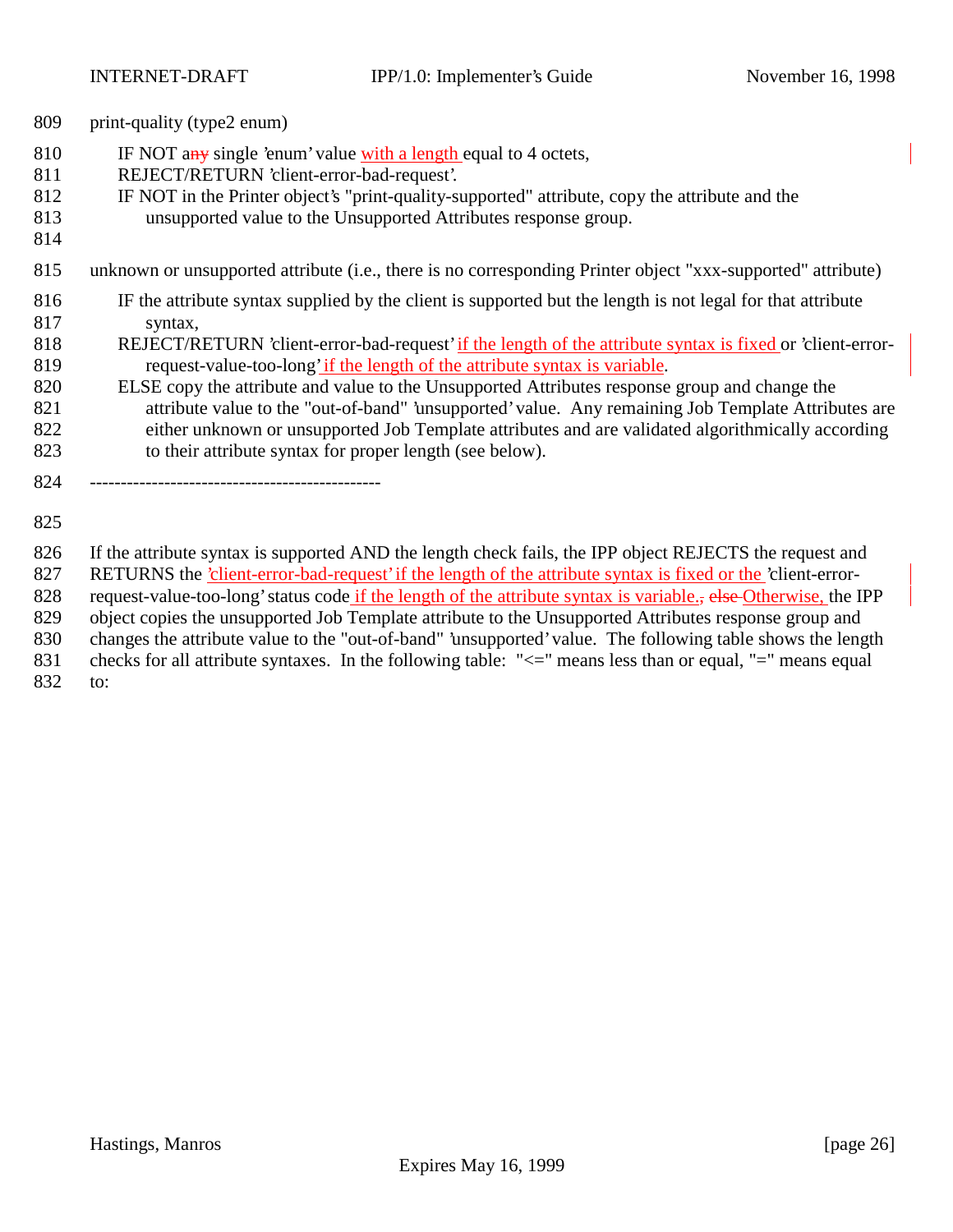| 833  | Name                      | Octet length check for read-write attributes          |
|------|---------------------------|-------------------------------------------------------|
| 834  |                           |                                                       |
| 835  |                           | 'textWithLanguage <= 1023 AND 'naturalLanguage' <= 63 |
| 836  | 'textWithoutLanguage'     | $\leq$ 1023                                           |
| 837  |                           | 'nameWithLanguage' <= 255 AND 'naturalLanguage' <= 63 |
| 838  | 'nameWithoutLanguage'     | $\leq$ 255                                            |
| 839  | 'keyword'                 | $\leq$ 255                                            |
| 840  | 'enum'                    | $= 4$                                                 |
| 841  | 'uri'                     | $\leq$ 1023                                           |
| 842  | 'uriScheme'               | $\leq$ 63                                             |
| 843  | 'charset'                 | $\le$ = 63                                            |
| 844  | $'naturalLanguage'$ <= 63 |                                                       |
| 845  | 'mimeMediaType'           | $\leq$ 255                                            |
| 846  | 'octetString'             | $\leq$ 1023                                           |
| 847  | 'boolean'                 | $= 1$                                                 |
| 848  | 'integer'                 | $= 4$                                                 |
| 849  | 'rangeOfInteger'          | $= 8$                                                 |
| 850  | 'dateTime'                | $= 11$                                                |
| 851  | 'resolution'              | $= 9$                                                 |
| 852  | 'lsetOf X'                |                                                       |
| 0.72 |                           |                                                       |

2.2.2.4 Check for conflicting Job Template attributes values

 Once all the Operation and Job Template attributes have been checked individually, the Printer object SHOULD check for any conflicting values among all the supported values supplied by the client. For example, a Printer object might be able to staple and to print on transparencies, however due to physical stapling constraints, the Printer object might not be able to staple transparencies. The IPP object copies the supported attributes and their conflicting attribute values to the Unsupported Attributes response group. The Printer object only copies over those attributes that the Printer object either ignores or substitutes in order to resolve the conflict, and it returns the original values which were supplied by the client. For example suppose the client supplies "finishings" equals 'staple' and "media" equals 'transparency', but the Printer object does not support stapling transparencies. If the Printer chooses to ignore the stapling request in order to resolve the conflict, the Printer objects returns "finishings" equal to 'staple' in the Unsupported Attributes response group. If any attributes are multi-valued, only the conflicting values of the attributes are copied.

Note: The decisions made to resolve the conflict (if there is a choice) is implementation dependent.

2.2.2.5 Decide whether to REJECT the request

If there were any unsupported Job Template attributes or unsupported/conflicting Job Template attribute

 values and the client supplied the "ipp-attribute-fidelity" attribute with the 'true' value, the Printer object REJECTS the request and return the status code:

 (1) 'client-error-conflicting-attributes' status code, if there were any conflicts between attributes supplied by the client.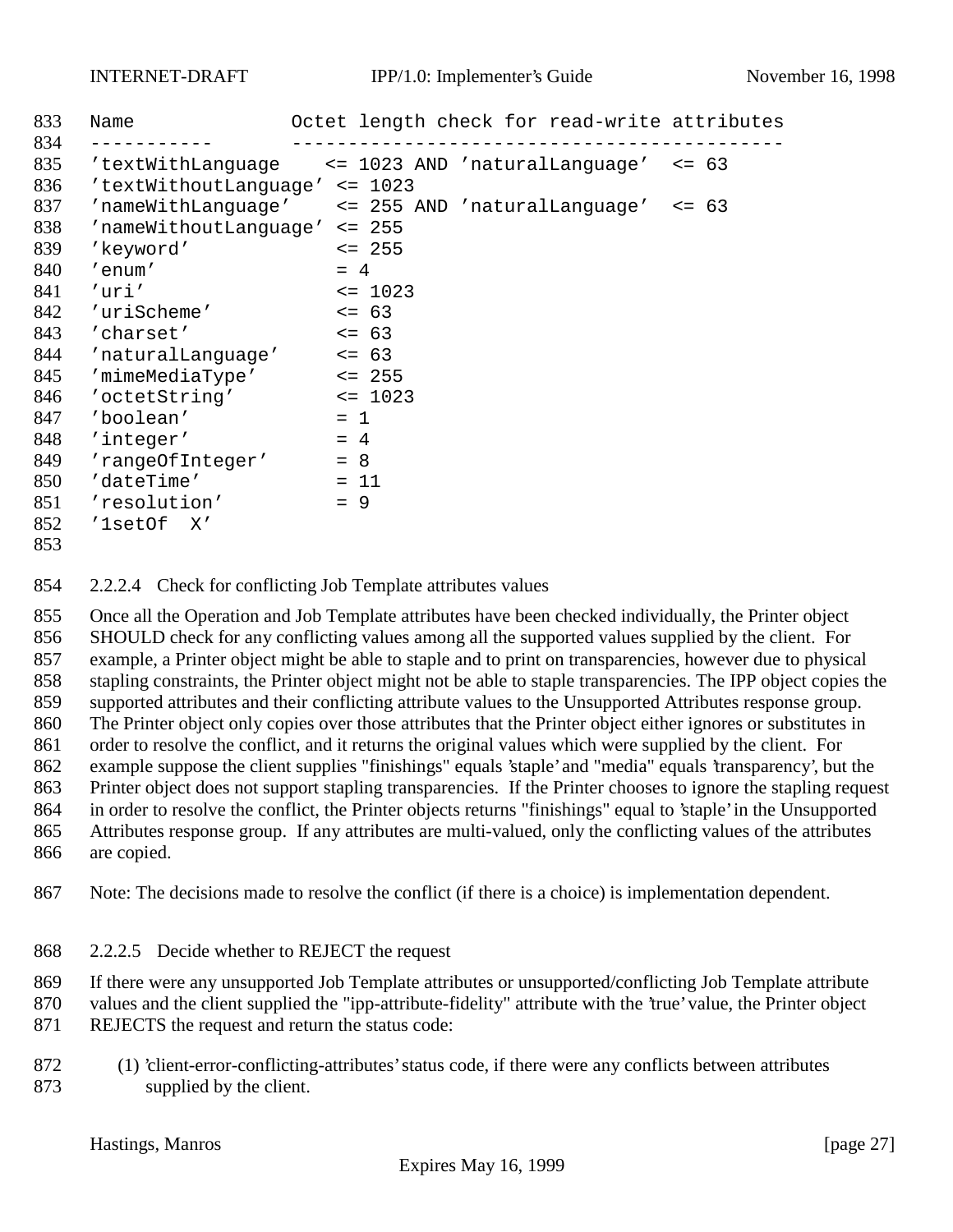- (2) 'client-error-attributes-or-values-not-supported' status code, otherwise.
- Note: Unsupported Operation attributes or values that are returned do not affect the status returned in this
- step. If the unsupported Operation attribute was a serious error, the above already rejected the request in a previous step. If control gets to this step with unsupported Operation attributes being returned, they are not
- serious errors.

#### 2.2.2.6 For the Validate-Job operation, RETURN one of the success status codes

- If the requested operation is the Validate-Job operation, the Printer object returns:
- (1) the "successful-ok" status code, if there are no unsupported or conflicting Job Template attributes or values.
- (2) the "successful-ok-conflicting-attributes, if there are any conflicting Job Template attribute or values.
- (3) the "successful-ok-ignored-or-substituted-attributes, if there are only unsupported Job Template attributes or values.
- 

 Note: Unsupported Operation attributes or values that are returned do not affect the status returned in this step. If the unsupported Operation attribute was a serious error, the above already rejected the request in a

- previous step. If control gets to this step with unsupported Operation attributes being returned, they are not
- serious errors.
- 2.2.2.7 Create the Job object with attributes to support
- If "ipp-attribute-fidelity" is set to 'false' (or it was not supplied by the client), the Printer object:
- (1) creates a Job object, assigns a unique value to the job's "job-uri" and "job-id" attributes, and initializes all of the job's other supported Job Description attributes.
- (2) removes all unsupported attributes from the Job object.
- (3) for each unsupported value, removes either the unsupported value or substitutes the unsupported attribute value with some supported value. If an attribute has no values after removing unsupported values from it, the attribute is removed from the Job object (so that the normal default behavior at 901 job processing time will take place for that attribute).
- (4) for each conflicting value, removes either the conflicting value or substitutes the conflicting attribute value with some other supported value. If an attribute has no values after removing conflicting values from it, the attribute is removed from the Job object (so that the normal default behavior at job processing time will take place for that attribute).
- 

If there were no attributes or values flagged as unsupported, or the value of 'ipp-attribute-fidelity" was

- 'false', the Printer object is able to accept the create request and create a new Job object. If the "ipp-
- attribute-fidelity" attribute is set to 'true', the Job Template attributes that populate the new Job object are necessarily all the Job Template attributes supplied in the create request. If the "ipp-attribute-fidelity"
- attribute is set to 'false', the Job Template attributes that populate the new Job object are all the client
- supplied Job Template attributes that are supported or that have value substitution. Thus, some of the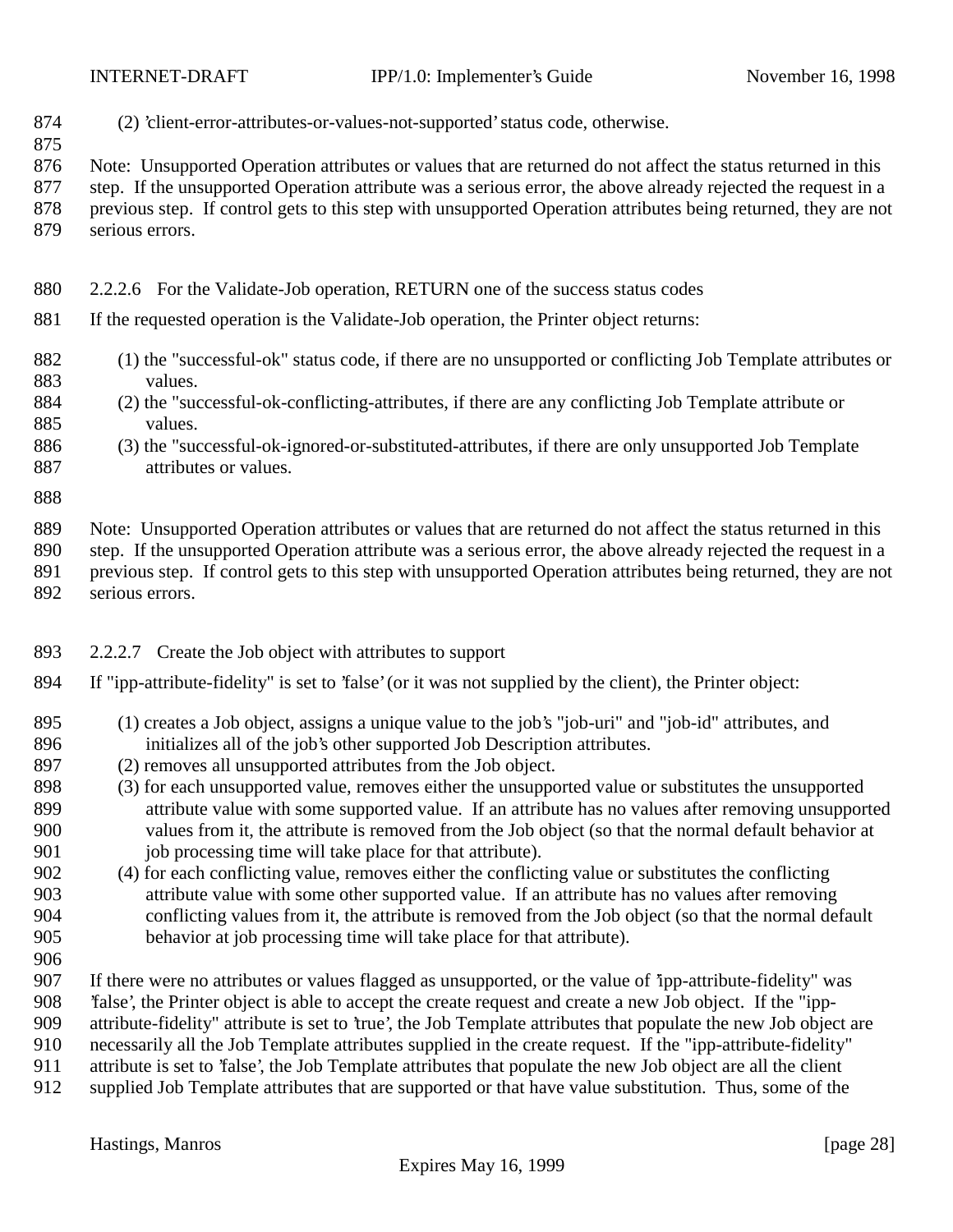requested Job Template attributes may not appear in the Job object because the Printer object did not

support those attributes. The attributes that populate the Job object are persistently stored with the Job

object for that Job. A Get-Job-Attributes operation on that Job object will return only those attributes that

are persistently stored with the Job object.

Note: All Job Template attributes that are persistently stored with the Job object are intended to be

"override values"; that is, they that take precedence over whatever other embedded instructions might be in

 the document data itself. However, it is not possible for all Printer objects to realize the semantics of "override". End users may query the Printer's "pdl-override-supported" attribute to determine if the Printer

either attempts or does not attempt to override document data instructions with IPP attributes.

 There are some cases, where a Printer supports a Job Template attribute and has an associated default value set for that attribute. In the case where a client does not supply the corresponding attribute, the Printer does not use its default values to populate Job attributes when creating the new Job object; only Job Template attributes actually in the create request are used to populate the Job object. The Printer's default values are only used later at Job processing time if no other IPP attribute or instruction embedded in the document

data is present.

 Note: If the default values associated with Job Template attributes that the client did not supply were to be used to populate the Job object, then these values would become "override values" rather than defaults. If the Printer supports the 'attempted' value of the "pdl-override-supported" attribute, then these override values could replace values specified within the document data. This is not the intent of the default value mechanism. A default value for an attribute is used only if the create request did not specify that attribute (or it was ignored when allowed by "ipp-attribute-fidelity" being 'false') and no value was provided within the content of the document data.

 If the client does not supply a value for some Job Template attribute, and the Printer does not support that attribute, as far as IPP is concerned, the result of processing that Job (with respect to the missing attribute) is undefined.

- 2.2.2.8 Return one of the success status codes
- Once the Job object has been created, the Printer object accepts the request and returns to the client:
- (1) the 'successful-ok' status code, if there are no unsupported or conflicting Job Template attributes or values.
- (2) the 'successful-ok-conflicting-attributes' status code, if there are any conflicting Job Template attribute or values.
- (3) the 'successful-ok-ignored-or-substituted-attributes' status code, if there are only unsupported Job Template attributes or values.

 Note: Unsupported Operation attributes or values that are returned do not affect the status returned in this step. If the unsupported Operation attribute was a serious error, the above already rejected the request in a previous step. If control gets to this step with unsupported Operation attributes being returned, they are not

serious errors.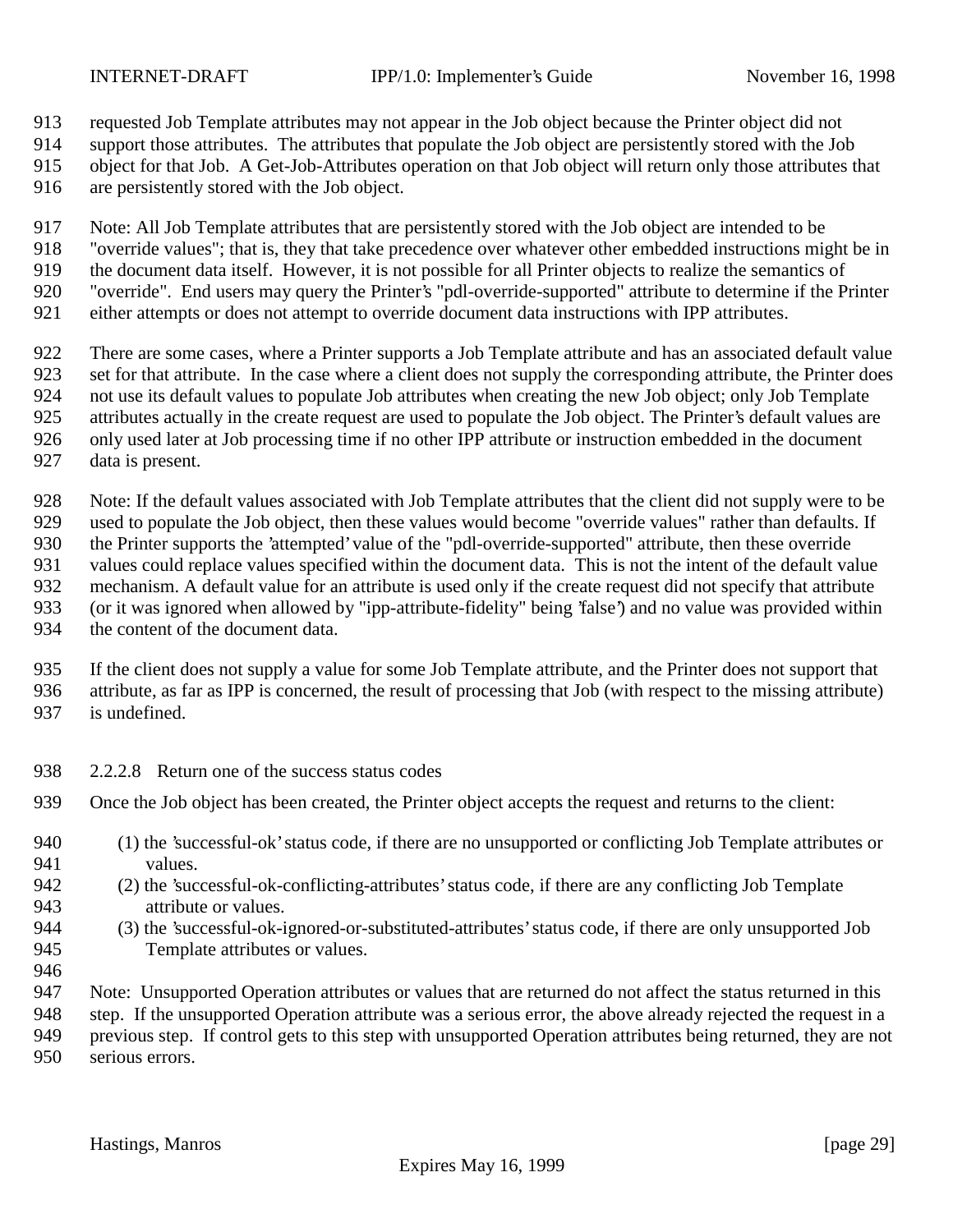- The Printer object also returns Job status attributes that indicate the initial state of the Job ('pending',
- 'pending-held', 'processing', etc.), etc. See Print-Job Response, [IPP-MOD] section 3.2.1.2.
- 2.2.2.9 Accept appended Document Content
- The Printer object accepts the appended Document Content data and either starts it printing, or spools it for later processing.
- 2.2.2.10 Scheduling and Starting to Process the Job
- The Printer object uses its own configuration and implementation specific algorithms for scheduling the
- Job in the correct processing order. Once the Printer object begins processing the Job, the Printer changes the Job's state to 'processing'. If the Printer object supports PDL override (the "pdl-override-supported"
- attribute set to 'attempted'), the implementation does its best to see that IPP attributes take precedence over
- embedded instructions in the document data.
- 2.2.2.11 Completing the Job

 The Printer object continues to process the Job until it can move the Job into the 'completed' state. If an Cancel-Job operation is received, the implementation eventually moves the Job into the 'canceled' state. If the system encounters errors during processing that do not allow it to progress the Job into a completed state, the implementation halts all processing, cleans up any resources, and moves the Job into the 'aborted' state.

#### 2.2.2.12 Destroying the Job after completion

- Once the Job moves to the 'completed', 'aborted', or 'canceled' state, it is an implementation decision as to
- when to destroy the Job object and release all associated resources. Once the Job has been destroyed, the
- Printer would return either the "client-error-not-found" or "client-error-gone" status codes for operations
- directed at that Job.
- Note: the Printer object SHOULD NOT re-use a "job-uri" or "job-id" value for a sufficiently long time
- after a job has been destroyed, so that stale references kept by clients are less likely to access the wrong
- (newer) job.

## 2.2.2.13 Interaction with "ipp-attribute-fidelity"

 Some Printer object implementations may support "ipp-attribute-fidelity" set to 'true' and "pdl-override- supported" set to 'attempted' and yet still not be able to realize exactly what the client specifies in the create request. This is due to legacy decisions and assumptions that have been made about the role of job instructions embedded within the document data and external job instructions that accompany the document data and how to handle conflicts between such instructions. The inability to be 100% precise about how a given implementation will behave is also compounded by the fact that the two special

attributes, "ipp-attribute-fidelity" and "pdl-override-supported", apply to the whole job rather than specific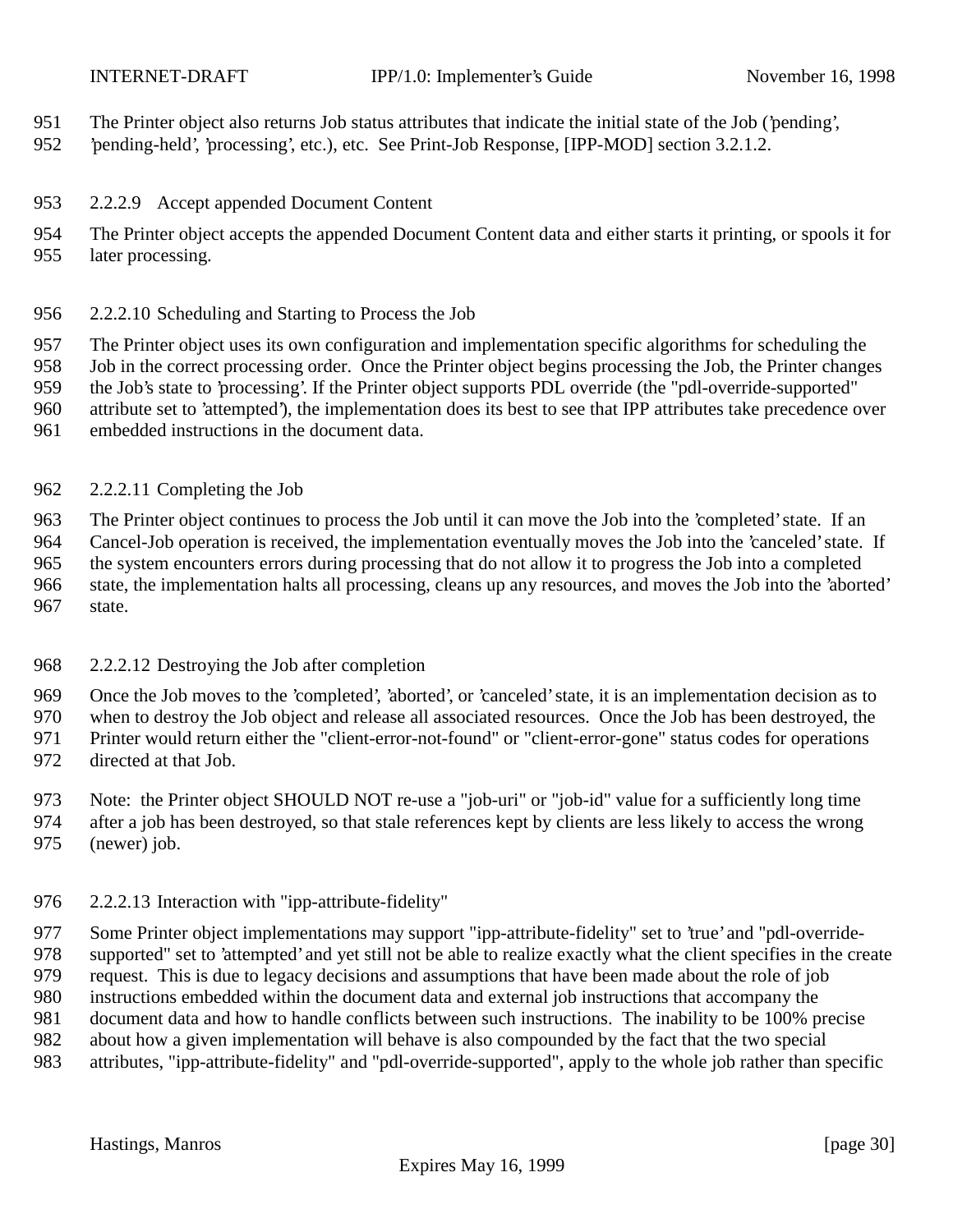values for each attribute. For example, some implementations may be able to override almost all Job

- Template attributes except for "number-up".
- 2.3 Status codes returned by operation
- This section lists all status codes once in the first operation (Print-Job). Then it lists the status codes that are different or specialized for subsequent operations under each operation.
- 2.3.1 Printer Operations
- 2.3.1.1 Print-Job
- The Printer object MUST return one of the following "status-code" values for the indicated reason.
- Whether all of the document data has been accepted or not before returning the success or error response
- depends on implementation. See Section 14 for a more complete description of each status code.
- For the following success status codes, the Job object has been created and the "job-id", and "job-uri" assigned and returned in the response:
- successful-ok: no request attributes were substituted or ignored.
- successful-ok-ignored-or-substituted-attributes: some supplied (1) attributes were ignored or (2) unsupported attribute syntaxes or values were substituted with supported values or were ignored.
- Unsupported attributes, attribute syntaxes, or values MUST be returned in the Unsupported
- Attributes group of the response.
- successful-ok-conflicting-attributes: some supplied attribute values conflicted with the values of other supplied attributes and were either substituted or ignored. Attributes or values which conflict with other attributes and have been substituted or ignored MUST be returned in the Unsupported Attributes group of the response as supplied by the client.
- 
- For the following error status codes, no job is created and no "job-id" or "job-uri" is returned:
- client-error-bad-request: The request syntax does not conform to the specification. The IPP object SHOULD NOT return the "status-message" operation attributes, if supported, if the "attributes-charset" in the request has not been processed.
- client-error-forbidden: The request is being refused for authorization or authentication reasons. The implementation security policy is to not reveal whether the failure is one of authentication or authorization.
- client-error-not-authenticated: Either the request requires authentication information to be supplied or the authentication information is not sufficient for authorization.
- client-error-not-authorized: The requester is not authorized to perform the request on the target object.
- client-error-not-possible: The request cannot be carried out because of the state of the system. See also

 'server-error-not-accepting-jobs' status code which MUST take precedence if the Printer object's "printer-accepting-jobs" attribute is 'false'.

- 1019 client-error-timeout: not applicable.
- client-error-not-found: the target object does not exist.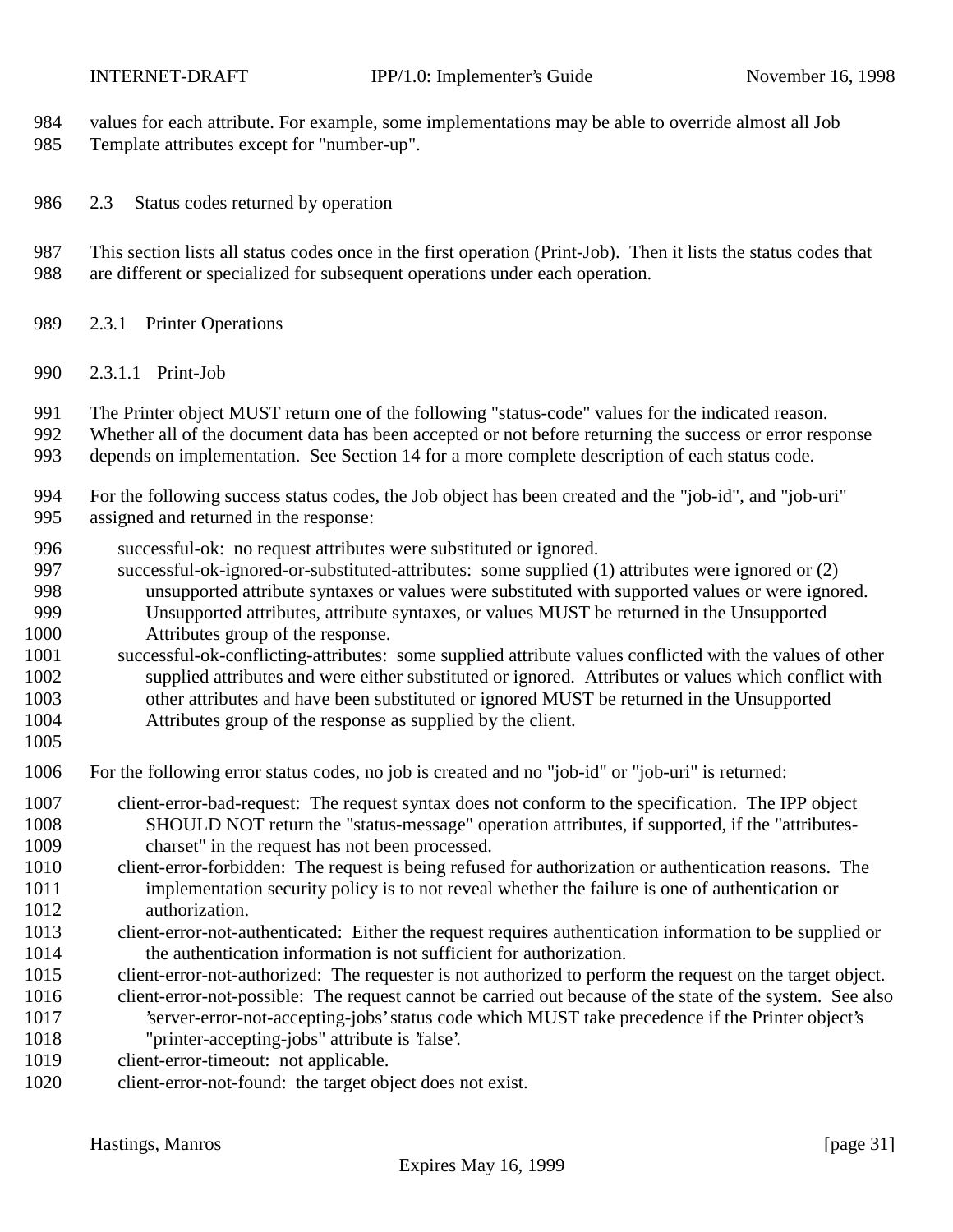- client-error-gone: the target object no longer exists and no forwarding address is known.
- client-error-request-entity-too-large: the size of the request and/or print data exceeds the capacity of the IPP Printer to process it.
- client-error-request-value-too-long: the size of request variable length attribute values, such as 'text' and 'name' attribute syntaxes, exceed the maximum length specified in [IPP-MOD] for the attribute and MUST be returned in the Unsupported Attributes Group.
- client-error-document-format-not-supported: the document format supplied is not supported. The "document-format" attribute with the unsupported value MUST be returned in the Unsupported Attributes Group. This error SHOULD take precedence over any other 'xxx-not-supported' error, except 'client-error-charset-not-supported'.
- client-error-attributes-or-values-not-supported: one or more supplied attributes, attribute syntaxes, or values are not supported and the client supplied the "ipp-attributes-fidelity" operation attribute with a 'true' value. They MUST be returned in the Unsupported Attributes Group as explained below.
- client-error-uri-scheme-not-supported: not applicable.
- client-error-charset-not-supported: the charset supplied in the "attributes-charset" operation attribute is not supported. The Printer's "configured-charset" MUST be returned in the response as the value of the "attributes-charset" operation attribute and used for any 'text' and 'name' attributes returned in the error response. This error SHOULD take precedence over any other error, unless the request syntax is so bad that the client's supplied "attributes-charset" cannot be determined.
- client-error-conflicting-attributes: one or more supplied attribute values conflicted with each other and 1041 the client supplied the "ipp-attributes-fidelity" operation attribute with a 'true' value. They MUST be returned in the Unsupported Attributes Group as explained below.
- server-error-internal-error: an unexpected condition prevents the request from being fulfilled.
- server-error-operation-not-supported: not applicable (since Print-Job is REQUIRED).
- server-error-service-unavailable: the service is temporarily overloaded.
- server-error-version-not-supported: the version in the request is not supported. The "closest" version number supported MUST be returned in the response.
- server-error-device-error: a device error occurred while receiving or spooling the request or document data or the IPP Printer object can only accept one job at a time.
- server-error-temporary-error: a temporary error such as a buffer full write error, a memory overflow, or a disk full condition occurred while receiving the request and/or the document data.
- server-error-not-accepting-jobs: the Printer object's "printer-is-not-accepting-jobs" attribute is 'false'. server-error-busy: the Printer is too busy processing jobs to accept another job at this time.
- server-error-job-canceled: the job has been canceled by an operator or the system while the client was transmitting the document data.
- 2.3.1.2 Print-URI
- All of the Print-Job status codes described in Section 3.2.1.2 Print-Job Response are applicable to Print-
- URI with the following specializations and differences. See Section 14 for a more complete description of each status code.
- server-error-uri-scheme-not-supported: the URI scheme supplied in the "document-uri" operation attribute is not supported and is returned in the Unsupported Attributes group.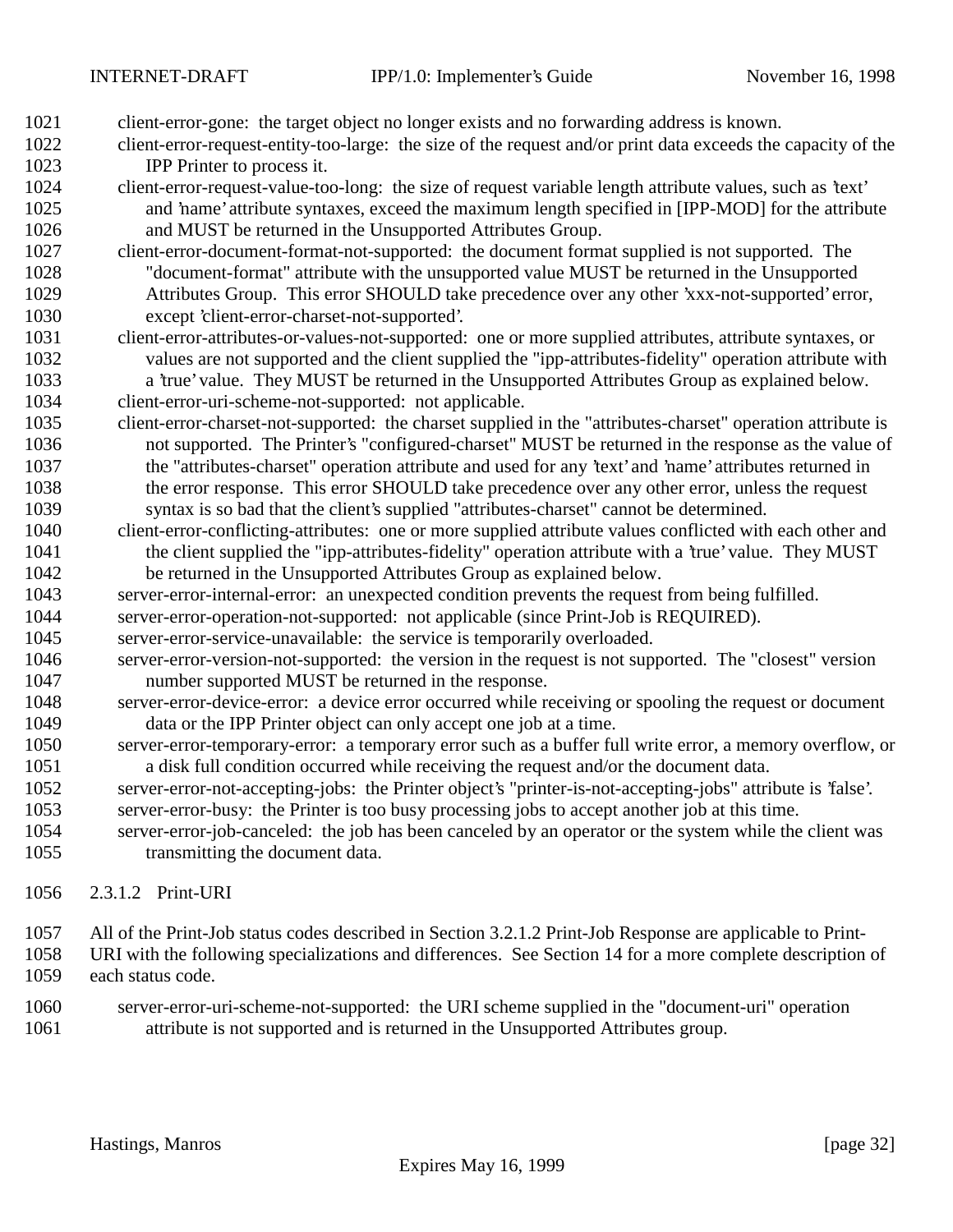2.3.1.3 Validate-Job

 All of the Print-Job status codes described in Section 3.2.1.2 Print-Job Response are applicable to Validate-Job. See Section 14 for a more complete description of each status code.

2.3.1.4 Create-Job

All of the Print-Job status codes described in Section 3.2.1.2 Print-Job Response are applicable to Create-

- Job with the following specializations and differences. See Section 14 for a more complete description of each status code.
- server-error-operation-not-supported: the Create-Job operation is not supported.
- 2.3.1.5 Get-Printer-Attributes
- All of the Print-Job status codes described in Section 3.2.1.2 Print-Job Response are applicable to the Get-
- Printer-Attributes operation with the following specializations and differences. See Section 14 for a more
- complete description of each status code.
- For the following success status codes, the requested attributes are returned in Group 3 in the response:
- successful-ok: no request attributes were substituted or ignored (same as Print-Job) and no requested attributes were unsupported.
- successful-ok-ignored-or-substituted-attributes: same as Print-Job, except the "requested-attributes"
- operation attribute MAY, but NEED NOT, be returned with the unsupported values.
- successful-ok-conflicting-attributes: same as Print-Job.
- For the error status codes, Group 3 is returned containing no attributes or is not returned at all:
- 1081 client-error-not-possible: Same as Print-Job, in addition the Printer object is not accepting any requests.
- client-error-request-entity-too-large: same as Print-job, except that no print data is involved.
- client-error-attributes-or-values-not-supported: not applicable, since unsupported operation attributes MUST be ignored and 'successful-ok-ignored-or-substituted-attributes' returned.
- client-error-conflicting-attributes: same as Print-Job, except that "ipp-attribute-fidelity" is not involved.
- server-error-operation-not-supported: not applicable (since Get-Printer-Attributes is REQUIRED).
- server-error-device-error: same as Print-Job, except that no document data is involved.
- server-error-temporary-error: same as Print-Job, except that no document data is involved.
- server-error-not-accepting-jobs: not applicable..
- server-error-busy: same as Print-Job, except the IPP object is too busy to accept even query requests. server-error-job-canceled: not applicable..
- 2.3.1.6 Get-Jobs
- All of the Print-Job status codes described in Section 3.2.1.2 Print-Job Response are applicable to the Get-
- Jobs operation with the following specializations and differences. See Section 14 for a more complete description of each status code.
- For the following success status codes, the requested attributes are returned in Group 3 in the response: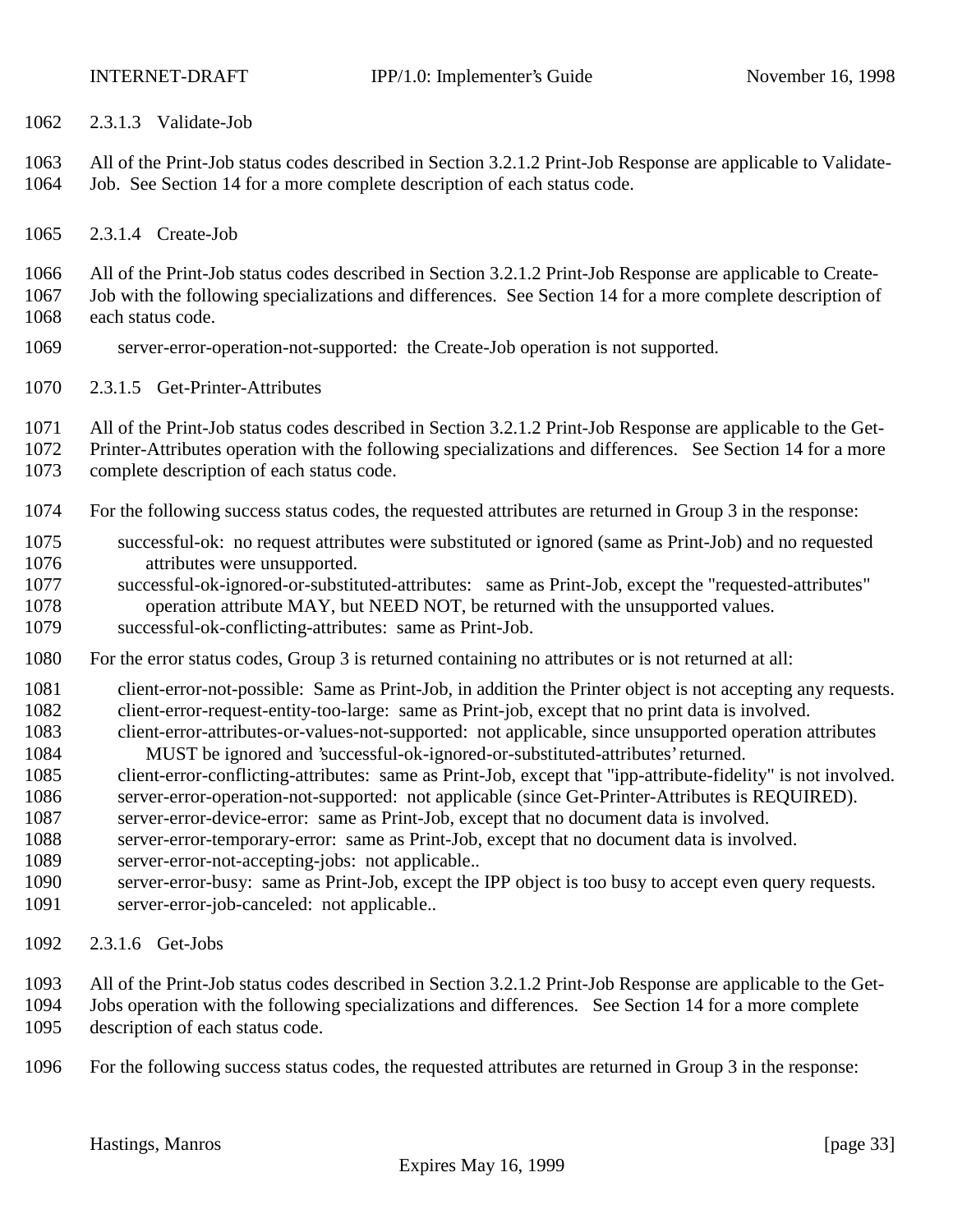- successful-ok: no request attributes were substituted or ignored (same as Print-Job) and no requested attributes were unsupported.
- successful-ok-ignored-or-substituted-attributes: same as Print-Job, except the "requested-attributes" operation attribute MAY, but NEED NOT, be returned with the unsupported values.
- successful-ok-conflicting-attributes: same as Print-Job.
- For any error status codes, Group 3 is returned containing no attributes or is not returned at all. The
- following brief error status code descriptions contain unique information for use with Get-Jobs operation.
- See section 14 for the other error status codes that apply uniformly to all operations:
- client-error-not-possible: Same as Print-Job, in addition the Printer object is not accepting any requests.
- client-error-request-entity-too-large: same as Print-job, except that no print data is involved.
- client-error-document-format-not-supported: not applicable.
- client-error-attributes-or-values-not-supported: not applicable, since unsupported operation attributes MUST be ignored and 'successful-ok-ignored-or-substituted-attributes' returned.
- client-error-conflicting-attributes: same as Print-Job, except that "ipp-attribute-fidelity" is not involved. server-error-operation-not-supported: not applicable (since Get-Jobs is REQUIRED).
- server-error-device-error: same as Print-Job, except that no document data is involved.
- server-error-temporary-error: same as Print-Job, except that no document data is involved.
- server-error-not-accepting-jobs: not applicable.
- server-error-job-canceled: not applicable.
- 2.3.2 Job Operations
- 2.3.2.1 Send-Document
- All of the Print-Job status codes described in Section 3.2.1.2 Print-Job Response are applicable to the Get-
- Printer-Attributes operation with the following specializations and differences. See Section 14 for a more
- complete description of each status code.
- For the following success status codes, the document has been added to the specified Job object and the
- job's "number-of-documents" attribute has been incremented:
- successful-ok: no request attributes were substituted or ignored (same as Print-Job).
- successful-ok-ignored-or-substituted-attributes: same as Print-Job.
- successful-ok-conflicting-attributes: same as Print-Job.
- For the error status codes, no document has been added to the Job object and the job's "number-of-
- documents" attribute has not been incremented:
- client-error-not-possible: Same as Print-Job, except that the Printer's "printer-is-accepting-jobs" attribute is not involved, so that the client is able to finish submitting a multi-document job after this
- attribute has been set to 'true'. Another condition is that the state of the job precludes Send-
- Document, i.e., the job has already been closed out by the client. However, if the IPP Printer closed out the job due to timeout, the 'client-error-timeout' error status SHOULD be returned instead.
- client-error-timeout: This request was sent after the Printer closed the job, because it has not received a 1134 Send-Document or Send-URI operation within the Printer's "multiple-operation-time-out" period +0 1135 Print-Job, Create-Job, or Validate-Job operations.
- client-error-request-entity-too-large: same as Print-Job.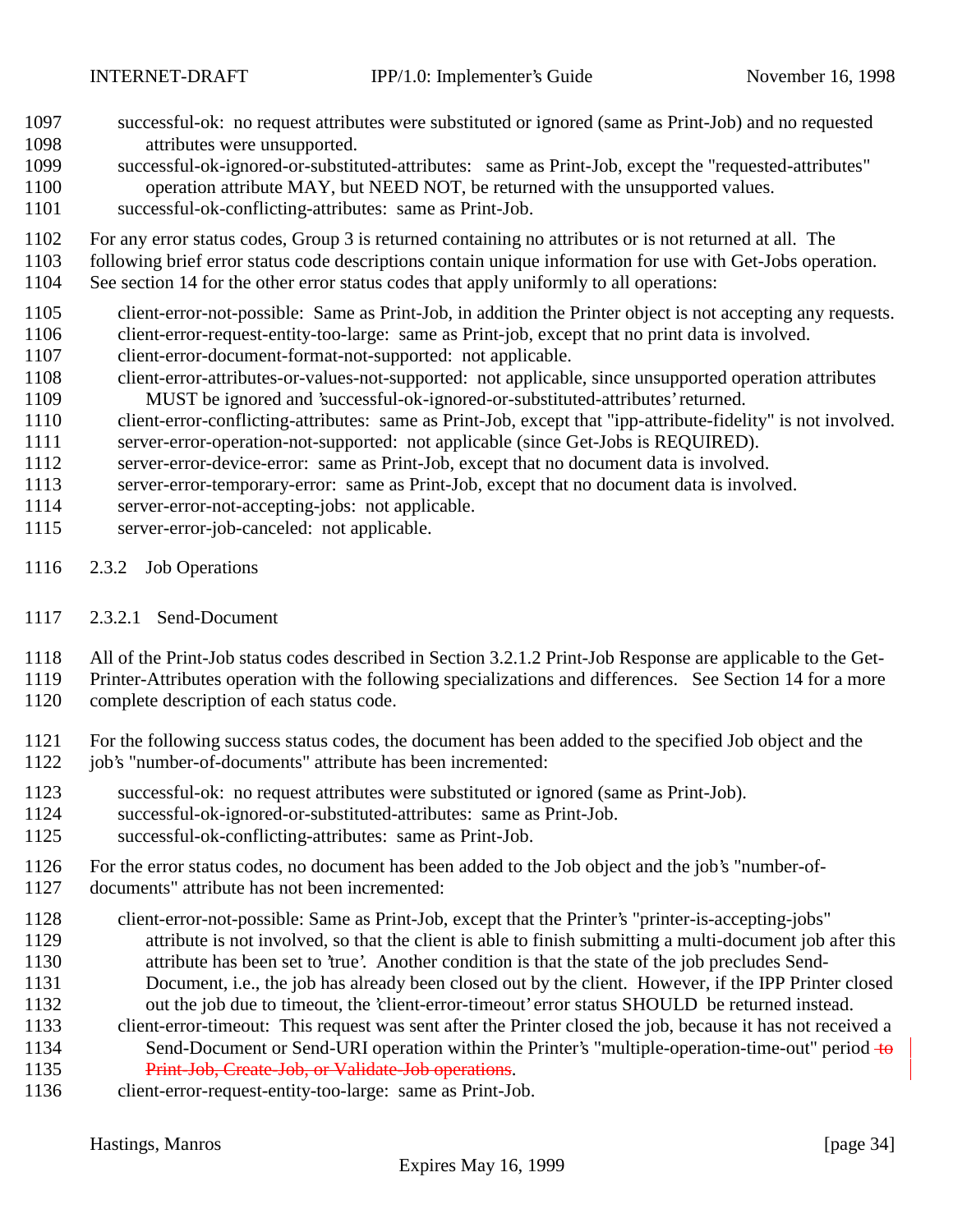- client-error-conflicting-attributes: same as Print-Job, except that "ipp-attributes-fidelity" operation attribute is not involved..
- server-error-operation-not-supported: the Send-Document request is not supported.
- server-error-not-accepting-jobs: not applicable.
- server-error-job-canceled: the job has been canceled by an operator or the system while the client was 1142 transmitting the data.
- 2.3.2.2 Send-URI
- All of the Print-Job status code descriptions in Section 3.2.1.2 Print-Job Response with the specializations
- described for Send-Document are applicable to Send-URI. See Section 14 for a more complete description of each status code.
- server-error-uri-scheme-not-supported: the URI scheme supplied in the "document-uri" operation attribute is not supported and the "document-uri" attribute MUST be returned in the Unsupported Attributes group.
- 2.3.2.3 Cancel-Job
- All of the Print-Job status codes described in Section 3.2.1.2 Print-Job Response are applicable to Cancel-
- Job with the following specializations and differences. See Section 14 for a more complete description of
- each status code.
- For the following success status codes, the Job object is being canceled or has been canceled:
- successful-ok: no request attributes were substituted or ignored (same as Print-Job).
- successful-ok-ignored-or-substituted-attributes: same as Print-Job.
- successful-ok-conflicting-attributes: same as Print-Job.
- 
- For any of the error status codes, the Job object has not been canceled or was previously canceled.
- client-error-not-possible: The request cannot be carried out because of the state of the Job object ('completed', 'canceled', or 'aborted') or the state of the system.
- client-error-not-found: the target Printer and/or Job object does not exist.
- client-error-gone: the target Printer and/or Job object no longer exists and no forwarding address is known.
- client-error-request-entity-too-large: same as Print-Job, except no document data is involved.
- client-error-document-format-not-supported: not applicable.
- client-error-attributes-or-values-not-supported: not applicable, since unsupported operation attributes 1168 and values MUST be ignored.
- client-error-conflicting-attributes: same as Print-Job, except that the Printer's "printer-is-accepting-1170 jobs" attribute is not involved.
- server-error-operation-not-supported: not applicable (Cancel-Job is REQUIRED).
- server-error-device-error: same as Print-Job, except no document data is involved.
- server-error-temporary-error: same as Print-Job, except no document data is involved.
- server-error-not-accepting-jobs: not applicable..
- server-error-job-canceled: not applicable.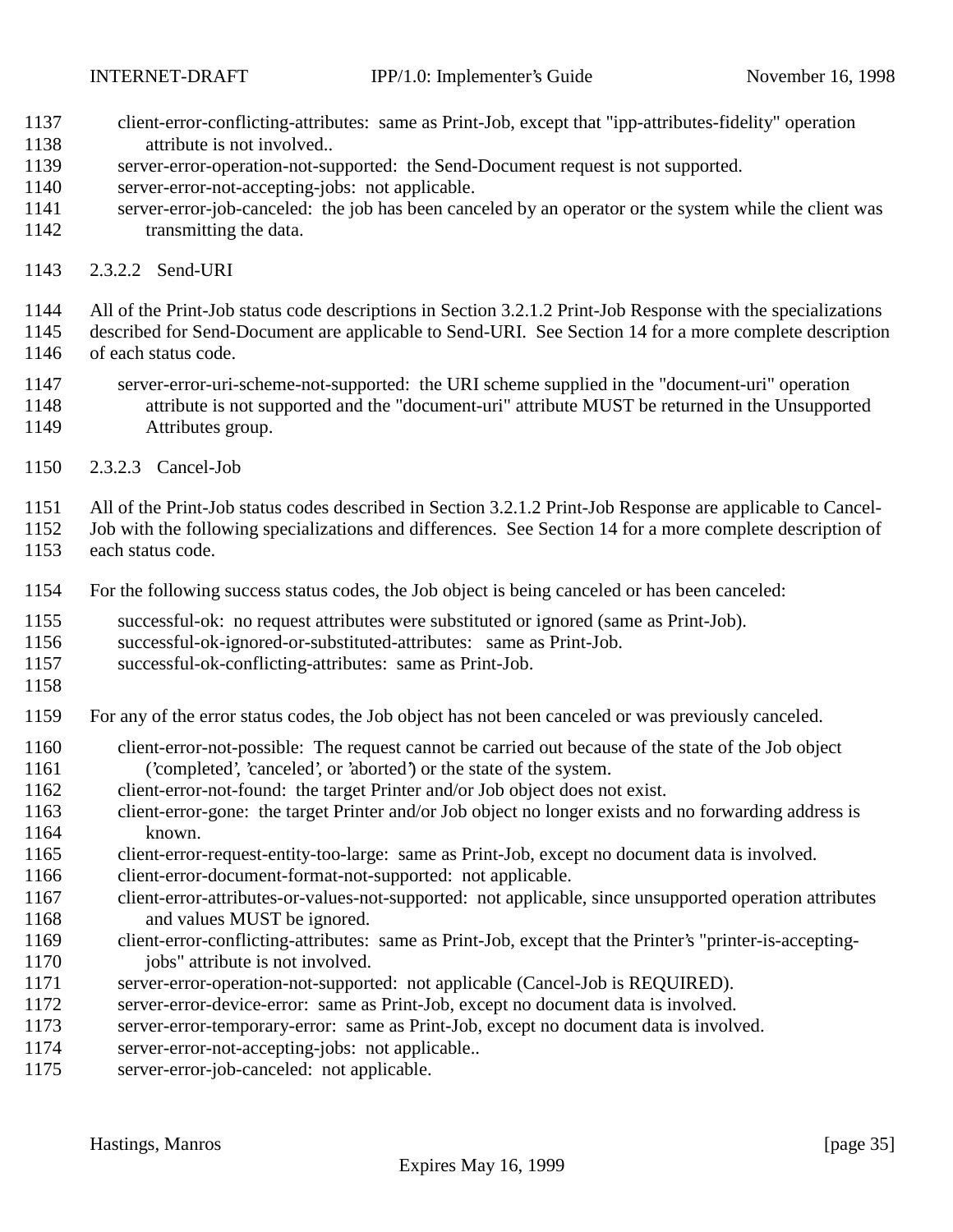- 2.3.2.4 Get-Job-Attributes
- All of the Print-Job status codes described in Section 3.2.1.2 Print-Job Response are applicable to Get-Job-
- Attributes with the following specializations and differences. See Section 14 for a more complete
- description of each status code.
- For the following success status codes, the requested attributes are returned in Group 3 in the response:
- successful-ok: no request attributes were substituted or ignored (same as Print-Job) and no requested attributes were unsupported.
- successful-ok-ignored-or-substituted-attributes: same as Print-Job, except the "requested-attributes" operation attribute MAY, but NEED NOT, be returned with the unsupported values.
- successful-ok-conflicting-attributes: same as Print-Job.
- For the error status codes, Group 3 is returned containing no attributes or is not returned at all.
- 1187 client-error-not-possible: Same as Print-Job, in addition the Printer object is not accepting any requests.
- client-error-document-format-not-supported: not applicable.
- client-error-attributes-or-values-not-supported: not applicable.
- client-error-uri-scheme-not-supported: not applicable.
- client-error-conflicting-attributes: not applicable
- server-error-operation-not-supported: not applicable (since Get-Job-Attributes is REQUIRED).
- server-error-device-error: same as Print-Job, except no document data is involved.
- server-error-temporary-error: sane as Print-Job, except no document data is involved..
- server-error-not-accepting-jobs: not applicable.
- server-error-job-canceled: not applicable.
- 2.4 Validate-Job
- The Validate-Job operation has been designed so that its implementation may be a part of the Print-Job
- operation. Therefore, requiring Validate-Job is not a burden on implementers. Also it is useful for client's
- to be able to count on its presence in all conformance implementations, so that the client can determine
- before sending a long document, whether the job will be accepted by the IPP Printer or not.
- 2.5 Case Sensitivity in URIs
- IPP client and server implementations must be aware of the diverse uppercase/lowercase nature of URIs.
- RFC 2396 defines URL schemes and Host names as case insensitive but reminds us that the rest of the
- URL may well demonstrate case sensitivity. When creating URL's for fields where the choice is
- completely arbitrary, it is probably best to select lower case. However, this cannot be guaranteed and
- implementations MUST NOT rely on any fields being case-sensitive or case-insensitive in the URL beyond
- 1208 the URL scheme and host name fields.
- The reason that the IPP specification does not make any restrictions on URIs, is so that implementations of
- IPP may use off-the-shelf components that conform to the standards that define URIs, such as RFC 2396
- and the HTTP/1.1 specifications [RFC2068]. See these specifications for rules of matching, comparison,
- and case-sensitivity.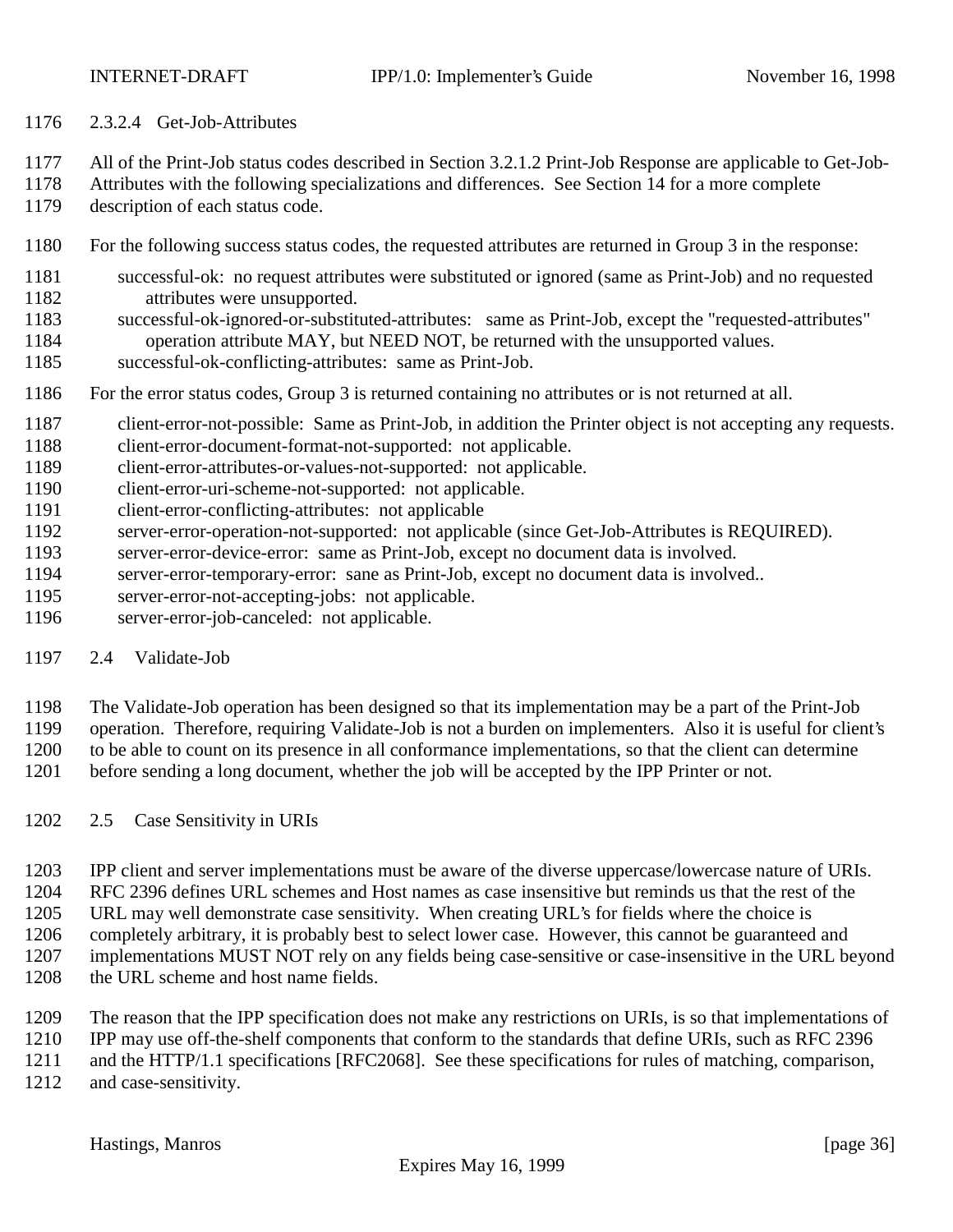- It is also recommended that that System Administrators and implementations avoid creating URLs for
- different printers that differ only in their case. For example, don't have Printer1 and printer1 as two different IPP Printers.
- The HTTP/1.1 specification [RFC2068 ] contains more details on comparing URLs.
- 2.6 Natural Language Override (NLO)
- The 'text' and 'name' attributes each have two forms. One has an implicit natural language, and the other
- has an explicit natural language. The 'textWithoutLanguage' and 'textWithoutLanguage' are the two 'text'
- forms. The 'nameWithoutLanguage" and 'nameWithLanguage are the two 'name' forms. If a receiver (IPP
- object or IPP client) supports an attribute with attribute syntax 'text', it MUST support both forms in a
- request and a response. A sender (IPP client or IPP object) MAY send either form for any such attribute.
- When a sender sends a WithoutLanguage form, the implicit natural language is specified in the "attributes-
- natural-language" operation attribute which all senders MUST include in every request and response.
- When a sender sends a WithLanguage form, it MAY be different from the implicit natural language
- supplied by the sender or it MAY be the same. The receiver MUST treat either form equivalently.
- There is an implementation decision for senders, whether to always send the WithLanguage forms or use
- the WithoutLanguage form when the attribute's natural language is the same as the request or response.
- The former approach makes the sender implementation simpler. The latter approach is more efficient on
- the wire and allows inter-working with non-conforming receivers that fail to support the WithLanguage
- forms. As each approach have advantages, the choice is completely up to the implementer of the sender.
- Furthermore, when a client receives a 'text' or 'name' job attribute that it had previously supplied, that client MUST NOT expect to see the attribute in the same form, i.e., in the same WithoutLanguage or
- WithLanguage form as the client supplied when it created the job. The IPP object is free to transform the
- attribute from the WithLanguage form to the WithoutLanguage form and vice versa, as long as the natural
- language is preserved. However, in order to meet this latter requirement, it is usually simpler for the IPP
- 1237 object implementation to store the natural language explicitly with the attribute value, i.e., to store using an
- internal representation that resembles the WithLanguage form.
- The IPP Printer MUST copy the natural language of a job, i.e., the value of the "attributes-natural-
- language" operation attribute supplied by the client in the create operation, to the Job object as a Job
- Description attribute, so that a client is able to query it. In returning a Get-Job-Attributes response, the IPP
- object MAY return one of three natural language values in the response's "attributes-natural-language"
- operation attribute: (1) that requested by the requester, (2) the natural language of the job, or (3) the
- configured natural language of the IPP Printer, if the requested language is not supported by the IPP
- Printer.
- This "attributes-natural-language" Job Description attribute is useful for an IPP object implementation that prints start sheets in the language of the user who submitted the job. This same Job Description attribute is useful to a multi-lingual operator who has to communicate with different job submitters in different natural languages. This same Job Description attribute is expected to be used in the future to generate notification
- messages in the natural language of the job submitter.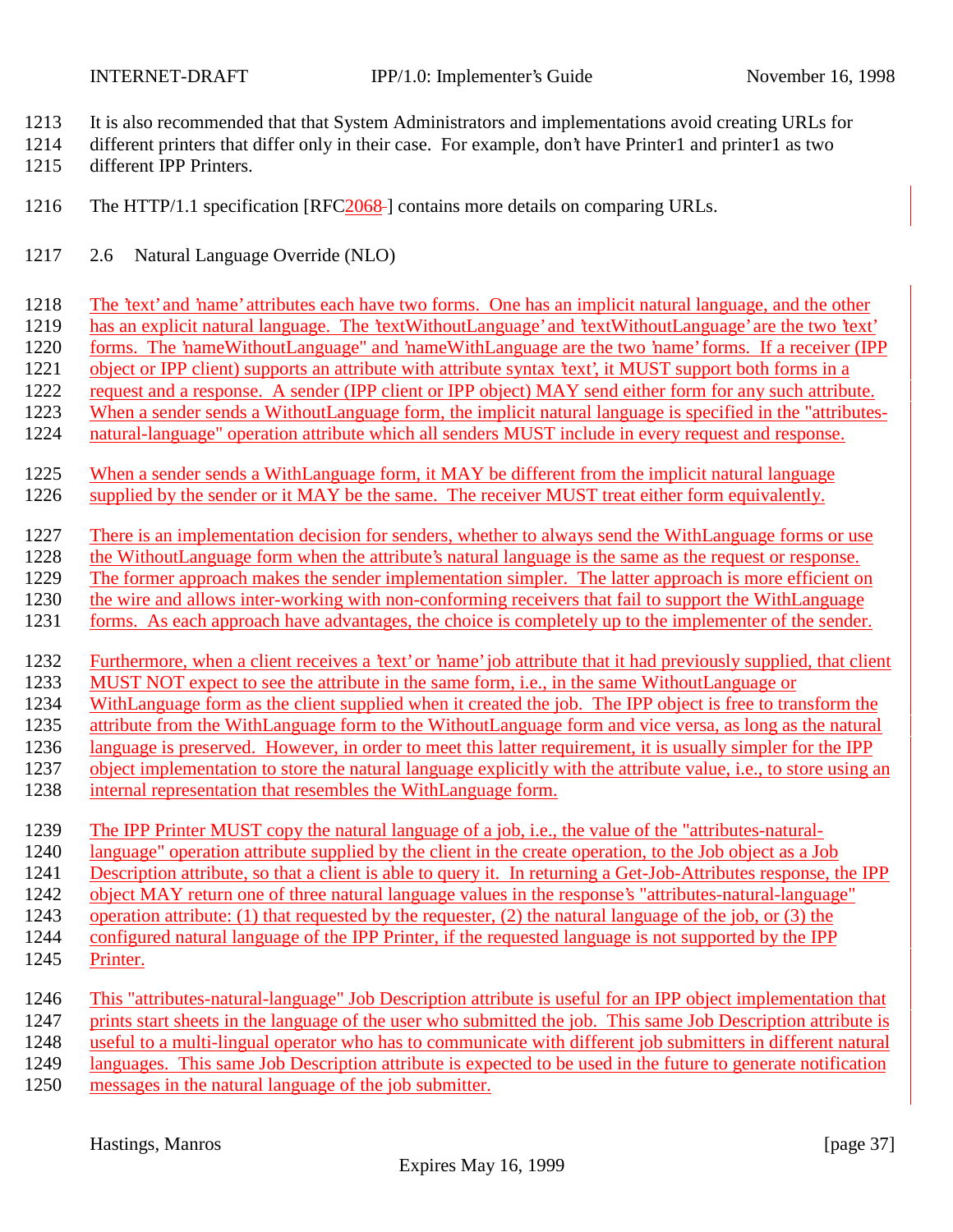- 1251 Early drafts of [IPP-MOD] contained a job-level natural language override (NLO) for the Get-Jobs
- 1252 response. A job-level (NLO) is an (unrequested) Job Attribute which then specified the implicit natural
- 1253 language for any other WithoutLanguage job attributes returned in the response for that job.
- 1254 Interoperability testing of early implementations showed that no one was implementing the job-level NLO
- 1255 in Get-Job responses. So the job-level NLO was eliminated from the Get-Jobs response. This
- 1256 simplification makes all requests and responses consistent in that the implicit natural language for any
- 1257 WithoutLanguage 'text' or 'name' form is always supplied in the request's or response's "attributes-natural-
- 1258 language" operation attribute.
- 1259 2.7 The "queued-job-count" Printer Description attribute
- 1260 2.7.1 Why is "queued-job-count" RECOMMENDED?

1261 The reason that "queued-job-count" is RECOMMENDED, is that some clients look at that attribute alone 1262 when summarizing the status of a list of printers, instead of doing a Get-Jobs to determine the number of 1263 jobs in the queue. Implementations that fail to support the "queued-job-count" will cause that client to

- 1264 display 0 jobs when there are actually queued jobs.
- 1265 We would have made it a REQUIRED Printer attribute, but some implementations had already been 1266 completed before the issue was raised, so making it a SHOULD was a compromise.
- 1267 2.7.2 Is "queued-job-count" a good measure of how busy a printer is?
- 1268 The "queued-job-count" is not a good measure of how busy the printer is when there are held jobs. A
- 1269 future registration could be to add a "held-job-count" (or an "active-job-count") Printer Description
- 1270 attribute if experience shows that such an attribute (combination) is needed to quickly indicate how busy a
- 1271 printer really is.
- 1272 2.8 Sending empty attribute groups
- 1273 The [IPP-MOD] and [IPP-PRO] specifications RECOMMEND that a sender not send an empty attribute 1274 group in a request or a response. However, they REQUIRE a receiver to accept an empty attribute group as 1275 equivalent to the omission of that group. allows empty groups to be sent by a "sender" as being entirely
- 1276 equivalent to omitting the group entirely. The term "sender" means a client for a request and an IPP object
- 1277 for a response. So a client SHOULDMAY omit the Job Template Attributes group entirely, or send an
- 1278 empty group in a create operation that is not supplying any Job Template attributes. Similarly, an IPP
- 1279 object MAY-SHOULD return-omit an empty Unsupported Attributes group or MAY omit the group
- 1280 entirely, if there are no unsupported attributes to be returned in a response.
- 1281 The [IPP-PRO] specification REQUIRES a receiver to be able to receive either an empty attribute group or
- 1282 an omitted attribute group and treat them equivalently. The term "receiver" means an IPP object for a 1283 request and a client for a response.
- 1284 Issues 1.16 and 1.17 clarified the [IPP-MOD] to agree with [IPP-PRO] concerning empty attributes being 1285 equivalent to omitted attribute groups in requests and responses.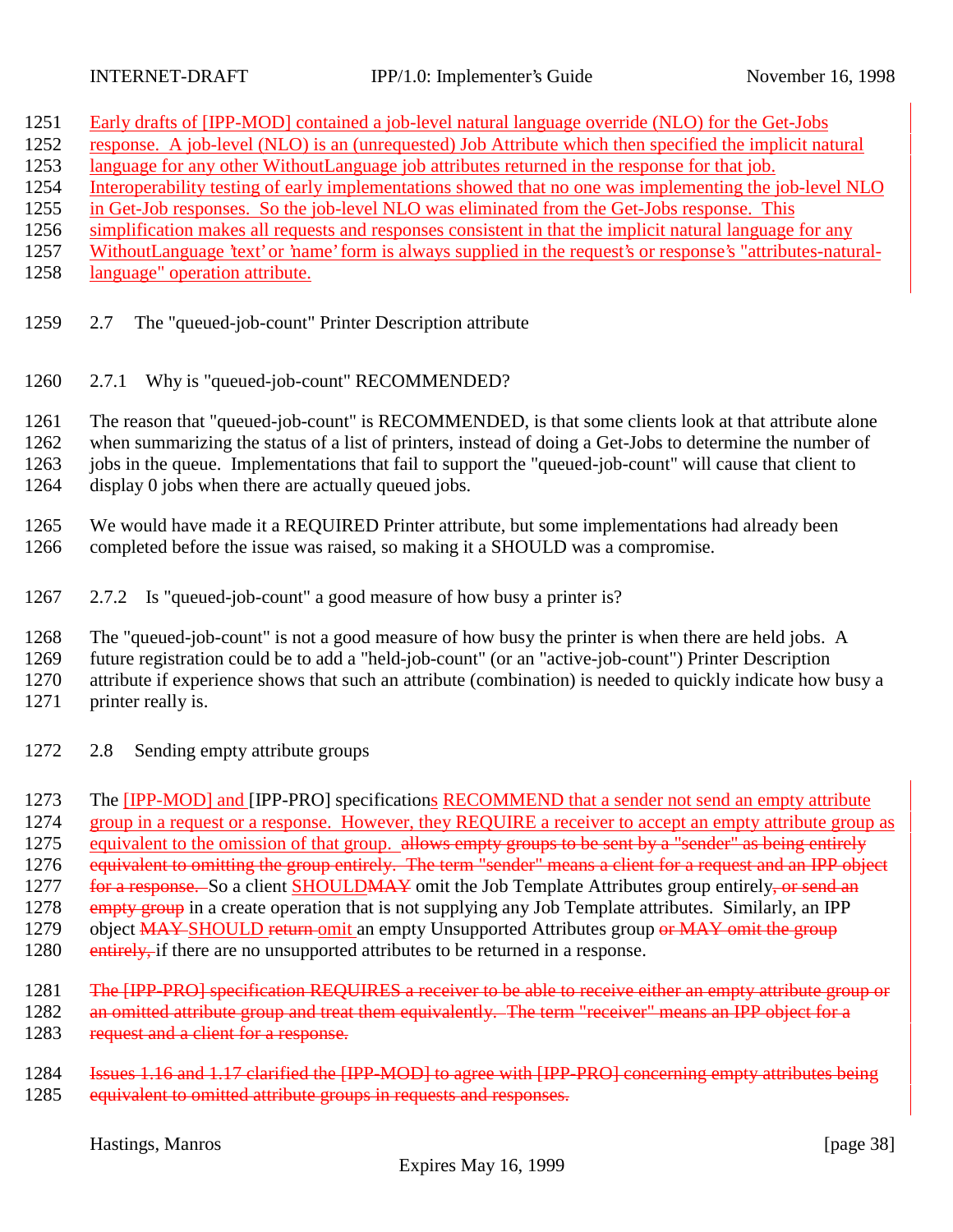2.9 Returning unsupported attributes in Get-Xxxx responses

The client cannot depend on getting unsupported attributes returned in the Unsupported Attributes group of

Get-Printer-Attributes, Get-Jobs, or Get-Job-Attributes responses that the client requested, but are not

supported by the IPP object. However, such unsupported requested attributes will not be returned in the

- Job Attributes or Printer Attributes group (since they are unsupported). However, the IPP object is REQUIRED to return the 'successful-ok-ignored-or-substituted-attributes' status code, so that the client
- know that all that was requested has not been returned.
- 2.10 Returning job-state in Print-Job response

1294 An IPP client submits a small job via Priint-Job. By the time the IPP printer/print server is putting together a response to the operation, the job has finished printing and been removed as an object from the print system. What should the job-state be in the response?

1297 The Model suggests that the Printer return a response before it even accepts the document content (see 1298 Implementer's Guide). The Job Object Attributes are returned only if the IPP object returns one of the success status codes. Then the job-state would always be "pending" or "pending-held".

 This issue comes up for the implementation of an IPP Printer object as a server that forwards jobs to devices that do not provide job status back to the server. If the server is reasonably certain that the job completed successfully, then it should return the job-state as 'completed'. Also the server can keep the job in its "job history" long after the job is no longer in the device. Then a user could query the server and see that the job was in the 'completed' state and completed as specified by the job's "time-at-completed" time which would be the same as the server submitted the job to the device.

 An alternative is for the server to respond to the client before or while sending the job to the device, instead of waiting until the server has finished sending the job to the device. In this case, the server can return the job's state as 'pending' with the 'job-outgoing' value in the job's "job-state-reasons" attribute.

- If the server doesn't know for sure whether the job completed successfully (or at all), it could return the (out-of-band) 'unknown' value.
- On the other hand, if the server is able to query the device and/or setup some sort of event notification that
- the device initiates when the job makes state transitions, then the server can return the current job state in
- the Print-Job response and in subsequent queries because the server knows what the job state is in the
- device (or can query the device).
- All of these alternatives depend on implementation of the server and the device.
- 2.11 Multi-valued attributes

What is the attribute syntax for a multi-valued attribute? Since some attributes support values in more than

one data type, such as "media", "job-hold-until", and "job-sheets", IPP semantics associate the attribute

syntax with each value, not with the attribute as a whole. The protocol associates the attribute syntax tag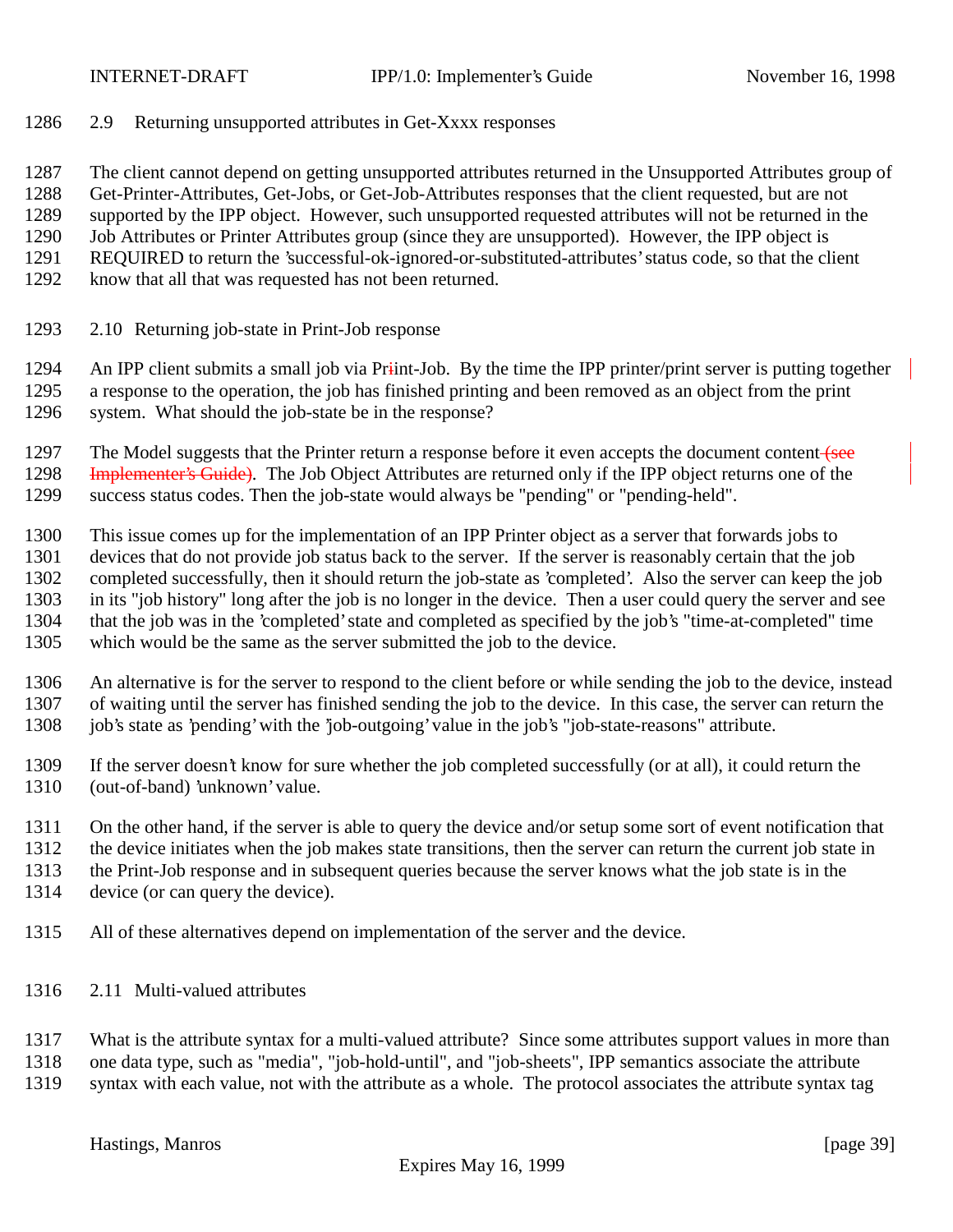1320 with each value. Don't be fooled, just because the attribute syntax tag comes before the attribute keyword.

1321 All attribute values after the first have a zero length attribute keyword as the indication of a subsequent 1322 value of the same attribute.

# 1323 **3 Encoding and Transport**

- 1324 This section discusses various aspects of IPP/1.0 Encoding and Transport [IPP-PRO].
- 1325 **HTTP/1.1** is the transport layer for this protocol.
- 1326 The operation layer has been designed with the assumption that the transport layer contains the following 1327 information:
- $1328$   $\qquad \qquad \Box$  the URI of the target job or printer operation
- 1329 **the total length of the data in the operation layer, either as a single length or as a sequence of chunks** 1330 each with a length.
- 1331 It is REQUIRED that a printer implementation support HTTP over the IANA assigned Well Known Port
- 1332 631 (the IPP default port), though a printer implementation may support HTTP over port some other port as
- 1333 well. In addition, a printer may have to support another port for privacy (See Section 5 "Security
- 1334 Considerations".
- 1335 Note: even though port 631 is the IPP default, port 80 remains the default for an HTTP URI. Thus a URI
- 1336 for a printer using port 631 MUST contain an explicit port, e.g. "http://forest:631/pinetree".
- 1337 Note: Consistent with RFC 2068 (HTTP/1.1), HTTP URI's for IPP implicitly reference port 80. If a URI
- 1338 references some other port, the port number MUST be explicitly specified in the URI.
- 1339 Each HTTP operation MUST use the POST method where the request-URI is the object target of the
- 1340 operation, and where the "Content-Type" of the message-body in each request and response MUST be
- 1341 "application/ipp". The message-body MUST contain the operation layer and MUST have the syntax
- 1342 described in section 3.2 "Syntax of Encoding". A client implementation MUST adhere to the rules for a
- 1343 client described in RFC 2068 [rfc2068]. A printer (server) implementation MUST adhere the rules for an
- 1344 origin server described in RFC 2068.
- 1345 The IPP layer doesn't have to deal with chunking. In the context of CGI scripts, the HTTP layer removes 1346 any chunking information in the received data.
- 1347 A client MUST NOT expect a response from an IPP server until after the client has sent the entire response. 1348 But a client MAY listen for an error response that an IPP server MAY send before it receives all the data. 1349 In this case a client, if chunking the data, can send a premature zero-length chunk to end the request before 1350 sending all the data. If the request is blocked for some reason, a client MAY determine the reason by 1351 opening another connection to query the server.
- 1352 In the following sections, there are a tables of all HTTP headers which describe their use in an IPP client or 1353 server. The following is an explanation of each column in these tables.
- 1354 the "header" column contains the name of a header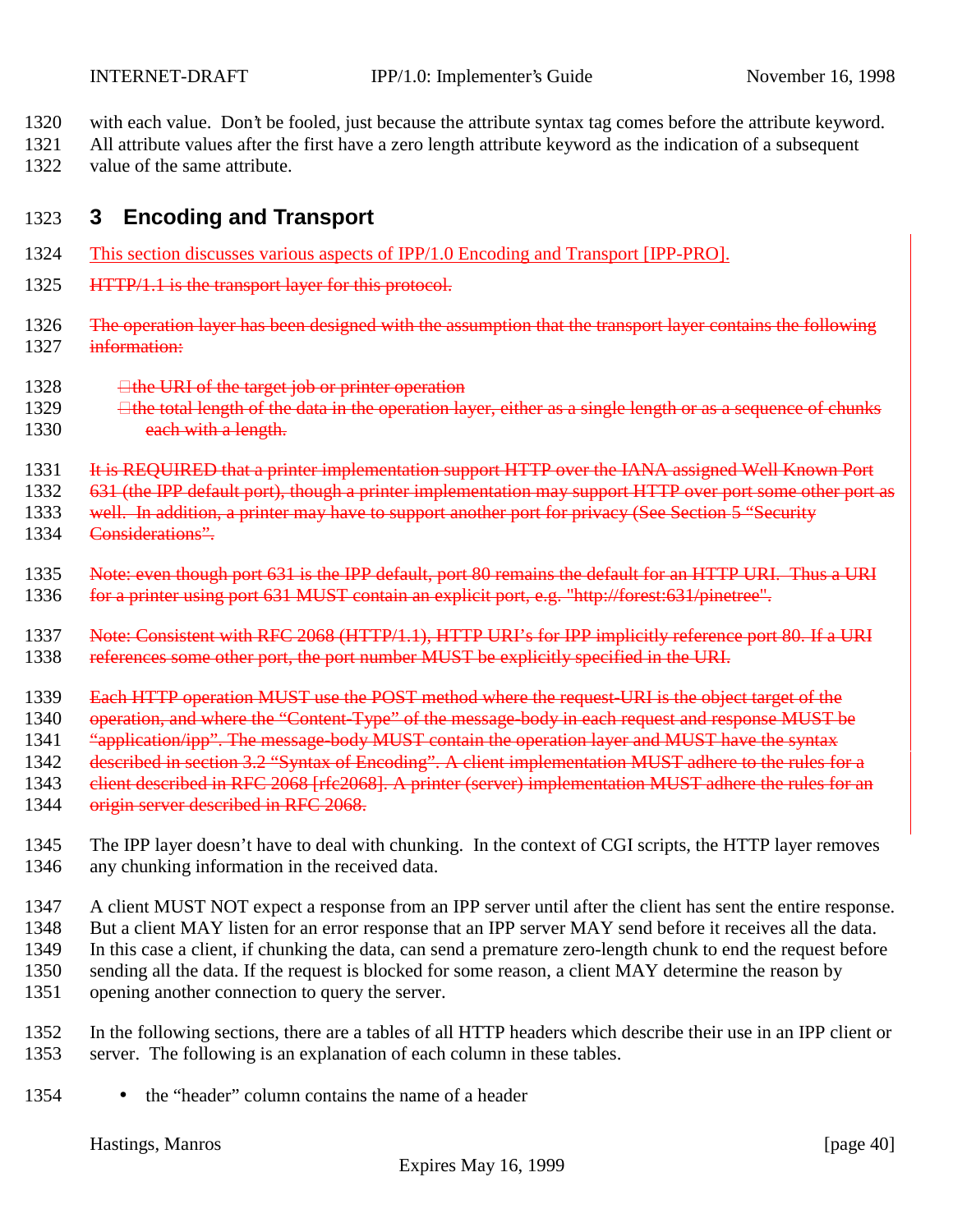- 1355 the "request/client" column indicates whether a client sends the header.
- 1356 the "request/ server" column indicates whether a server supports the header when received.
- 1357 the "response/ server" column indicates whether a server sends the header.
- 1358 the "response /client" column indicates whether a client supports the header when received.
- 1359 the "values and conditions" column specifies the allowed header values and the conditions for the 1360 header to be present in a request/response.
- 1361 The table for "request headers" does not have columns for responses, and the table for "response headers" 1362 does not have columns for requests.
- 1363 The following is an explanation of the values in the "request/client" and "response/ server" columns.
- 1364 **must:** the client or server MUST send the header,
- 1365 **must-if:** the client or server MUST send the header when the condition described in the "values and 1366 conditions" column is met,
- 1367 **may:** the client or server MAY send the header
- 1368 **not:** the client or server SHOULD NOT send the header. It is not relevant to an IPP 1369 implementation.
- 1370 The following is an explanation of the values in the "response/client" and "request/ server" columns.
- 1371 **must:** the client or server MUST support the header,
- 1372 **may:** the client or server MAY support the header
- 1373 **not:** the client or server SHOULD NOT support the header. It is not relevant to an IPP 1374 implementation.
- 1375 3.1 General Headers
- 1376 The following is a table for the general headers.

| <b>General-Header</b> | <b>Request</b>        |                      | <b>Response</b>       |                      | <b>Values and Conditions</b>                                                                                                                                                                                            |  |
|-----------------------|-----------------------|----------------------|-----------------------|----------------------|-------------------------------------------------------------------------------------------------------------------------------------------------------------------------------------------------------------------------|--|
| Cache-Control         | <b>Client</b><br>must | <b>Server</b><br>not | <b>Server</b><br>must | <b>Client</b><br>not | "no-cache" only                                                                                                                                                                                                         |  |
| Connection            | must-if               | must                 | must-if               | must                 | "close" only. Both client and<br>server SHOULD keep a<br>connection for the duration of a<br>sequence of operations. The client<br>and server MUST include this<br>header for the last operation in<br>such a sequence. |  |
| Date                  | may                   | may                  | must                  | may                  | per RFC 1123 [RFC1123] from<br><b>RFC 2068 [RFC2068]</b>                                                                                                                                                                |  |
| Pragma                | must                  | not                  | must                  | not                  | "no-cache" only                                                                                                                                                                                                         |  |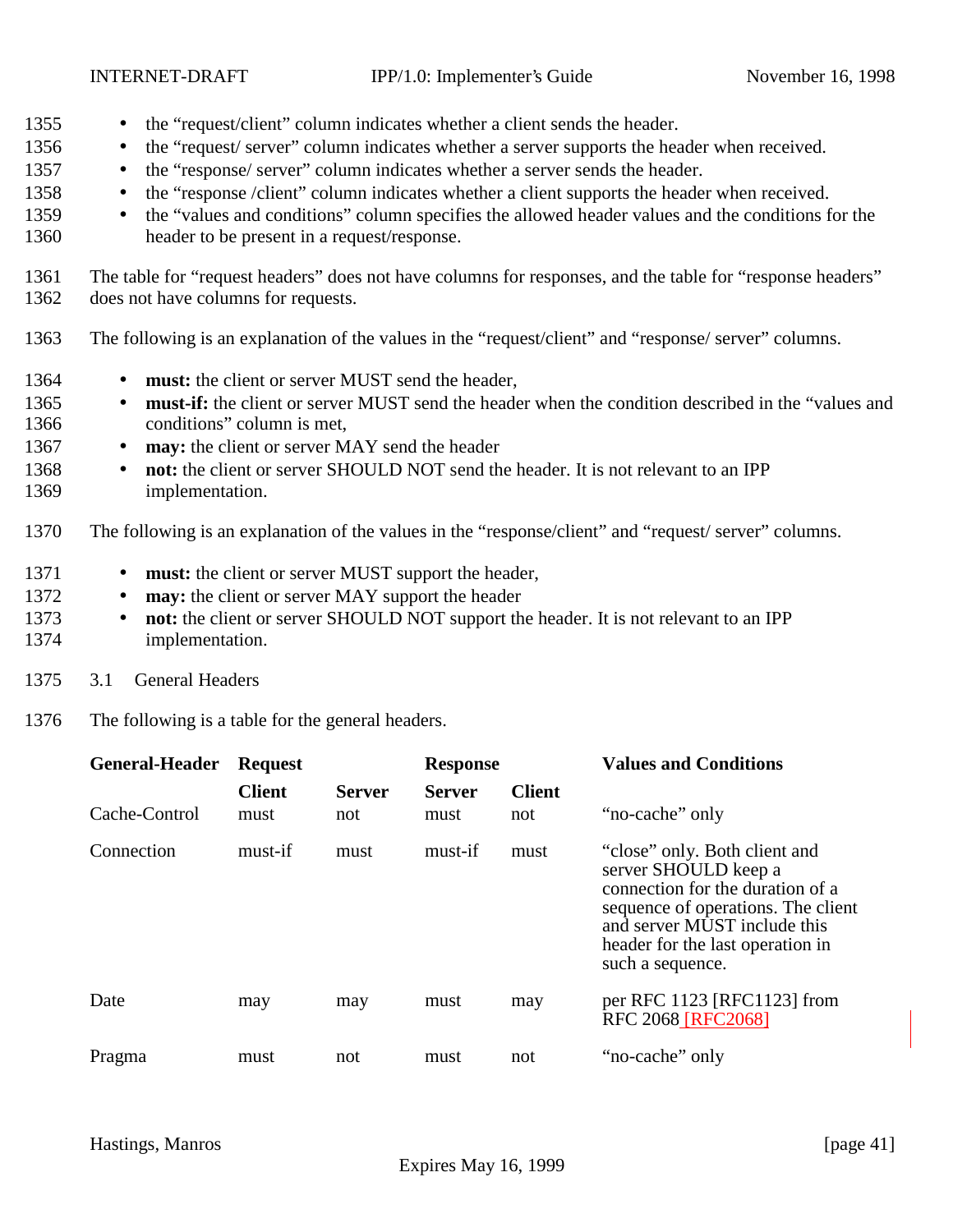| <b>General-Header</b> | <b>Request</b>           |                       | <b>Response</b>          |                       | <b>Values and Conditions</b>                                               |
|-----------------------|--------------------------|-----------------------|--------------------------|-----------------------|----------------------------------------------------------------------------|
| Transfer-<br>Encoding | <b>Client</b><br>must-if | <b>Server</b><br>must | <b>Server</b><br>must-if | <b>Client</b><br>must | "chunked" only . Header MUST<br>be present if Content-Length is<br>absent. |
| Upgrade               | not                      | not                   | not                      | not                   |                                                                            |
| Via                   | not                      | not                   | not                      | not                   |                                                                            |

# 1377 3.2 Request Headers

1378 The following is a table for the request headers.

| <b>Request-Header</b> | <b>Client</b> | <b>Server</b> | <b>Request Values and Conditions</b>                                                                                                                     |
|-----------------------|---------------|---------------|----------------------------------------------------------------------------------------------------------------------------------------------------------|
| Accept                | may           | must          | "application/ipp" only. This value is the default<br>if the client omits it                                                                              |
| Accept-Charset        | not           | not           | Charset information is within the application/ipp<br>entity                                                                                              |
| Accept-Encoding       | may           | must          | empty and per RFC 2068 [RFC rfe 2068] and<br>IANA registry for content-codings                                                                           |
| Accept-Language       | not           | not           | language information is within the application/ipp<br>entity                                                                                             |
| Authorization         | must-if       | must          | per RFC 2068. A client MUST send this header<br>when it receives a 401 "Unauthorized" response<br>and does not receive a "Proxy-Authenticate"<br>header. |
| From                  | not           | not           | per RFC 2068. Because RFC recommends<br>sending this header only with the user's approval,<br>it is not very useful                                      |
| Host                  | must          | must          | per RFC 2068                                                                                                                                             |
| If-Match              | not           | not           |                                                                                                                                                          |
| If-Modified-Since     | not           | not           |                                                                                                                                                          |
| If-None-Match         | not           | not           |                                                                                                                                                          |
| If-Range              | not           | not           |                                                                                                                                                          |
| If-Unmodified-Since   | not           | not           |                                                                                                                                                          |
| Max-Forwards          | not           | not           |                                                                                                                                                          |

 $\overline{\phantom{a}}$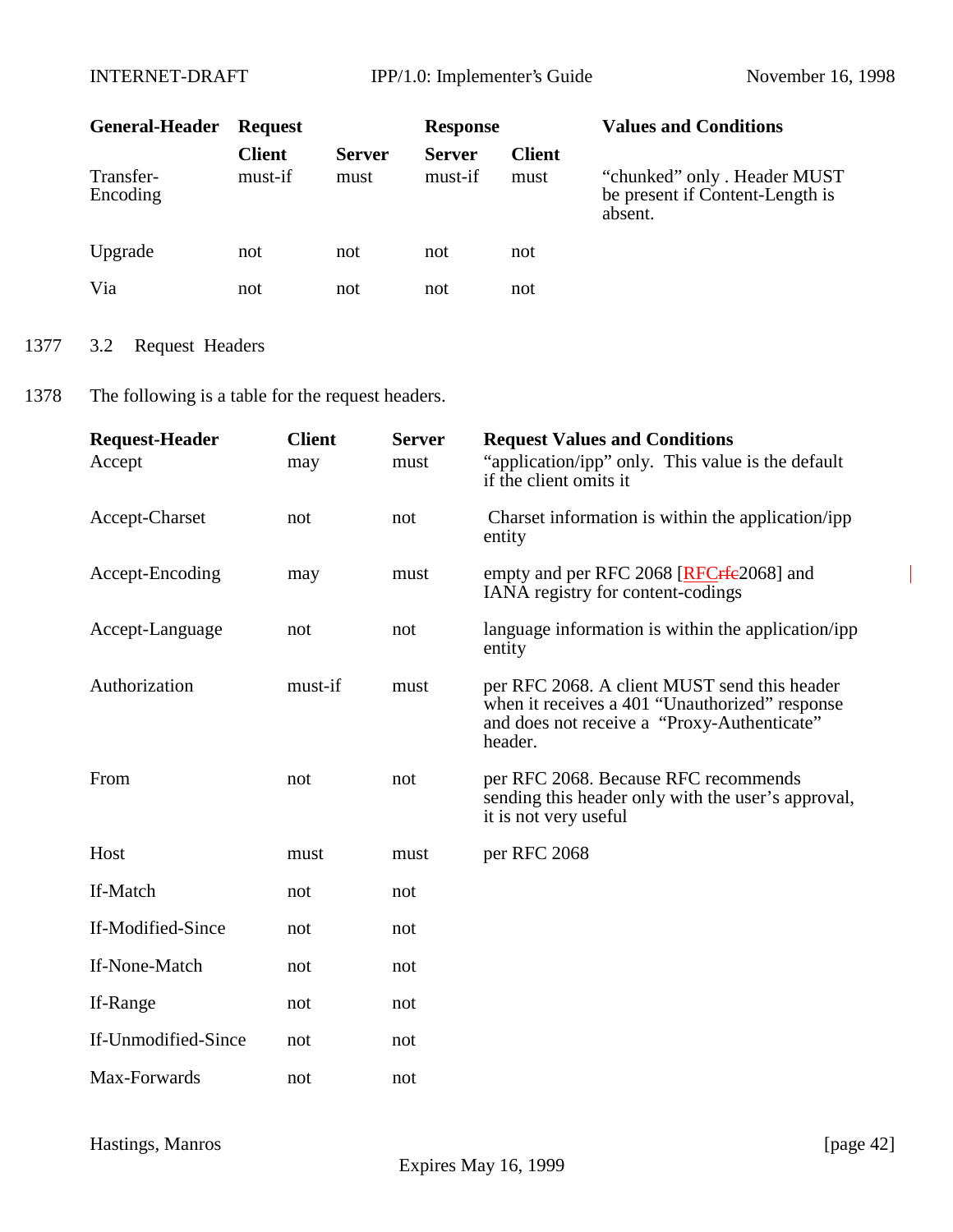| <b>Request-Header</b><br>Proxy-Authorization | <b>Client</b><br>must-if | <b>Server</b><br>not | <b>Request Values and Conditions</b><br>per RFC 2068. A client MUST send this header<br>when it receives a 401 "Unauthorized" response<br>and a "Proxy-Authenticate" header. |
|----------------------------------------------|--------------------------|----------------------|------------------------------------------------------------------------------------------------------------------------------------------------------------------------------|
| Range                                        | not                      | not                  |                                                                                                                                                                              |
| Referer                                      | not                      | not                  |                                                                                                                                                                              |
| User-Agent                                   | not                      | not                  |                                                                                                                                                                              |

- 1379 3.3 Response Headers
- 1380 The following is a table for the request headers.

| <b>Response-Header</b><br>Accept-Ranges | <b>Server</b><br>not | <b>Client</b><br>not | <b>Response Values and Conditions</b>                          |
|-----------------------------------------|----------------------|----------------------|----------------------------------------------------------------|
| Age                                     | not                  | not                  |                                                                |
| Location                                | must-if              | may                  | per RFC 2068. When URI needs redirection.                      |
| Proxy-Authenticate                      | not                  | must                 | per RFC 2068                                                   |
| Public                                  | may                  | may                  | per RFC 2068                                                   |
| Retry-After                             | may                  | may                  | per RFC 2068                                                   |
| Server                                  | not                  | not                  |                                                                |
| Vary                                    | not                  | not                  |                                                                |
| Warning                                 | may                  | may                  | per RFC 2068                                                   |
| WWW-<br>Authenticate                    | must-if              | must                 | per RFC 2068. When a server needs to authenticate a<br>client. |

1381 3.4 Entity Headers

# 1382 The following is a table for the entity headers.

| <b>Entity-Header</b> | <b>Request</b> |               | <b>Response</b> |        | <b>Values and Conditions</b> |
|----------------------|----------------|---------------|-----------------|--------|------------------------------|
|                      | <b>Client</b>  | <b>Server</b> | <b>Server</b>   | Client |                              |
| Allow                | not            | not           | not             | not    |                              |
| Content-Base         | not            | not           | not             | not    |                              |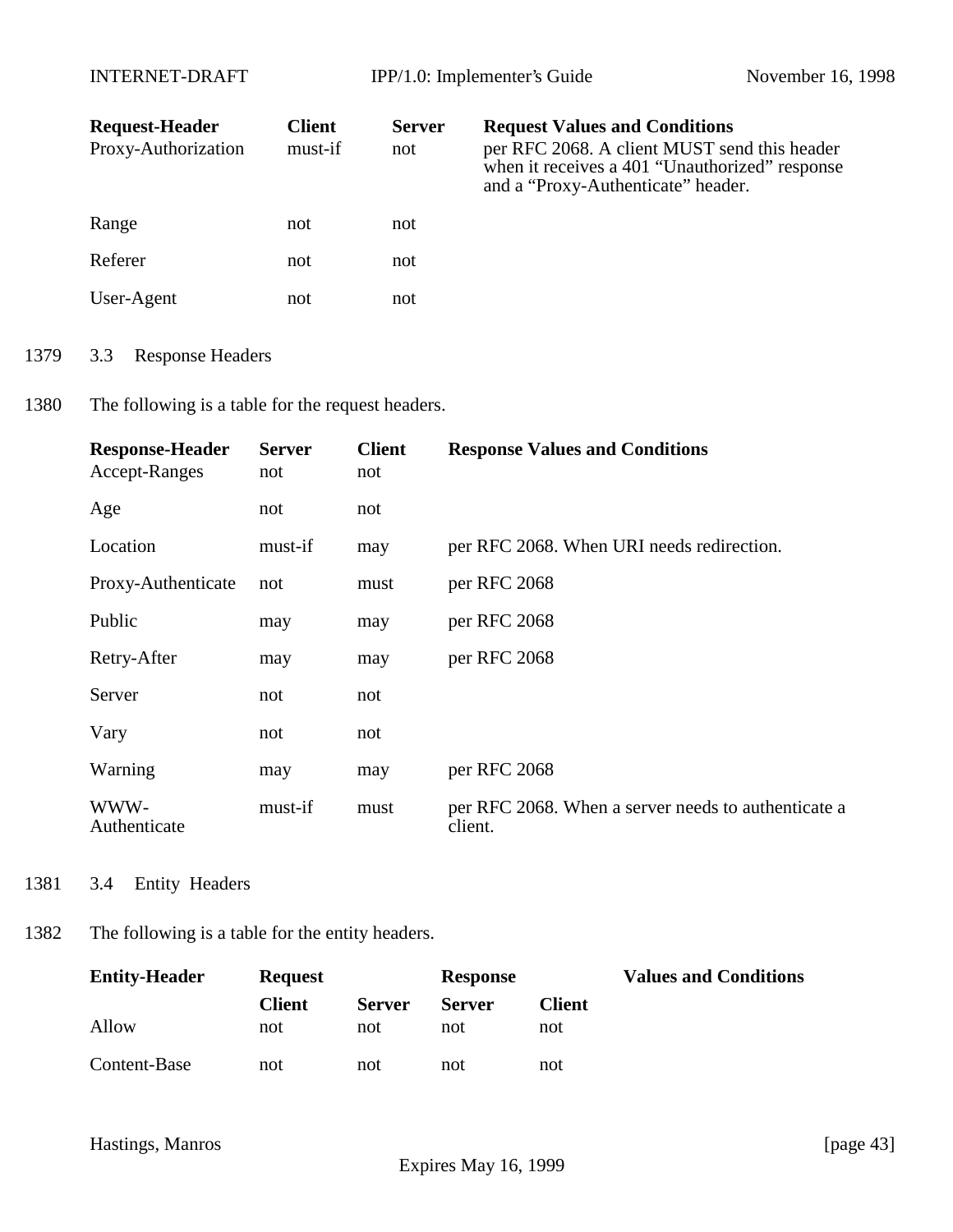| <b>Entity-Header</b> | <b>Request</b>       |                       | <b>Response</b>       |                       | <b>Values and Conditions</b>                                                                                 |
|----------------------|----------------------|-----------------------|-----------------------|-----------------------|--------------------------------------------------------------------------------------------------------------|
| Content-Encoding     | <b>Client</b><br>may | <b>Server</b><br>must | <b>Server</b><br>must | <b>Client</b><br>must | per RFC 2068 and IANA<br>registry for content codings.                                                       |
| Content-Language     | not                  | not                   | not                   | not                   | Application/ipp handles<br>language                                                                          |
| Content-Length       | must-if              | must                  | must-if               | must                  | the length of the message-body<br>per RFC 2068. Header MUST<br>be present if Transfer-<br>Encoding is absent |
| Content-Location     | not                  | not                   | not                   | not                   |                                                                                                              |
| Content-MD5          | may                  | may                   | may                   | may                   | per RFC 2068                                                                                                 |
| Content-Range        | not                  | not                   | not                   | not                   |                                                                                                              |
| Content-Type         | must                 | must                  | must                  | must                  | "application/ipp" only                                                                                       |
| ETag                 | not                  | not                   | not                   | not                   |                                                                                                              |
| Expires              | not                  | not                   | not                   | not                   |                                                                                                              |
| Last-Modified        | not                  | not                   | not                   | not                   |                                                                                                              |

#### 1383 3.5 Optional support for HTTP/1.0

 IPP implementations consist of an HTTP layer and an IPP layer. In the following discussion, the term "client" refers to the HTTP client layer and the term "server" refers to the HTTP server layer. The Encoding and Transport document [IPP-PRO] requires that HTTP 1.1 MUST be supported by all clients and all servers. However, a client and/or a server implementation may choose to also support HTTP 1.0.

- 1388 This option means that a server may choose to communicate with a (non-conforming) client that only 1389 supports HTTP 1.0. In such cases the server should not use any HTTP 1.1 specific parameters or 1390 features and should respond using HTTP version number 1.0.
- 1391 This option also means that a client may choose to communicate with a (non-conforming) server that 1392 only supports HTTP 1.0. In such cases, if the server responds with an HTTP 'unsupported version 1393 number' to an HTTP 1.1 request, the client should retry using HTTP version number 1.0.
- 1394 3.6 HTTP/1.1 Chunking

1395 Clients should MUST anticipate that the HTTP/1.1 server may chunk responses and should MUST accept 1396 them in responses. However, a (non-conforming) HTTP client that is unable to accept chunked responses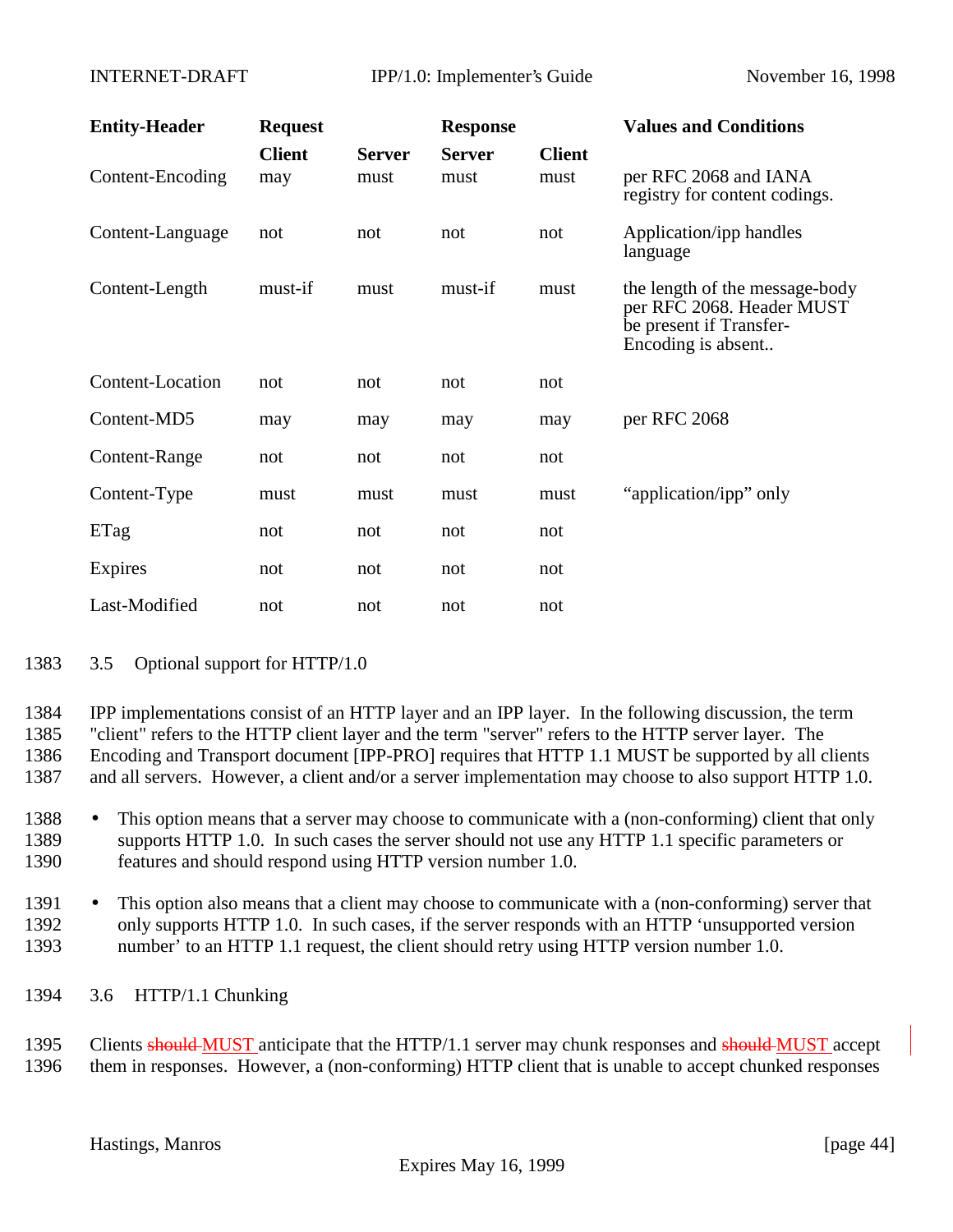- 1397 may attempt to request an HTTP 1.1 server not to not use chunking in its response to an operation by using the following HTTP header:
- TE: identity
- This mechanism should not be used by a server to disable a client from chunking a request, since chunking
- of document data is an important feature for clients to send long documents.
- 

# **4 References**

- **[IPP-IIG]**
- **Hastings, T., Manros, C., "Internet Printing Protocol/1.0: Implementer's Guide", draft-ietf-ipp-**implementors-guide-00.txt, November 1998.

## [IPP LPD]

 Herriot, R., Hastings, T., Jacobs, N., Martin, J., "Mapping between LPD and IPP Protocols", draft-ietf-ipp-lpd-ipp-map-04.txt, June 1998.

## [IPP-MOD]

1411 R. deBry, T. Hastings, R. Herriot, S. Isaacson, P. Powell, "Internet Printing Protocol/1.0: Model and Semantics", draft-ietf-ipp-model-11.txt, November, 1998.

## [IPP-PRO]

 Herriot, R., Butler, S., Moore, P., Tuner, R., "Internet Printing Protocol/1.0: Encoding and Transport", draft-ietf-ipp-pro-06.txt, June, 1998.

### [IPP-RAT]

 Zilles, S., "Rationale for the Structure and Model and Protocol for the Internet Printing Protocol", draft-ietf-ipp-rat-03.txt, June, 1998.

## [IPP-REQ]

Wright, D., "Design Goals for an Internet Printing Protocol", draft-ietf-ipp-req-02.txt, June, 1998.

## [RFC1123]

- 1422 Braden, S., "Requirements for Internet Hosts Application and Support", RFC 1123, October, 1989.
- [RFC2068] 1424 R Fielding, et al, "Hypertext Transfer Protocol – HTTP/1.1" RFC 2068, January 1997.
- [rfc2119] 1426 S. Bradner, "Key words for use in RFCs to Indicate Requirement Levels", RFC 2119 , March 1997.

#### [RFC2396] 1429 Berners-Lee, T., Fielding, R., Masinter, L., "Uniform Resource Identifiers (URI): Generic Syntax", RFC 2396, August 1998.